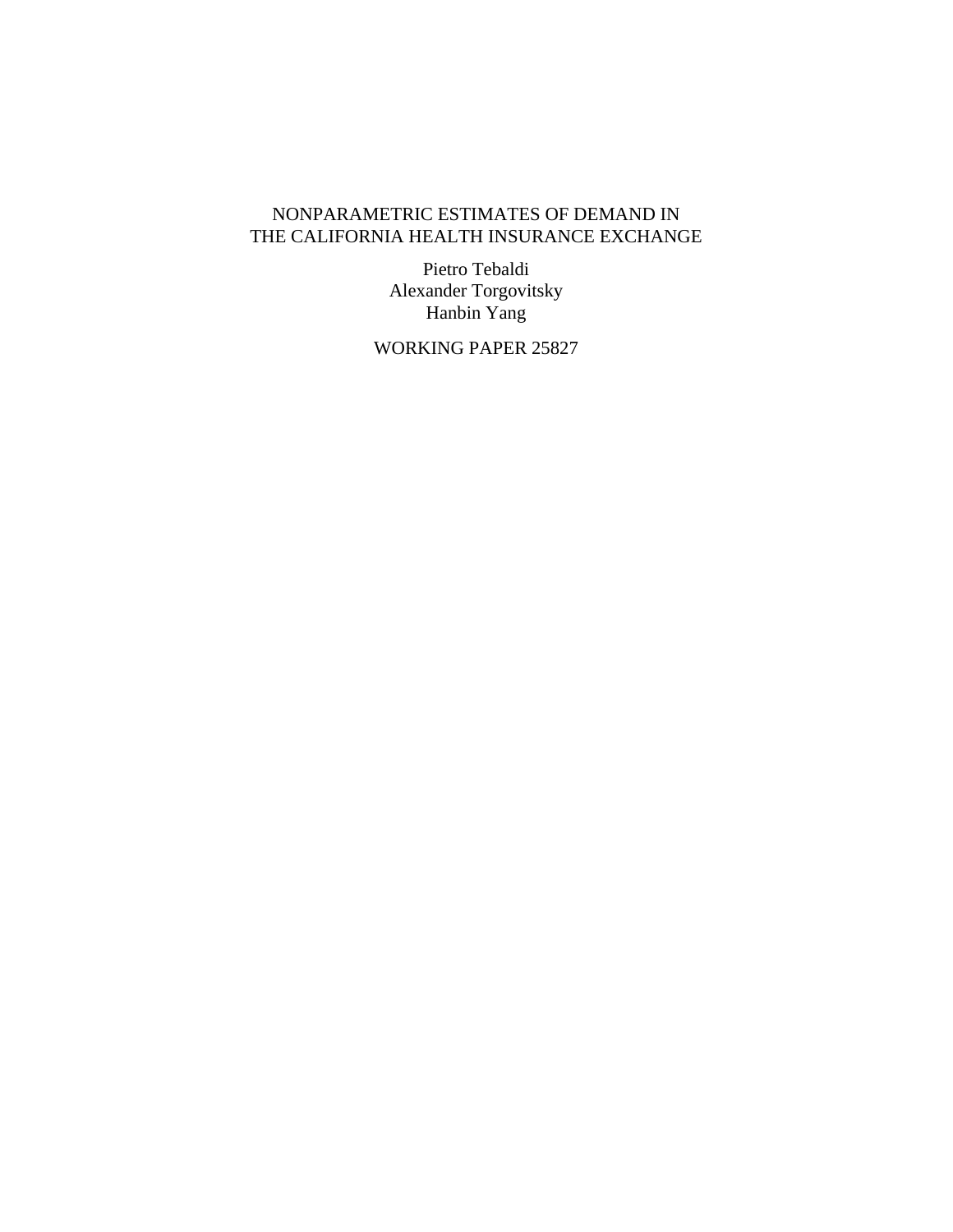### NBER WORKING PAPER SERIES

### NONPARAMETRIC ESTIMATES OF DEMAND IN THE CALIFORNIA HEALTH INSURANCE EXCHANGE

Pietro Tebaldi Alexander Torgovitsky Hanbin Yang

Working Paper 25827 http://www.nber.org/papers/w25827

## NATIONAL BUREAU OF ECONOMIC RESEARCH 1050 Massachusetts Avenue Cambridge, MA 02138 May 2019

We thank Nikhil Agarwal, Stéphane Bonhomme, Steve Berry, Øystein Daljord, Michael Dinerstein, Liran Einav, Phil Haile, Kate Ho, Ali Hortaçsu, Simon Lee, Chuck Manski, Sanjog Misra, Magne Mogstad, Adam Rosen, Ariel Pakes, Áureo de Paula, Jack Porter, Bernard Salanié, Thomas Wollman, and participants in many conferences and seminars for helpful comments and feedback. Five anonymous referees and the co-editor provided comments that led to substantial improvements in the paper. Research supported in part by the Becker Friedman Institute Health Economics Initiative and by National Science Foundation grant SES-1426882. The views expressed herein are those of the authors and do not necessarily reflect the views of the National Bureau of Economic Research.

At least one co-author has disclosed additional relationships of potential relevance for this research. Further information is available online at http://www.nber.org/papers/w25827.ack

NBER working papers are circulated for discussion and comment purposes. They have not been peer-reviewed or been subject to the review by the NBER Board of Directors that accompanies official NBER publications.

© 2019 by Pietro Tebaldi, Alexander Torgovitsky, and Hanbin Yang. All rights reserved. Short sections of text, not to exceed two paragraphs, may be quoted without explicit permission provided that full credit, including © notice, is given to the source.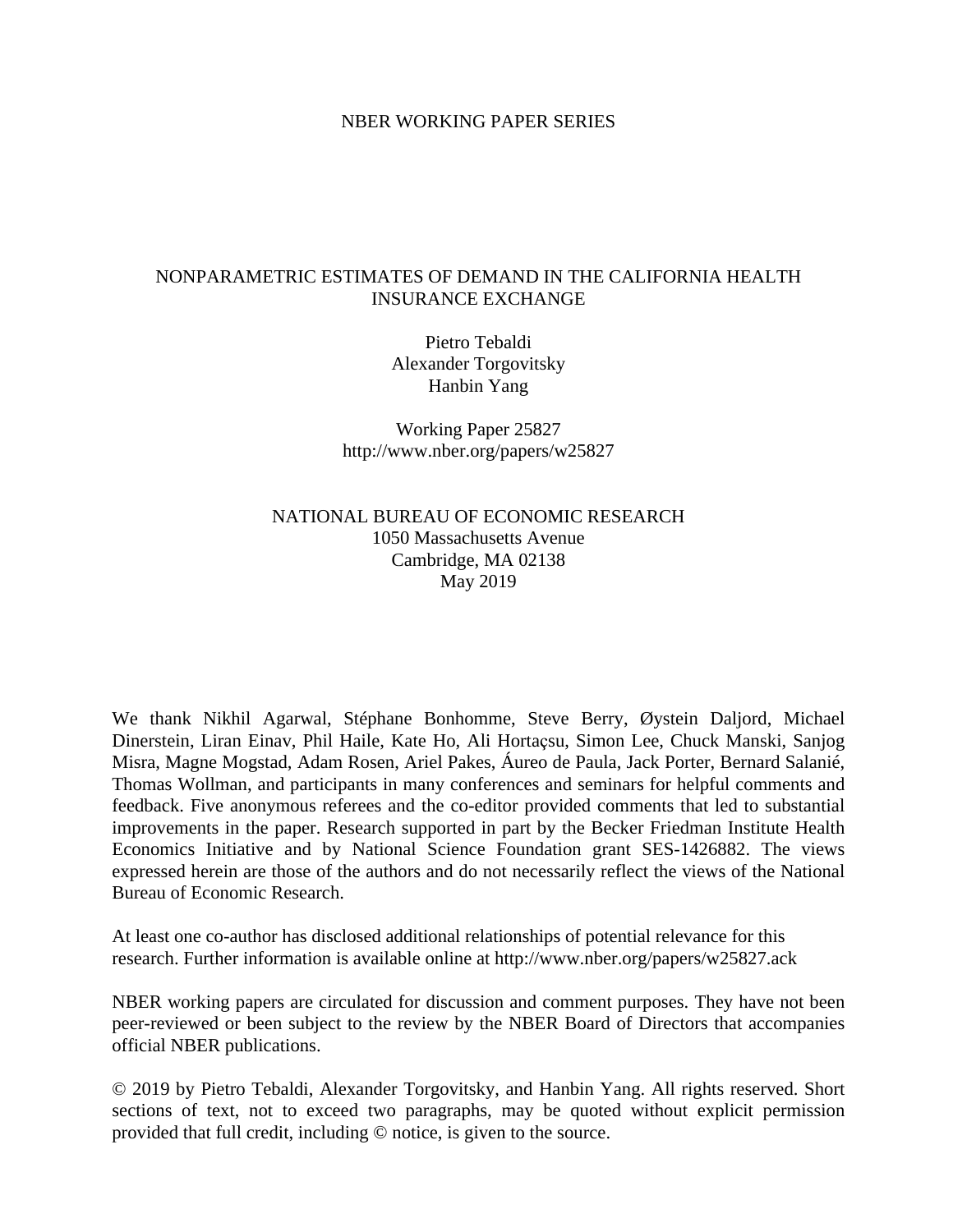Nonparametric Estimates of Demand in the California Health Insurance Exchange Pietro Tebaldi, Alexander Torgovitsky, and Hanbin Yang NBER Working Paper No. 25827 May 2019 JEL No. C14,C3,C5,I13

### **ABSTRACT**

We develop a new nonparametric discrete choice methodology and use it to analyze the demand for health insurance in the California Affordable Care Act marketplace. The methodology allows for endogenous prices and instrumental variables, while avoiding parametric functional form assumptions about the unobserved components of utility. We use the methodology to estimate bounds on the effects of changing premiums or subsidies on coverage choices, consumer surplus, and government spending on subsidies. We find that a \$10 decrease in monthly premium subsidies would cause a decline between 1.8% and 6.7% in the proportion of subsidized adults with coverage. The reduction in total annual consumer surplus would be between \$63 and \$74 million, while the savings in yearly subsidy outlays would be between \$209 and \$601 million. We estimate the demand impacts of linking subsidies to age, finding that shifting subsidies from older to younger buyers would increase average consumer surplus, with potentially large impacts on enrollment. We also estimate the consumer surplus impact of removing the highly-subsidized plans in the Silver metal tier, where we find that a nonparametric model is consistent with a wide range of possibilities. We find that comparable mixed logit models tend to yield price sensitivity estimates towards the lower end of the nonparametric bounds, while producing consumer surplus impacts that can be both higher and lower than the nonparametric bounds depending on the specification of random coefficients.

Pietro Tebaldi Department of Economics Columbia University IAB, MC 3308 New York, NY 10027 and NBER pt2571@columbia.edu

Alexander Torgovitsky University of Chicago 1126 E. 59th Street Chicago, IL, 60637 atorgovitsky@gmail.com

Hanbin Yang Harvard University hanbin.v.yang@gmail.com

An online appendix is available at http://www.nber.org/data-appendix/w25827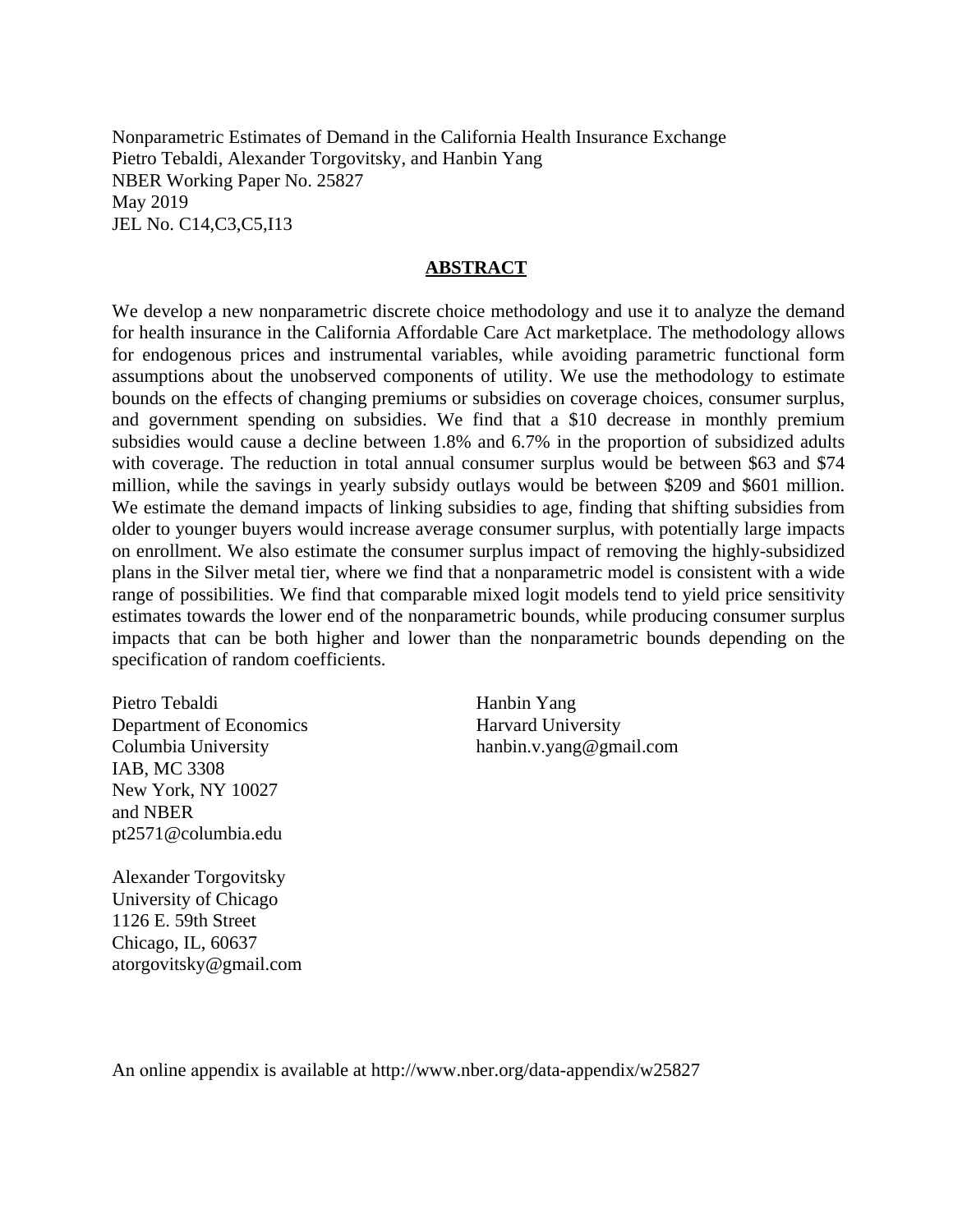## <span id="page-3-1"></span><span id="page-3-0"></span>1 Introduction

#### 1.1 Motivation and Overview

Under the Patient Protection and Affordable Care Act of 2010 ("ACA"), the United States federal government spends over \$40 billion annually on subsidizing health insurance premiums [\(Congressional Budget Office,](#page-42-0) [2017\)](#page-42-0). The design of the ACA, and more generally the regulation of non-group, publicly-sponsored, privately-provided health insurance remain objects of intense debate among policy makers across the developed world (e.g. [Einav and Levin,](#page-42-1) [2015\)](#page-42-1). Addressing key design issues, such as the structure of premium subsidies or the types of plans to offer, requires estimating demand.

Recent research has filled this need using parametric discrete choice models. For example, [Chan and Gruber](#page-41-0) [\(2010\)](#page-41-0) and [Ericson and Starc](#page-43-0) [\(2015\)](#page-43-0) used conditional logit models to estimate demand in Massachusetts' Commonwealth Care program, [Saltzman](#page-46-0) [\(2019\)](#page-46-0) used a nested logit to estimate demand in the California and Washington ACA marketplace, [Tebaldi](#page-46-1) [\(2017\)](#page-46-1) estimated demand in the California ACA marketplace with a variety of logit, nested logit, and mixed (random coefficient) logit models, and [Polyakova and Ryan](#page-45-0) [\(2019\)](#page-45-0) used mixed logit models to estimate demand in states with federally-facilitated marketplaces.

The different logit models differ in how they deal with the independence of irrelevant alternatives (e.g. [Goldberg,](#page-43-1) [1995;](#page-43-1) [McFadden and Train,](#page-44-0) [2000\)](#page-44-0), and in how they deal with the potential endogeneity of prices (e.g. [Berry,](#page-41-1) [1994;](#page-41-1) [Berry, Levinsohn, and Pakes,](#page-41-2) [1995\)](#page-41-2). However, they are all fully parametric, with the logistic distribution playing a key role. The richer mixed logit models also typically rely on normal distributions for additional unobserved heterogeneity. The concerning possibility is that counterfactual predictions generated by these models are significantly driven by these functional forms.

In Section [2](#page-9-0) of this paper we develop a new nonparametric methodology for discrete choice. We analyze a distribution-free counterpart of a standard discrete choice model that allows for endogenous prices. We show how to compute, estimate, and conduct statistical inference on sharp identified sets for policy-relevant target parameters without imposing parametric assumptions. In Sections [3–](#page-20-0)[5,](#page-34-0) we then apply the methodology at scale to estimate the demand impacts of various regulatory counterfactuals in the California ACA marketplace. We contrast our findings with logit, mixed logit, and probit models, which we find sometimes produce quite different predictions, especially in regards to consumer surplus.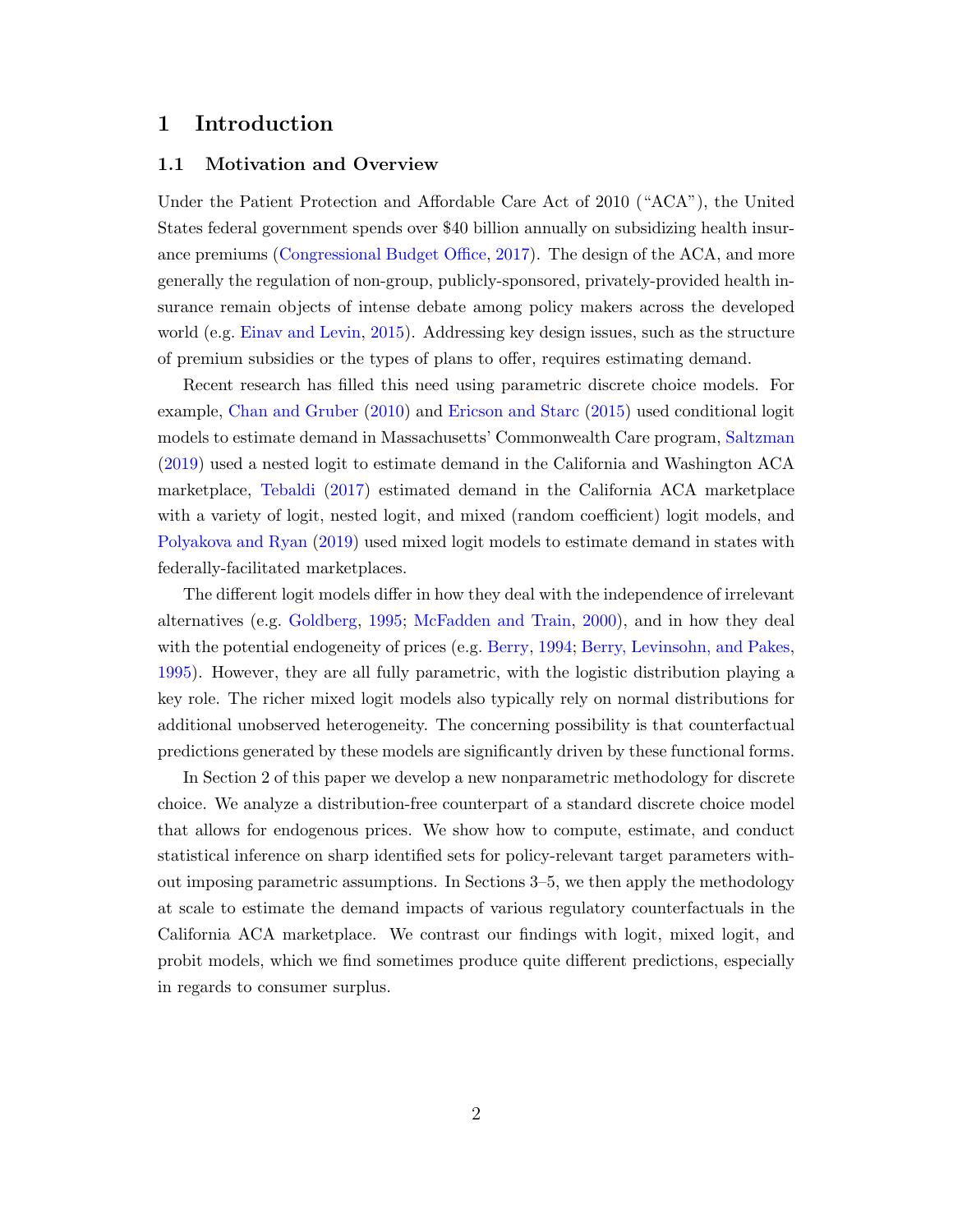### <span id="page-4-2"></span>1.2 Methodological Contribution

The discrete choice model we analyze in Section [2](#page-9-0) is

<span id="page-4-0"></span>
$$
Y_i = \underset{j \in \mathcal{J}}{\text{arg max}} \ V_{ij} - P_{ij},\tag{1}
$$

where  $Y_i$  is individual *i*'s choice from the discrete set of options  $j \in \mathcal{J} = \{0, 1, \ldots, J\}$ with prices  $P_{ij}$  and latent valuations  $V_{ij}$ . We do not require valuations to follow a specific distribution, such as normal (probit) or type I extreme value (logit), and we allow them to be arbitrarily dependent across options for each individual. We allow for prices and valuations to be correlated, and use instrumental variables to address this endogeneity. The main restriction embedded in [\(1\)](#page-4-0) is that prices and valuations are additively separable, which can be viewed as requiring quasilinearity.

Nonparametric point identification arguments for discrete choice models often require a large amount of variation in prices (e.g. [Manski,](#page-44-1) [1975;](#page-44-1) [Thompson,](#page-46-2) [1989;](#page-46-2) [Matzkin,](#page-44-2) [1993;](#page-44-2) [Fox and Gandhi,](#page-43-2) [2016\)](#page-43-2). Yet variation in prices is limited in many applications, including ours. Nonparametric point identification arguments with endogenous prices and instrumental variables also typically use an additional "completeness" condition [\(Chiappori and Komunjer,](#page-42-2) [2009;](#page-42-2) [Berry and Haile,](#page-41-3) [2010,](#page-41-3) [2014;](#page-41-4) [Compiani,](#page-42-3) [2019\)](#page-42-3), which in some cases is also necessary for point identification [\(Newey and Powell,](#page-45-1) [2003;](#page-45-1) [San](#page-46-3)[tos,](#page-46-3)  $2012$  $2012$  $2012$ ).<sup>1</sup> Completeness can be difficult to interpret, and has been shown to be untestable [\(Canay, Santos, and Shaikh,](#page-41-5) [2013\)](#page-41-5). Not assuming either large variation or completeness leads naturally to partial identification [\(Tamer,](#page-46-4) [2010;](#page-46-4) [Ho and Rosen,](#page-43-3) [2017;](#page-43-3) [Molinari,](#page-45-2) [2020\)](#page-45-2).

The primary challenge with partial identification is computing sharp bounds, which can be difficult in complicated models. We develop a strategy that builds on [Manski](#page-44-3) [\(2007\)](#page-44-3), who analyzed discrete choice under only the basic assumptions of rationality. Manski's insight was that individuals facing a discrete choice can be characterized by a discrete set of latent types based on what their choices would be under any of a finite number of potential choice scenarios, such as different prices. The data provides some information on the relative frequency of the latent types, while assumptions such as rationality eliminate other types altogether. Manski showed how to use linear programming to combine these sources of information and produce bounds on choice probabilities.

The number of types in Manski's framework grows extremely quickly with the

<span id="page-4-1"></span><sup>&</sup>lt;sup>1</sup> [Berry and Haile](#page-41-4) [\(2014,](#page-41-4) Section 5) also provide nonparametric identification results that do not require completeness and instead leverage both demand and supply under a shape restriction on the distribution of unobservables; see also [Berry and Haile](#page-41-6) [\(2018\)](#page-41-6).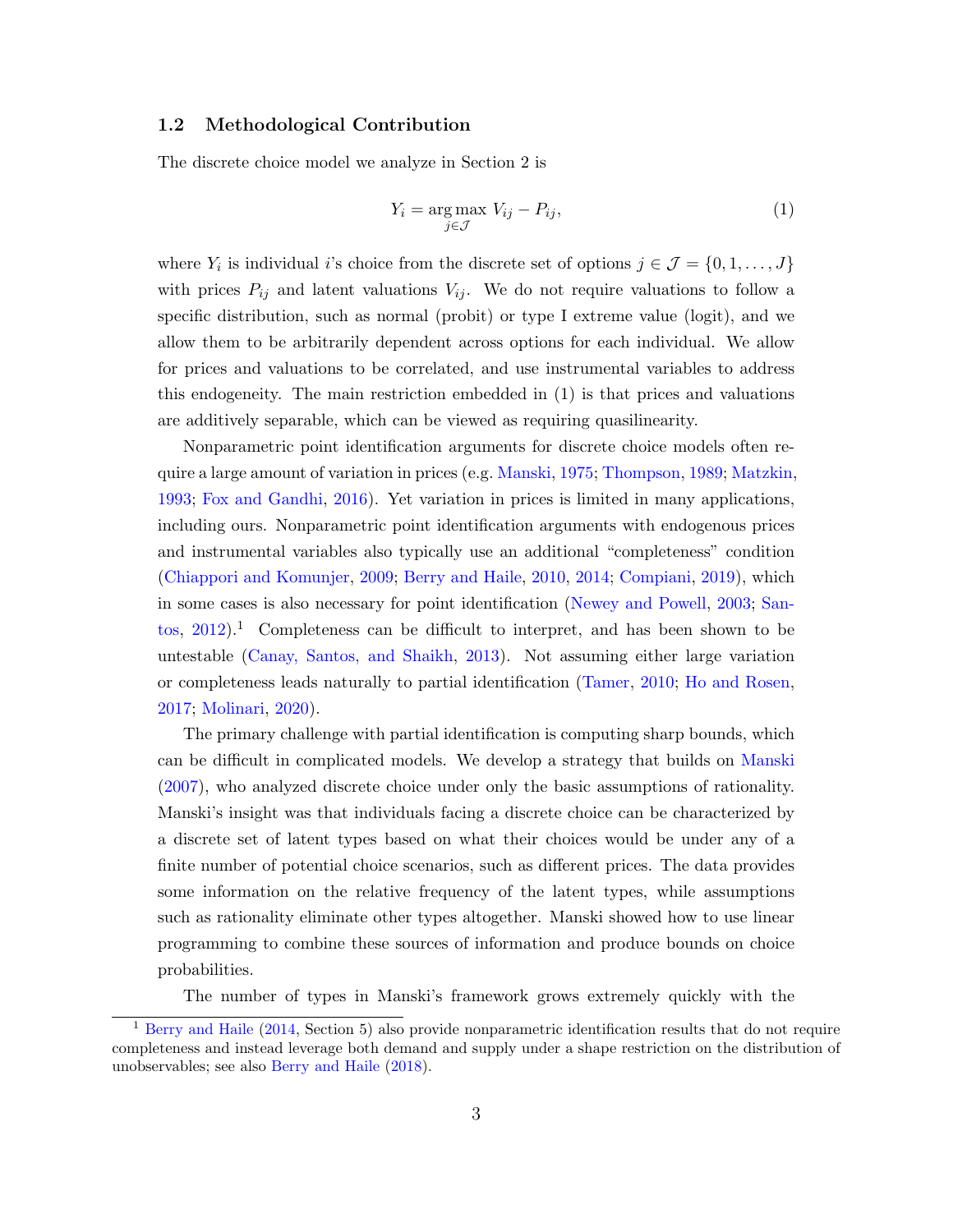<span id="page-5-0"></span>number of choice sets. This is because rationality is a weak assumption: the number of rational preference configurations compatible with even a small number of price vectors is astronomically large even when the number of choices  $(J)$  is small. We eliminate many of these types by assuming not only that individuals are rational, but also that preferences are consistent with  $(1)$ . We show that under  $(1)$  each type can be interpreted as a subset of valuations. These subsets divide the space of valuations into a partition that we call the minimal relevant partition (MRP).

Using the MRP, we then follow Manski in developing a linear programming approach for computing sharp bounds on various target parameters. Our approach has several features that Manski's does not. Our bounds incorporate the identifying content of quasilinearity in [\(1\)](#page-4-0). We show how to use instruments when prices are endogenous, as well as how to further restrict the number of types to reflect known vertical orderings. In addition to bounding choice probabilities, we also show how to bound elasticities, as well as changes in consumer surplus resulting from price changes or the removal of a choice option. We use a constructive argument to prove that our bounds remain sharp even after adding all of these features. Then, we implement our method at scale, making use of recent advances in estimation and inference under partial identification.

Our paper is also related to [Chesher, Rosen, and Smolinski](#page-42-4) [\(2013\)](#page-42-4). Those authors demonstrate that endogenous prices lead to partial identification in a class of discrete choice models that includes [\(1\)](#page-4-0), even if one maintains the usual logistic parametric distribution [\(Chesher et al.,](#page-42-4) [2013,](#page-42-4) Section 4.2). Using random set theory, [Chesher](#page-42-4) [et al.](#page-42-4) [\(2013\)](#page-42-4) show that whether a candidate value of the model parameters belongs to the sharp identified set can be determined by checking a system of moment inequalities. The system has a finite number of moment inequalities when the number of prices is finite, as in our setting. Each moment inequality corresponds to a "core-determining set" of valuations, which we show can be a much larger collection of sets than the MRP (see Section [2.7.1\)](#page-14-0).

The [Chesher et al.](#page-42-4) [\(2013\)](#page-42-4) identification analysis requires checking whether the moment inequalities hold *for every candidate value of the model parameters*. If the model is nonparametric, as in our setting, then one component of the model parameters is the distribution of valuations. Implementing the [Chesher et al.](#page-42-4) [\(2013\)](#page-42-4) analysis would require checking whether *every* distribution of valuations satisfies a set of moment inequalities. This is computationally intractable: iterating over every distribution—even approximately, using a grid—is simply not possible because the space of distributions for continuous random variables is infinite-dimensional. [Chesher et al.](#page-42-4) [\(2013,](#page-42-4) pg. 160) also derive other nonparametric outer (non-sharp) bounds that are straightforward to implement, but these do not exploit the assumption that choices were generated ac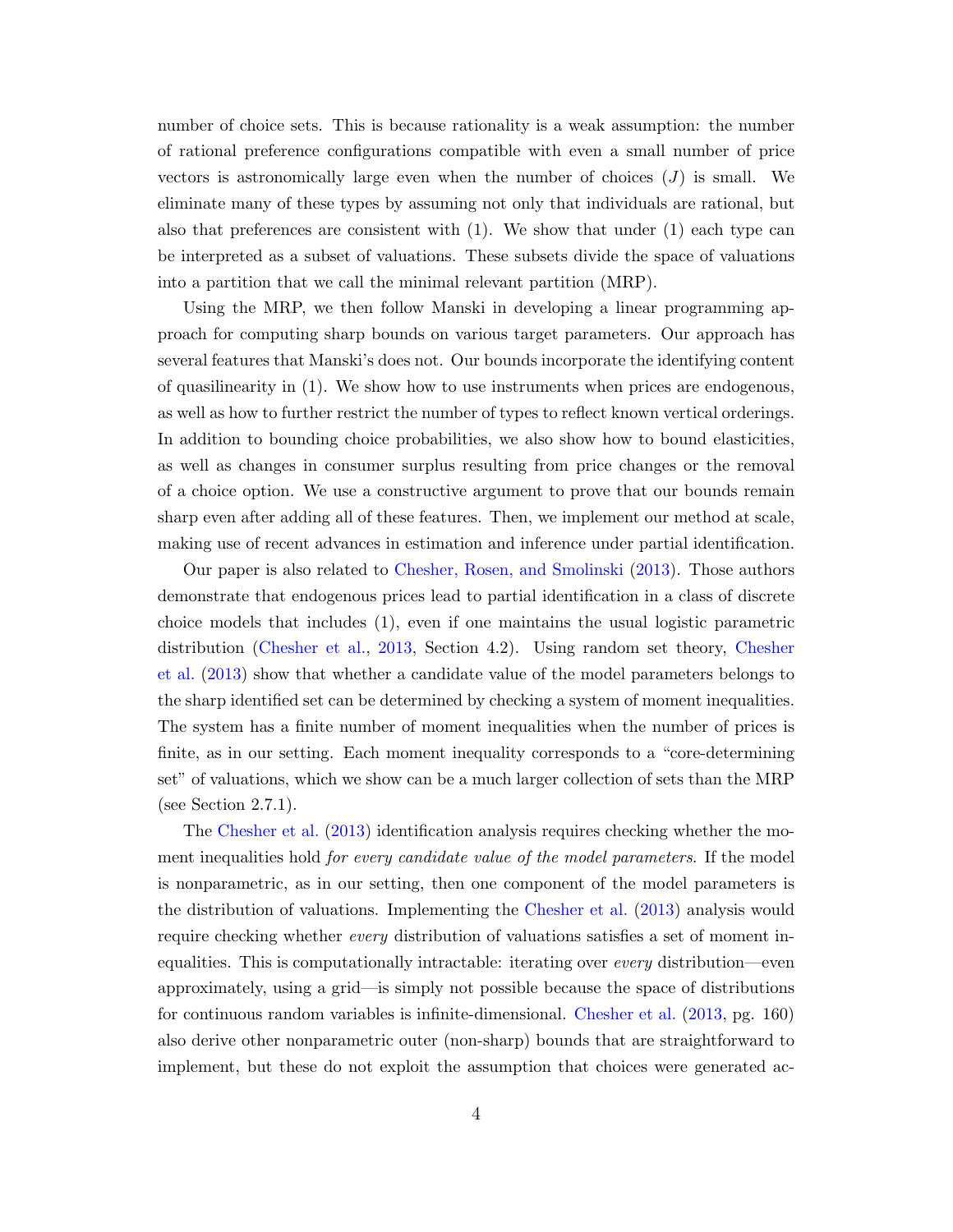<span id="page-6-0"></span>cording to [\(1\)](#page-4-0). In Appendix [S5,](#page-34-0) we replicate a simulation in [Chesher et al.](#page-42-4) [\(2013\)](#page-42-4), demonstrating that our sharp nonparametric bounds lie strictly between their nonsharp nonparametric bounds and their sharp parametric bounds.

Our methodology is computationally tractable because it shifts focus towards specific scalar target parameters, such as choice probabilities, elasticities, and changes in consumer surplus. Instead of trying to iterate over the space of distributions, we check whether *there exists* a distribution that is consistent with the data and reproduces a candidate value of the target parameter. We prove that one can determine whether such a distribution exists by solving a finite system of linear equations, thereby providing the basis of our linear programming procedure. The strategy makes our nonparametric methodology feasible to implement at scale, as showcased by our application.

There are a number of papers on semi- and nonparametric discrete choice that parameterize the valuations in [\(1\)](#page-4-0) using a linear index of choice and/or individual characteristics, and then focus on identifying and estimating these index parameters, while treating the distribution of unobservables as a nuisance parameter. Examples include [Manski](#page-44-1) [\(1975\)](#page-44-1), [Matzkin](#page-44-2) [\(1993\)](#page-44-2), [Lewbel](#page-44-4) [\(2000\)](#page-44-4), [Fox](#page-43-4) [\(2007\)](#page-43-4), [Pakes](#page-45-3) [\(2010\)](#page-45-3), [Ho](#page-43-5) [and Pakes](#page-43-5) [\(2014\)](#page-43-5), [Pakes, Porter, Ho, and Ishii](#page-45-4) [\(2006,](#page-45-4) [2015\)](#page-45-5), [Pakes and Porter](#page-45-6) [\(2016\)](#page-45-6), [Shi, Shum, and Song](#page-46-5) [\(2016\)](#page-46-5), and [Khan, Ouyang, and Tamer](#page-44-5) [\(2019\)](#page-44-5). In contrast, we do not have index parameters in our model, and we do not treat the distribution of unobservables as a nuisance parameter because it determines the counterfactuals we want to infer. Other semi- and nonparametric papers that focus on counterfactuals but do not allow for endogeneity and instruments include [Thompson](#page-46-2) [\(1989\)](#page-46-2), [Manski](#page-44-3) [\(2007\)](#page-44-3), [Briesch, Chintagunta, and Matzkin](#page-41-7) [\(2010\)](#page-41-7), [Chiong, Hsieh, and Shum](#page-42-5) [\(2017\)](#page-42-5), [Allen and Rehbeck](#page-41-8) [\(2019\)](#page-41-8), and [Fosgerau and Kristensen](#page-43-6) [\(2020\)](#page-43-6). [Manski](#page-44-6) [\(2014\)](#page-44-6), [Kline](#page-44-7) [and Tartari](#page-44-7) [\(2016\)](#page-44-7), and [Kamat](#page-44-8) [\(2020\)](#page-44-8) apply approaches similar to [Manski](#page-44-3) [\(2007\)](#page-44-3) with choice models different from [\(1\)](#page-4-0).

In our application we observe individual choices and have price variation across individuals within each market. Our analysis of [\(1\)](#page-4-0) is tailored to this setting, which is different in important ways from settings with a single price per market, as considered by [Berry et al.](#page-41-2) [\(1995\)](#page-41-2), [Nevo](#page-45-7) [\(2001\)](#page-45-7), and many subsequent authors. The methodology we develop in the main text is not immediately useful for this case, although in Appendix [S2](#page-9-0) we suggest ways in which our analysis could be extended to it.

#### 1.3 Empirical Results

We use our methodology to estimate demand counterfactuals in the California ACA marketplace (Covered California). Our estimates are based on administrative records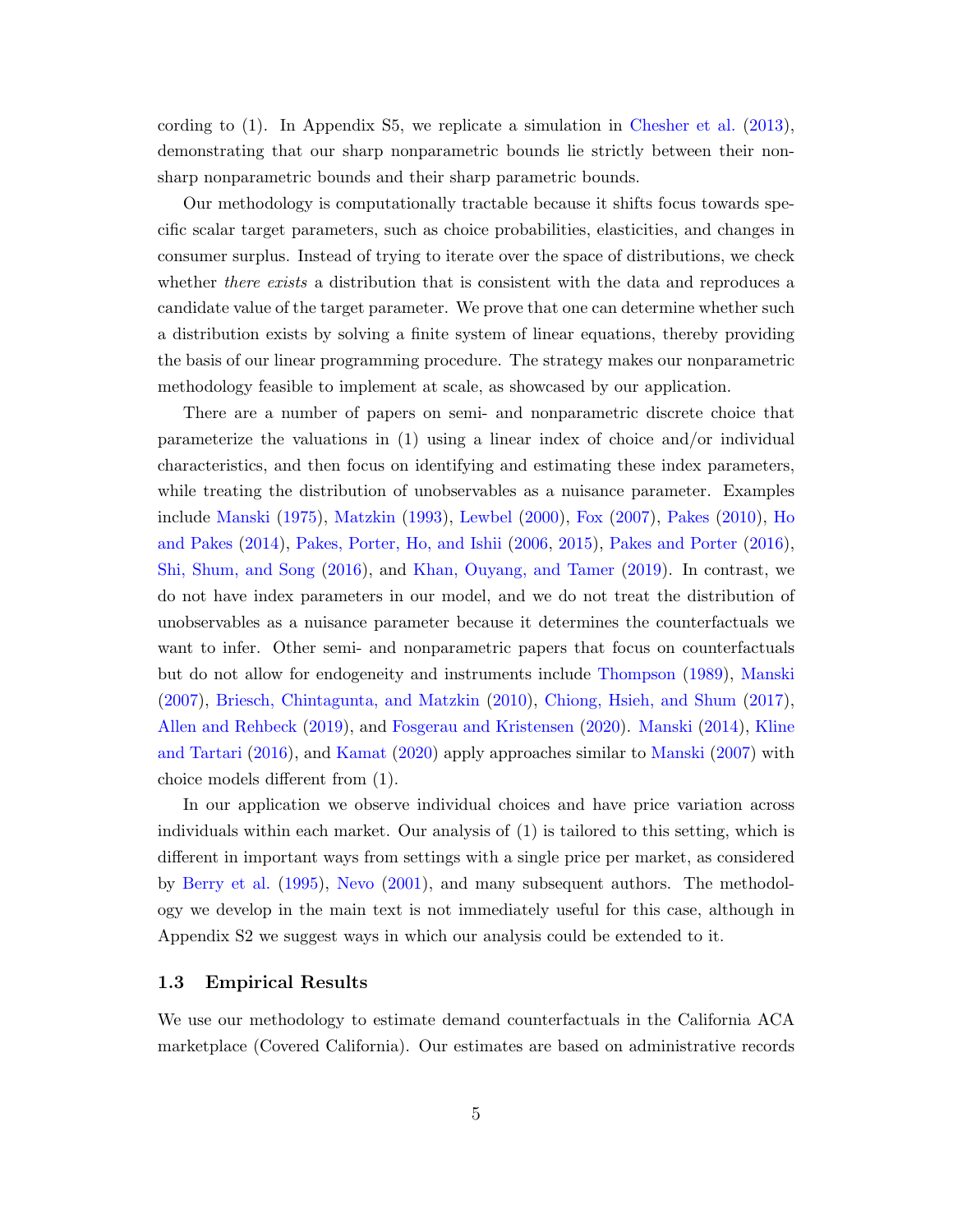<span id="page-7-0"></span>on all purchases through Covered California in 2014. We focus on the choice of coverage level (metal tier) for low-income individuals who are not covered under employersponsored insurance or public programs. In addition to the nonparametric model, we also report estimates from comparable parametric logit, probit, and mixed logit models.

Our main empirical strategy leverages institutionally-induced variation in postsubsidy premiums across age and income, similar to [Polyakova and Ryan](#page-45-0) [\(2019\)](#page-45-0). We cast this as an instrumental variable strategy by dividing individuals into relatively homogenous groups by age and income, then using residual variation in age and income within that group to instrument for prices (post-subsidy premiums) while assuming that latent variations remain stable. For all of our results we also conduct a sensitivity analysis that relaxes or drops either invariance to age or invariance to income (or both). The sensitivity analysis provides a transparent connection between the price variation in the data and the estimated results.

We estimate target parameters related to choice shares and welfare for several different counterfactuals. The main counterfactual we consider—which is simple but particularly policy-relevant—is a uniform increase in all post-subsidy premiums, which from the consumer's perspective is the same as a decrease in premium subsidies. We also estimate substitution patterns by considering counterfactuals in which premiums are increased for different metal tiers separately. The other counterfactuals we consider concern regulatory design. In one, we consider the impacts of shifting premium subsidies towards younger or older consumers. In another, we evaluate the consumer surplus impact of removing Silver plans.

One theme that emerges throughout our results is that parametric models tend to produce price sensitivity estimates that are attenuated compared to the nonparametric bounds. For example, we estimate that a uniform \$120 increase in yearly premiums for all plans would cause between a 1.8% and 6.7% decline in the proportion of lowincome adults who purchase insurance, off of a base of 28%. The parametric models, by contrast, produce point estimates that are all between 2.5% and 3.4%, suggesting that they could be understating price sensitivity. Other logit-based estimates for Covered California have been similar, such as [Tebaldi](#page-46-1) [\(2017\)](#page-46-1) who estimates between a 1.5% and 3.5% decline in the proportion enrolled in response to a \$100 increase in yearly premiums, [Saltzman](#page-46-0) [\(2019\)](#page-46-0), who estimates a 3.3% decline, and [Saltzman](#page-46-6) [\(2021\)](#page-46-6), who estimates a 1.2% decline. The findings are consistent with the idea that the logit model has a "flat" functional form. [Ho and Pakes](#page-43-5) [\(2014\)](#page-43-5) and [Compiani](#page-42-3) [\(2019\)](#page-42-3) reached similar conclusions, albeit using different methods in different empirical settings.

The differences between the nonparametric estimates and the comparable parametric models become more nuanced when considering consumer surplus. The nonpara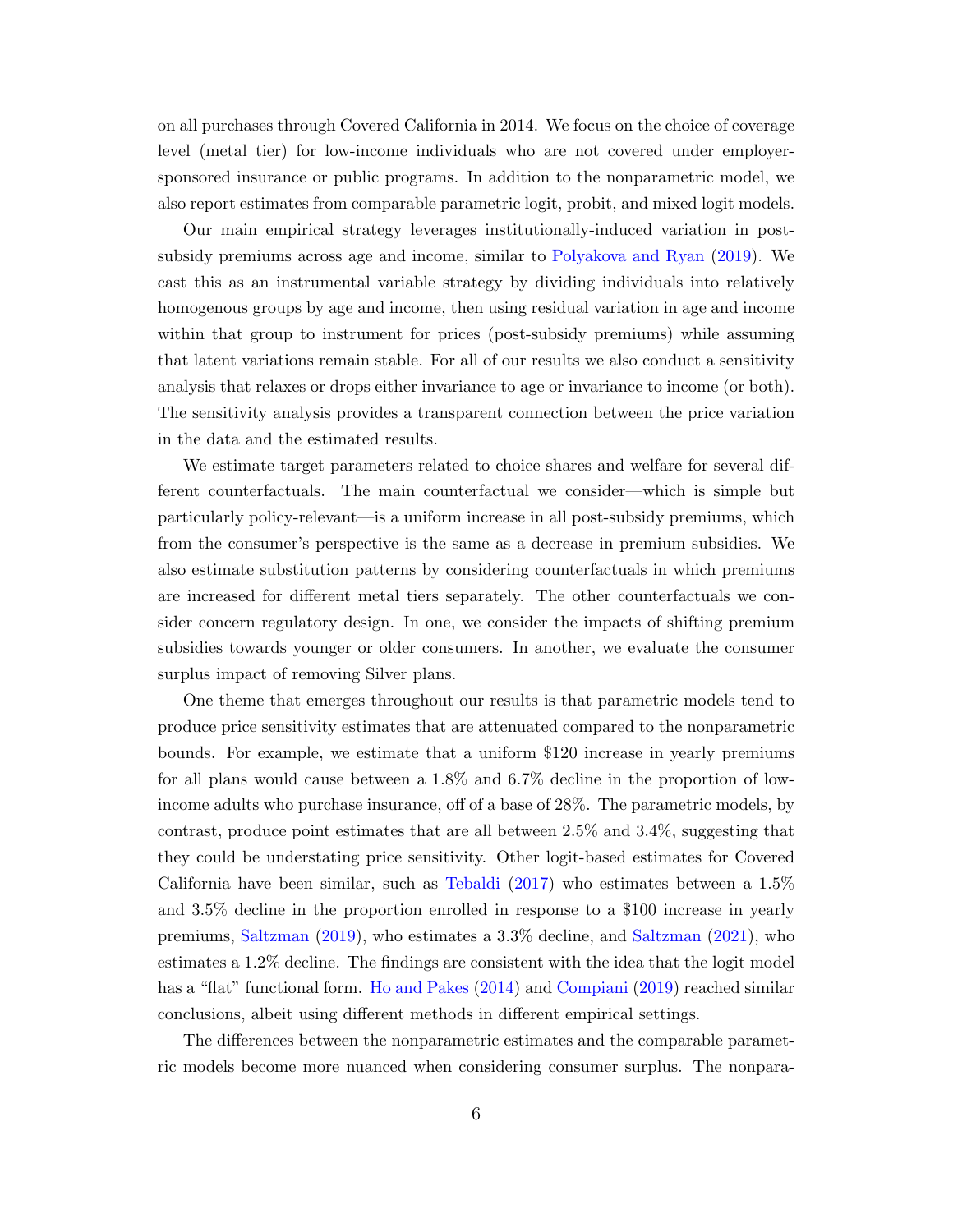<span id="page-8-0"></span>metric estimate of the consumer surplus impact of decreasing subsidies by \$120 annually is between \$63 and \$74 million annually when aggregated, with poorer individuals incurring the bulk of the loss. Total annual savings on premium subsidies would be between \$209 and \$601 million per year. The various mixed logit models—which differ only by which coefficients are random—produce consumer surplus estimates between \$61 and \$83 million, with estimates of subsidy savings towards the lower end of our bounds. For a shift in subsidies towards younger buyers, the parametric models predict an average consumer surplus impact of less than \$1 per person, per month, while the nonparametric bounds include impacts that could be almost three times as large. The parametric models predict that removing Silver plans would create an aggregate consumer surplus impact of anywhere between \$162 to \$290 million per year, whereas the nonparametric model produces a lower bound of \$13 million, while recognizing that there is no logical upper bound. The results are consistent with long-standing concerns about the use of logit models for welfare analysis, especially when the counterfactual involves adding or removing a product (e.g. [Hausman,](#page-43-7) [1996;](#page-43-7) [Petrin,](#page-45-8) [2002;](#page-45-8) [Ackerberg](#page-41-9) [and Rysman,](#page-41-9) [2005;](#page-41-9) [Berry and Pakes,](#page-41-10) [2007\)](#page-41-10)

Our empirical analysis is related to a large literature on the demand for subsidized health insurance, including [Chan and Gruber](#page-41-0) [\(2010\)](#page-41-0), [Krueger and Kuziemko](#page-44-9) [\(2013\)](#page-44-9), [Ericson and Starc](#page-43-0) [\(2015\)](#page-43-0), [Hackmann, Kolstad, and Kowalski](#page-43-8) [\(2015\)](#page-43-8), [Shepard](#page-46-7) [\(2016\)](#page-46-7), [Tebaldi](#page-46-1) [\(2017\)](#page-46-1), [DeLeire, Chappel, Finegold, and Gee](#page-42-6) [\(2017\)](#page-42-6), [Finkelstein, Hendren,](#page-43-9) [and Shepard](#page-43-9) [\(2019\)](#page-43-9), [Saltzman](#page-46-0) [\(2019\)](#page-46-0), [Drake](#page-42-7) [\(2019\)](#page-42-7), [Polyakova and Ryan](#page-45-0) [\(2019\)](#page-45-0), and [Jaffe and Shepard](#page-44-10) [\(2020\)](#page-44-10). The estimates on alternative subsidy schemes is related to the design of premium subsidies, as studied by [Decarolis](#page-42-8) [\(2015\)](#page-42-8), [Einav, Finkelstein,](#page-42-9) [and Tebaldi](#page-42-9) [\(2019\)](#page-42-9), [Polyakova and Ryan](#page-45-0) [\(2019\)](#page-45-0), and [Decarolis, Polyakova, and Ryan](#page-42-10) [\(2020\)](#page-42-10). The effects of removing certain coverage options has been studied in different contexts by [Dafny, Ho, and Varela](#page-42-11) [\(2013\)](#page-42-11) and [Marone and Sabety](#page-44-11) [\(2019\)](#page-44-11). We contribute to the literature by providing nonparametric estimates that do not depend on functional form choices: our estimates depend only on the structure of the choice model [\(1\)](#page-4-0) together with instrumental variable assumptions and limited vertical orderings. These assumptions have straightforward economic interpretations.

The primary drawback of our empirical analysis is that we do not model supply, so all of our estimates must be interpreted as holding insurers' decisions fixed. This is a clear limitation, since one might expect potentially strong supply-side responses in the counterfactuals we consider. Integrating our nonparametric methodology for estimating demand with a model of supply is an interesting avenue for further research.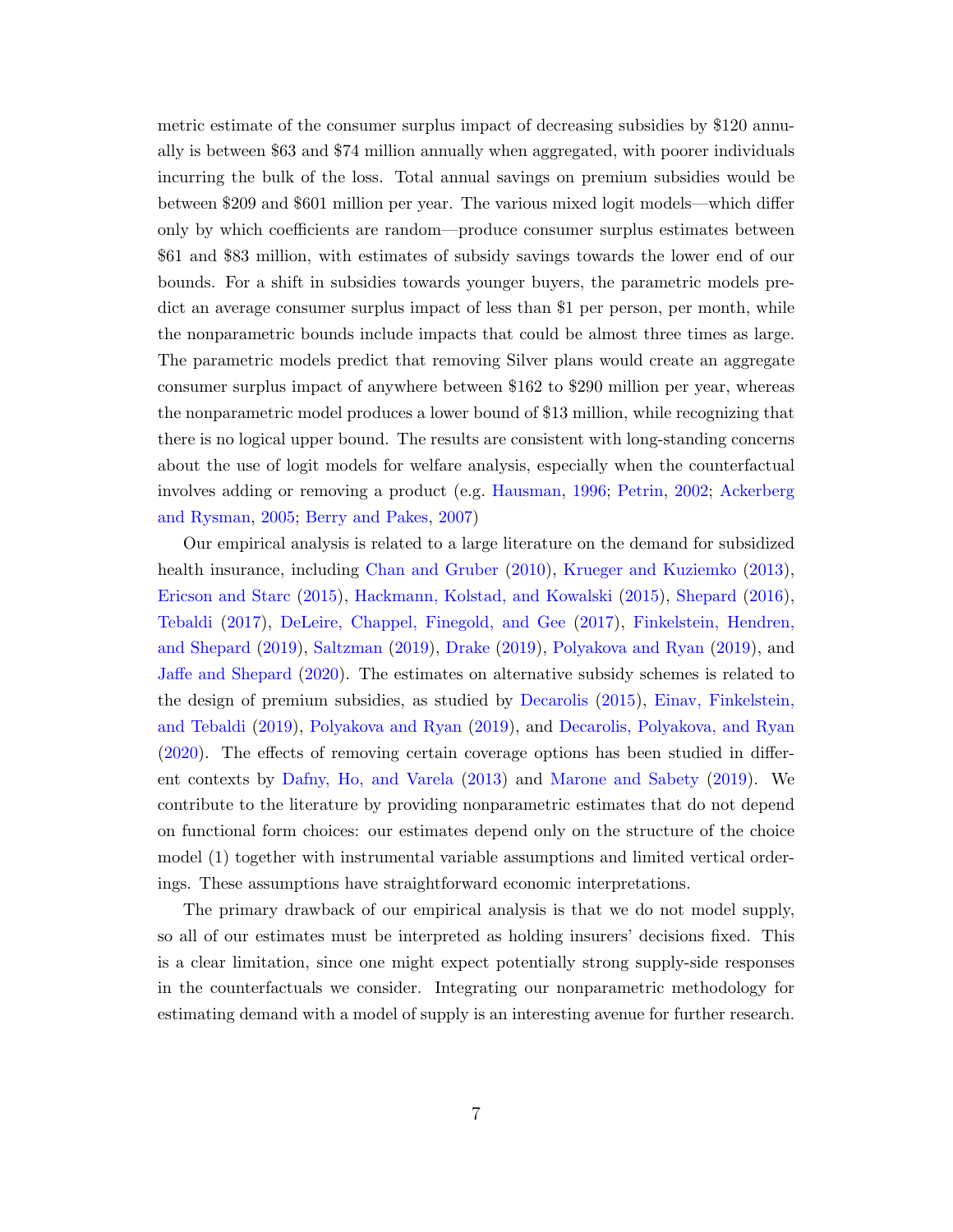## <span id="page-9-1"></span><span id="page-9-0"></span>2 Methodology

#### 2.1 Nonparametric Discrete Choice Model

Individual i makes a single choice  $Y_i$  from a set  $\mathcal{J} \equiv \{0, 1, \ldots, J\}$  of  $J+1$  choices. Each choice j has a potentially endogenous characteristic called price,  $P_{ij}$ , which we model as discretely distributed, and collect into the vector  $P_i \equiv (P_{i0}, P_{i1}, \ldots, P_{iJ})$ . Choice  $j = 0$  represents the outside option of not choosing any of the inside choices  $j \geq 1$ , and has its price normalized to  $P_{i0} = 0$ . When we apply the model to Covered California, we will have five choices  $(J = 4)$  with options 1, 2, 3, and 4 representing Bronze, Silver, Gold, and Platinum plans.

Individual *i* has a vector  $V_i \equiv (V_{i0}, V_{i1}, \ldots, V_{iJ})$  of valuations, one for each choice, with the standard normalization that  $V_{i0} = 0$ . The valuations are known to the individual, but latent from the perspective of the researcher. We assume that individual i's indirect utility from choosing j is given by  $V_{ij} - P_{ij}$ , so that their choice is given by

$$
Y_i = \underset{j \in \mathcal{J}}{\text{arg max}} \ V_{ij} - P_{ij}.\tag{1}
$$

We do not assume that the distribution of  $V_i$  follows a specific functional form such as type I extreme value (logit) or multivariate normal (probit). We also allow  $V_{ij}$  and  $V_{ik}$ to be dependent for  $j \neq k$ .

The main economic restriction in [\(1\)](#page-4-0) is the additive separability between valuations and prices, which imposes restrictions on substitution patterns consistent with quasilinear utility. If all prices were to increase by the same amount, then an individual who chooses  $j \geq 1$  before the increase will either continue to choose j after the increase, or will switch to the outside option  $(j = 0)$ , but they will not switch to a different inside choice  $k \geq 1$ ,  $k \neq j$ . This limits the role of income effects to the extensive margin of choosing any inside choice versus taking the outside option. In Appendix [S1,](#page-3-0) we derive [\(1\)](#page-4-0) from an insurance choice model similar to the ones in [Handel](#page-43-10) [\(2013\)](#page-43-10) and [Handel, Hendel, and Whinston](#page-43-11) [\(2015\)](#page-43-11), in which individuals have quasilinear utility and constant absolute risk aversion. Variation in  $V_i$  across individuals arises from heterogeneity in unobserved preferences, risk factors, and risk aversion.

The limited role of income effects in [\(1\)](#page-4-0) pertain to conjectured variations for a single individual  $i$ . When we take  $(1)$  to the data we combine observations on many individuals, so in practice we can allow for income effects by allowing for dependence between an individual's income and their valuations. We formalize this by treating an individual's income and other observed characteristics as part of a vector,  $X_i$ , and then restricting the dependence between  $V_i$  and the various components of  $X_i$ . Throughout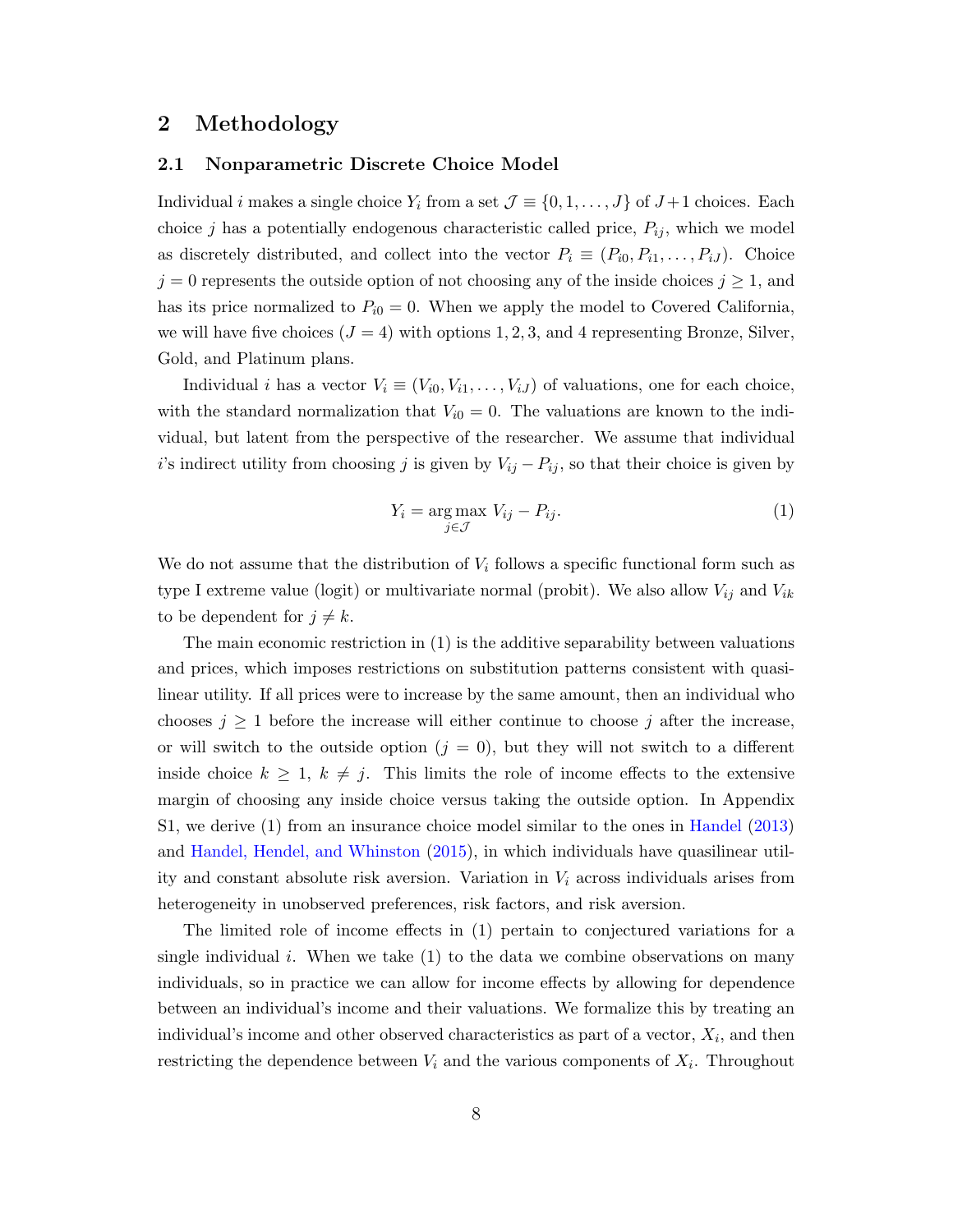<span id="page-10-1"></span>the paper, we model  $X_i$  as discretely distributed with finite support.

One observable characteristic that is particularly important is the individual's market. When we estimate demand we will do so conditional on a market, so that marketlevel characteristics—both observable and unobservables—are held fixed in the coun-terfactual (see e.g. [Berry and Haile,](#page-41-3) [2010,](#page-41-3) pg. 5). To emphasize this we let  $M_i$  denote individual *i*'s market, and we treat  $M_i$  as separate from  $X_i$  in the notation.

Our empirical setting is different than many discrete choice applications in which prices only vary at the market level, such as [Berry et al.](#page-41-2) [\(1995\)](#page-41-2) or [Nevo](#page-45-7) [\(2001\)](#page-45-7). These settings would have  $P_i$  constant conditional on  $M_i$ . The methodology we develop in the main text is not immediately useful for this case. In Appendix [S2](#page-9-0) we propose two ways in which our methodology could be extended to handle more aggregated price variation.

#### 2.2 Comparison with a Common Parametric Model

A common parametric specification for discrete choice demand models is

<span id="page-10-0"></span>
$$
Y_{im} = \underset{j \in \mathcal{J}}{\arg \max} \ X'_{ijm} \beta_{im} - \alpha_{im} P_{ijm} + \xi_{jm} + \epsilon_{ijm}, \tag{2}
$$

where i, j, and m index individuals, products, and markets,  $P_{ijm}$  is price,  $X_{ijm}$  are observed characteristics,  $\xi_{jm}$  are unobserved product-market characteristics,  $\beta_{im}$  and  $\alpha_{im}$  are individual-level random coefficients, and  $\epsilon_{ijm}$  are idiosyncratic unobservables. See, for example, equation (6) of [Nevo](#page-45-9) [\(2011\)](#page-45-9), or equation (1) of [Berry and Haile](#page-41-11) [\(2015\)](#page-41-11). In the influential model of [Berry et al.](#page-41-2) [\(1995\)](#page-41-2),  $\epsilon_{ijm}$  are assumed to be i.i.d. logit (type I extreme value), and  $(\beta_{im}, \alpha_{im})$  are assumed to be normally (or log-normally) distributed. Our motivation for considering [\(1\)](#page-4-0) is to preserve the utility maximization structure in [\(2\)](#page-10-0), while avoiding these types of parametric assumptions.

The three indices in [\(2\)](#page-10-0) reflect different possible levels of data aggregation. If only market-level data is available, as in [Berry et al.](#page-41-2) [\(1995\)](#page-41-2) or [Nevo](#page-45-7) [\(2001\)](#page-45-7), then [\(2\)](#page-10-0) is aggregated to the  $(j, m)$  level, and the data is viewed as drawn from a population of markets and/or products [\(Berry, Linton, and Pakes,](#page-41-12) [2004b;](#page-41-12) [Armstrong,](#page-41-13) [2016\)](#page-41-13). Our analysis presumes richer individual-level choice data as in [Berry, Levinsohn, and Pakes](#page-41-14) [\(2004a\)](#page-41-14) or [Berry and Haile](#page-41-3) [\(2010\)](#page-41-3), but the number of markets we study is small and fixed. To emphasize this, we index the nonparametric model [\(1\)](#page-4-0) only over i and j, and we record individual *i*'s market using the random variable  $M_i$ . After subsuming m subscripts into i subscripts, [\(1\)](#page-4-0) can be seen to nest [\(2\)](#page-10-0) by dividing through by  $\alpha_i$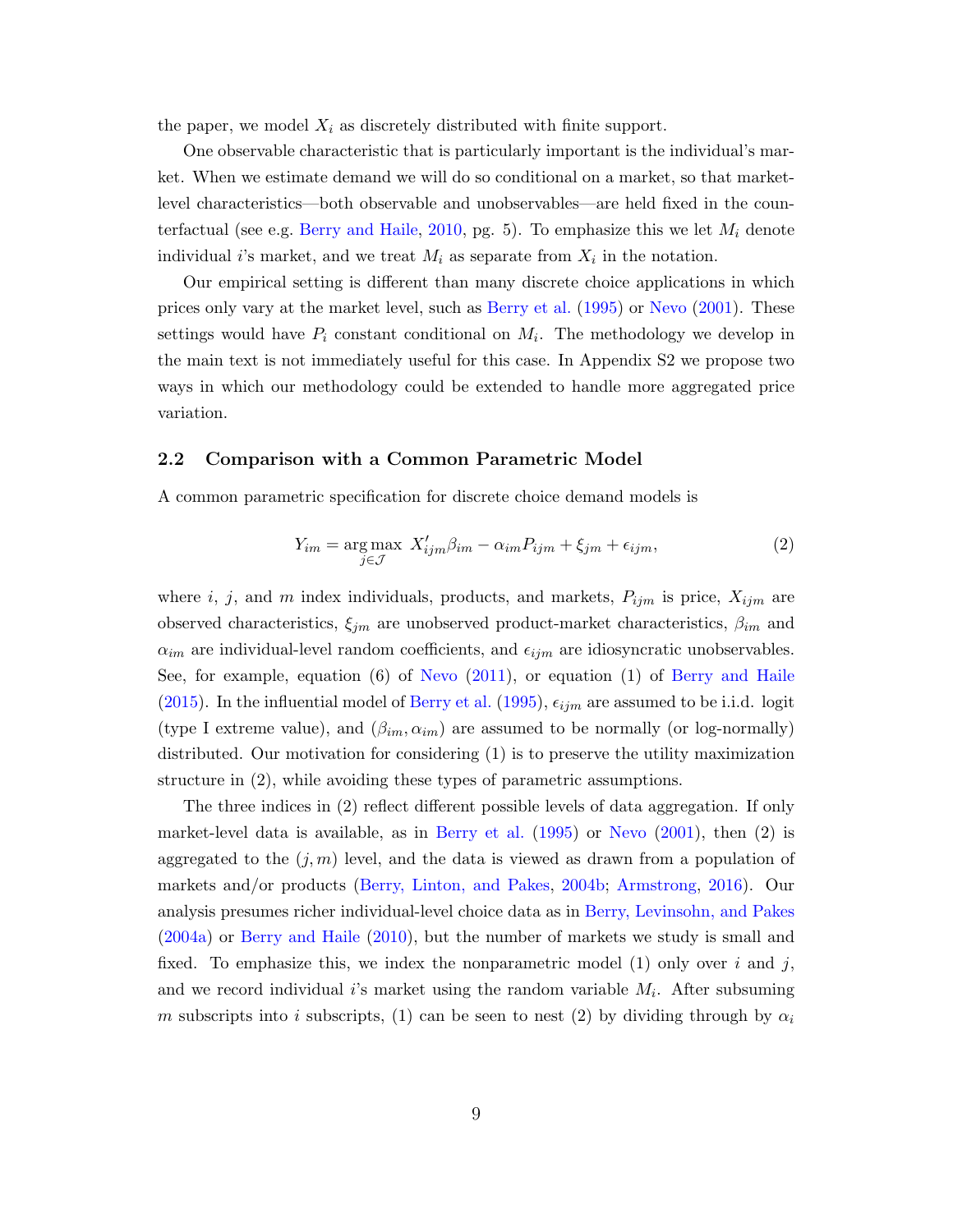<span id="page-11-3"></span>and taking  $V_{ij} \equiv \alpha_i^{-1} (X'_{ij} \beta_i + \xi_{ij} + \epsilon_{ij}).^2$  $V_{ij} \equiv \alpha_i^{-1} (X'_{ij} \beta_i + \xi_{ij} + \epsilon_{ij}).^2$ 

### 2.3 The Density of Valuations

The primitive object in model  $(1)$  is the distribution of valuations,  $V_i$ , conditional on prices  $P_i$ , market,  $M_i$ , and other covariates,  $X_i$ . We will assume throughout the paper that this distribution is continuous so that ties between choices in [\(1\)](#page-4-0) occur with zero probability. More formally, we assume that the distribution of  $V_i$  is absolutely continuously distributed with respect to Lebesgue measure on  $\mathbb{R}^J$ , conditional on  $(P_i, M_i, X_i) = (p, m, x)$  for every  $(p, m, x)$  in the support of  $(P_i, M_i, X_i)$ . In addition to ensuring no ties, absolute continuity means we can associate the conditional distribution of valuations with a conditional density function  $f(\cdot|p, m, x)$  for each realization  $P_i = p$ ,  $M_i = m$ , and  $X_i = x$ . Let  $\mathcal F$  denote the set of all such conditional density functions.

#### 2.4 Target Parameters

Common counterfactual quantities of interest can be written as integrals or sums of integrals of  $f$ , see e.g. Section 4.2 of [Berry and Haile](#page-41-4) [\(2014\)](#page-41-4) or Section 3.4.1 of [Berry](#page-41-11) [and Haile](#page-41-11) [\(2015\)](#page-41-11). For example, a natural counterfactual quantity is the proportion of individuals who would choose j at a new price vector,  $p^*$ . The proportion can be written in terms of  $f$  as

<span id="page-11-1"></span>
$$
\int \underbrace{\mathbb{1}[v_j - p_j^* \ge v_k - p_k^* \text{ for all } k]}_{\text{choose } j \text{ if prices were } p^*} f(v|m, x) dv,
$$
  
where 
$$
f(v|m, x) \equiv \mathbb{E}[f(v|P_i, m, x)|M_i = m, X_i = x]
$$
(3)

is the density of valuations conditional on market,  $m$  and other characteristics  $x$ , averaged over the remaining variation in observed prices (if any). Another natural counterfactual quantity is the impact on average consumer surplus caused by changing prices from  $p$  to  $p^*$ . The impact can be written as

<span id="page-11-2"></span>
$$
\underbrace{\int \left\{ \max_{j \in \mathcal{J}} v_j - p_j^{\star} \right\} f(v|m, x) dv}_{\text{consumer surplus under } p^{\star}} - \underbrace{\int \left\{ \max_{j \in \mathcal{J}} v_j - p_j \right\} f(v|m, x) dv}_{\text{consumer surplus under } p}, \tag{4}
$$

where again the market,  $m$ , is being held fixed in the counterfactual.

<span id="page-11-0"></span><sup>&</sup>lt;sup>2</sup> This requires the mild assumption that  $\alpha_i > 0$ . As suggested by a referee, an advantage of normalizing in this way is that  $V_{ij}$  can be directly interpreted as willingness-to-pay relative to the outside option (see e.g. [Lewbel,](#page-44-12) [2019,](#page-44-12) Section 6.3).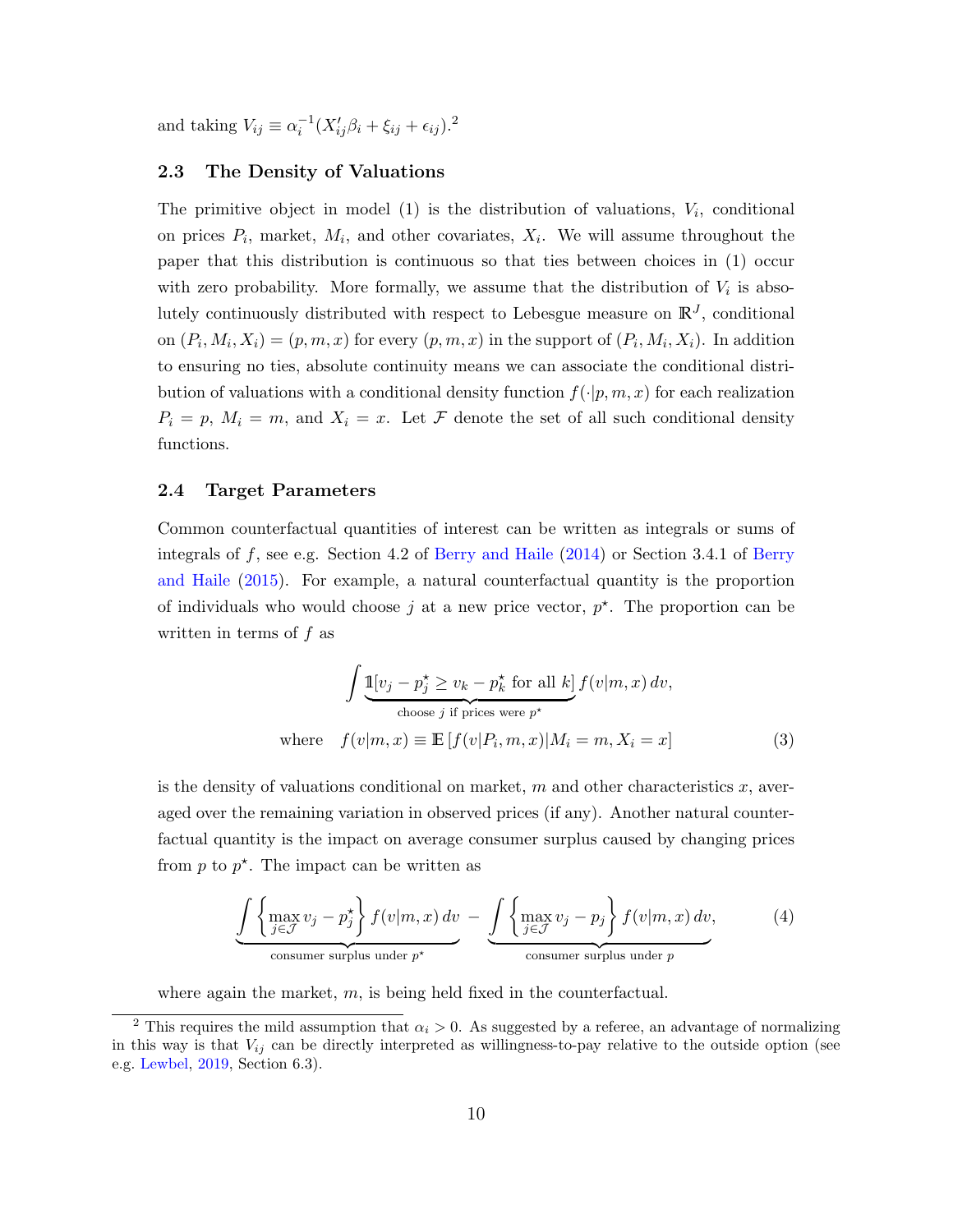<span id="page-12-1"></span>We view [\(3\)](#page-11-1) and [\(4\)](#page-11-2) as examples of *target parameters*; that is, functions  $\theta : \mathcal{F} \to \mathbb{R}^{d_{\theta}}$ that map the collection  $\mathcal F$  of all conditional density functions on  $\mathbb R^J$  into real vectors. The goal is to infer the values of  $\theta(f)$  that are consistent with both the observed data and the assumptions.

#### 2.5 Assumptions

We augment the choice model [\(1\)](#page-4-0) with two types of assumptions.

#### 2.5.1 Instrumental Variables

Let  $W_i$  and  $Z_i$  be two subvectors (or more general functions) of prices, market and covariates,  $(P_i, M_i, X_i)$ . Define the density of valuations conditional on  $W_i$  and  $Z_i$  as

$$
f(v|w, z) \equiv \mathbb{E}\left[f(v|P_i, M_i, X_i)\middle| W_i = w, Z_i = z\right].\tag{5}
$$

<span id="page-12-0"></span>**Assumption IV.**  $f(v|w, z) = f(v|w, z')$  for all  $z, z', w$  and  $v$ .

Assumption [IV](#page-12-0) says that the distribution of valuations is invariant to shifts in  $Z_i$ , conditional on  $W_i$ . That is,  $Z_i$  are exogenous instruments and  $W_i$  are control vari-ables. Assumption [IV](#page-12-0) nests exogenous prices as a special case by taking  $Z_i = P_i$  and  $W_i$  to be deterministic (e.g.  $W_i = 1$ ). It also nests the unconditional instrumental variable assumption used by [Chesher et al.](#page-42-4) [\(2013,](#page-42-4) Restriction A.6) by taking  $W_i$  to be deterministic.

For Assumption [IV](#page-12-0) to be useful, prices should shift with the instruments  $Z_i$  while conditioning on the controls  $W_i$ . This follows the usual intuition: if  $Z_i$  is exogenous, then changes in observed choice shares as  $Z_i$  varies reflect changes in prices, rather than changes in valuations. The more that prices vary with  $Z_i$ , the more information we will have to pin down different parts of the density of valuations,  $f$ , and therefore the target parameter,  $\theta$ . Our methodology does not require the instruments to have any particular amount of variation, but greater variation produces more informative bounds.

In the application we also use the following generalization of Assumption [IV,](#page-12-0) which allows the instruments to be "imperfect" in the terminology of [Nevo and Rosen](#page-45-10) [\(2012\)](#page-45-10).

Assumption IV. (Generalized) For every  $z, z', w$  and  $v$ ,

$$
(1-\kappa(z,z',w))f(v|w,z')\leq f(v|w,z)\leq (1+\kappa(z,z',w))f(v|w,z'),
$$

where  $\kappa(z, z', w) \geq 0$  is chosen by the researcher.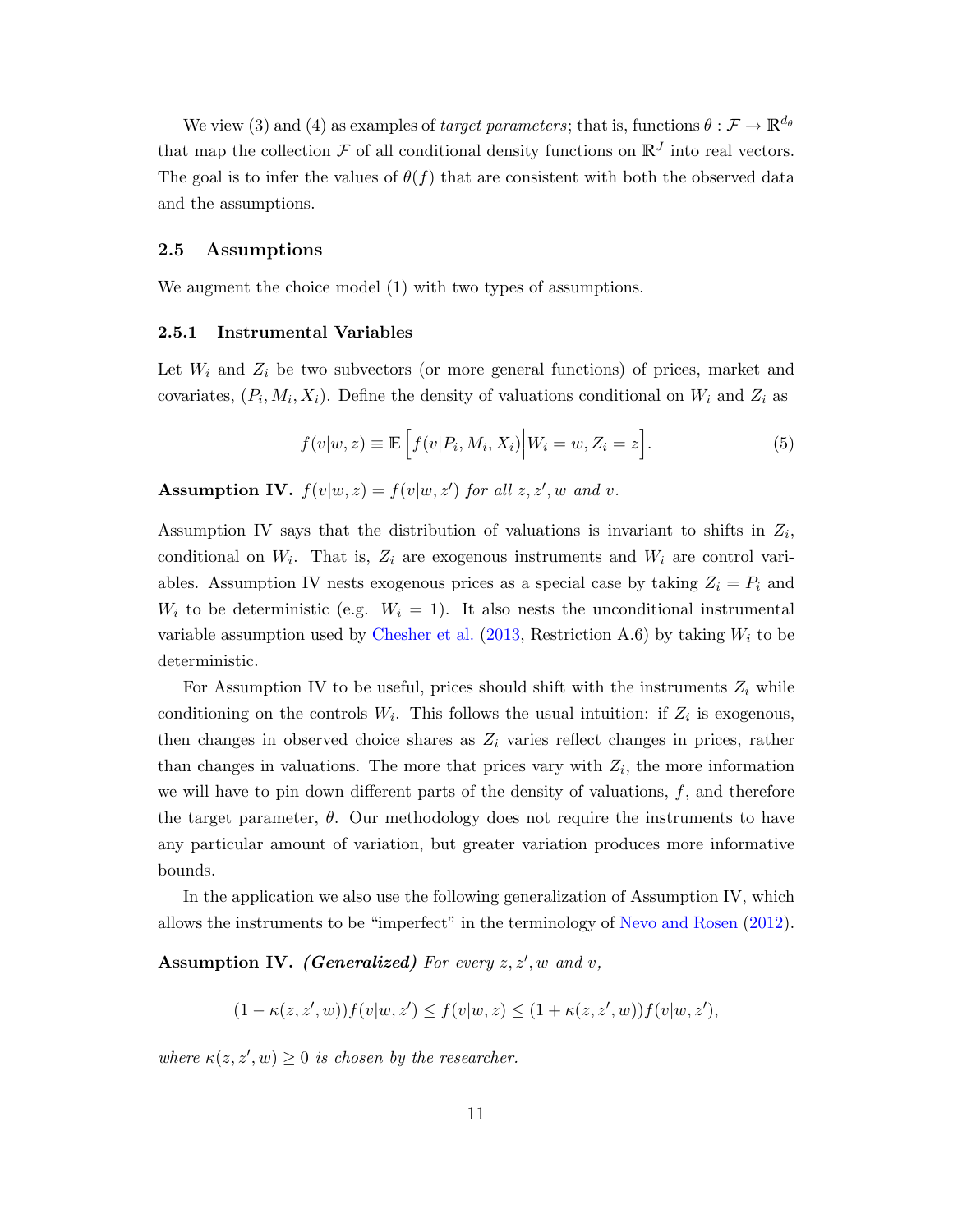<span id="page-13-3"></span>The generalization allows for a pointwise difference in the density of valuations between z and z' of up to  $(100 \times \kappa(z, z', w))$ %. Similar approaches to relaxing assumptions involving exact equalities have also been used in different contexts by [Conley, Hansen,](#page-42-12) [and Rossi](#page-42-12) [\(2010\)](#page-42-12), [Manski and Pepper](#page-44-13) [\(2017\)](#page-44-13), [Torgovitsky](#page-46-8) [\(2019\)](#page-46-8), and [Rambachan and](#page-45-11) [Roth](#page-45-11) [\(2020\)](#page-45-11). Taking  $\kappa(z, z', w) = 0$  returns the generalized assumption back to the baseline case of an exogenous instrument.

#### 2.5.2 Support

The second assumption is that the support of f is contained in a known subset of  $\mathbb{R}^J$ .

<span id="page-13-0"></span>**Assumption SP.**  $\int_{V^{\bullet}(w)} f(v|w, z) dv = 1$  for each w and z, where  $V^{\bullet}(w)$  is a known subset of  $\mathbb{R}^J$ .

In the application we use Assumption [SP](#page-13-0) to exploit the fact that certain plans in the ACA are unambiguously more attractive at equal prices than other plans, at least for some individuals.

#### 2.6 The Identified Set

Suppose that we know the observed choice shares

<span id="page-13-2"></span>
$$
s_j(p, m, x) \equiv \mathbb{P}[Y_i = j | P_i = p, M_i = m, X_i = x].
$$
 (6)

Each density of valuations  $f \in \mathcal{F}$  also implies a set of choice shares

$$
s_j(p, m, x; f) \equiv \int_{\mathcal{V}_j(p)} f(v|p, m, x) dv,
$$
\n<sup>(7)</sup>

where 
$$
V_j(p) \equiv \{(v_1, \ldots, v_J) \in \mathbb{R}^J : v_j - p_j \ge v_k - p_k \text{ for all } k\}.
$$
 (8)

A density f is consistent with the observed choice shares ("matches the data") if

<span id="page-13-1"></span>
$$
s_j(p, m, x; f) = s_j(p, m, x) \quad \text{for all } j, p, m, \text{ and } x. \tag{MD}
$$

The sharp identified set of valuation densities is defined as the subset of  $f \in \mathcal{F}$  that both match the data and satisfy Assumptions [IV](#page-12-0) and [SP.](#page-13-0) We call this subset  $\mathcal{F}^*$ :

$$
\mathcal{F}^{\star} \equiv \{ f \in \mathcal{F} : f \text{ satisfies Assumptions IV, SP, and equation (MD)} \}.
$$
 (9)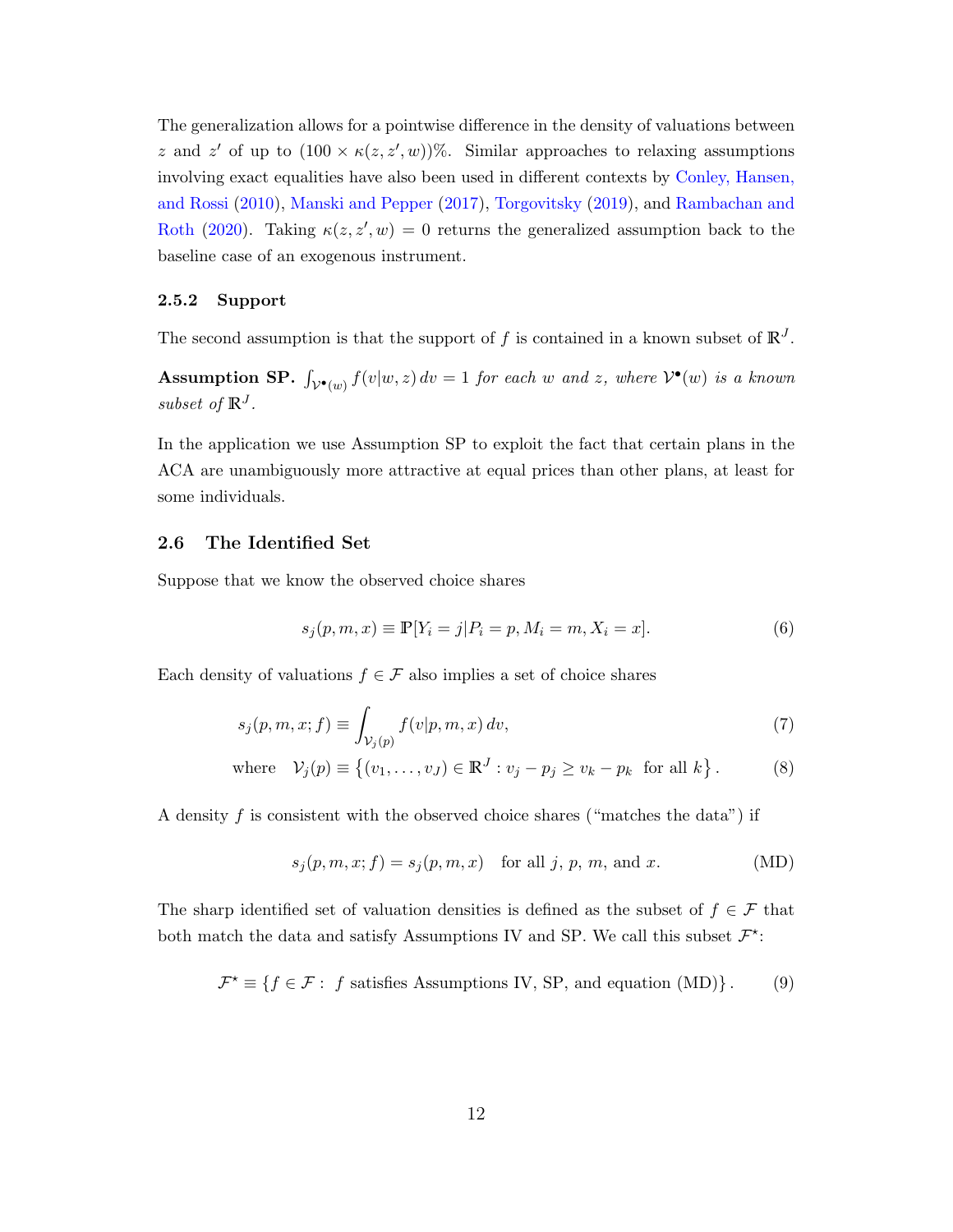<span id="page-14-1"></span>The object of interest is the sharp identified set for the target parameter, which is defined as the image of  $\mathcal{F}^{\star}$  under  $\theta$ , and denoted as

$$
\Theta^{\star} \equiv \{ \theta(f) : f \in \mathcal{F}^{\star} \} \equiv \theta(\mathcal{F}^{\star}).
$$

#### 2.7 Identification Analysis

In this section we show how to compute  $\Theta^*$ . If  $\mathcal F$  were a parametric class of densities, then the results of [Chesher et al.](#page-42-4) [\(2013\)](#page-42-4) could be used to compute  $\Theta^*$  (approximately) by iterating over a grid of  $f \in \mathcal{F}$  that satisfy Assumptions [IV](#page-12-0) and [SP,](#page-13-0) checking whether each such f satisfies a finite set of moment inequalities, and adding f to  $\mathcal{F}^\star$  and  $\theta(f)$ to  $\Theta^*$  if and only if they are satisfied. In our model, f is nonparametric, so  $\mathcal F$  is an infinite-dimensional set. Iterating over even a grid of  $f \in \mathcal{F}$  is not feasible in this case.

We develop a different strategy. Instead of trying to check a set of conditions for every  $f \in \mathcal{F}$ , we check whether there exists some  $f \in \mathcal{F}^{\star}$  that would generate a given candidate value  $t = \theta(f)$  for the target parameter. As we prove ahead in Proposition [1,](#page-18-0) the existence of such an  $f$  is equivalent to the existence of a solution to a carefully-constructed finite-dimensional system of linear equations. The finitedimensional system is constructed by first partitioning the space of valuations into the smallest number of sets needed to describe choice behavior under all relevant prices. We call this partition the minimal relevant partition (MRP).

#### <span id="page-14-0"></span>2.7.1 The Minimal Relevant Partition of Valuations

Let  $P$  denote a finite set of prices that contains the observed prices, as well as any additional prices relevant for evaluating the target parameter,  $\theta$ . The MRP is the smallest (coarsest) partition of valuation space  $(\mathbb{R}^J)$  with the following property: any two valuations in the same subset produce the same choice behavior for all  $p \in \mathcal{P}$ , while any two valuations in different subsets produce different choice behavior for at least one  $p \in \mathcal{P}$ . The formal definition is as follows.

**Definition MRP.** Let  $Y(v, p) \equiv \arg \max_{i \in \mathcal{J}} v_i - p_i$  for any  $(v_1, \ldots, v_J), (p_1, \ldots, p_J) \in$  $\mathbb{R}^J$ , where  $v \equiv (v_0, v_1, \dots, v_J)$  and  $p \equiv (p_0, p_1, \dots, p_J)$  with  $v_0 = p_0 = 0$ . The minimal relevant partition of valuations (MRP) is a collection **V** of sets  $V \subseteq \mathbb{R}^J$  for which the  $\emph{following property holds for almost every } v, v' \in \mathbb{R}^{J}$  (with respect to Lebesgue measure):

$$
v, v' \in \mathcal{V} \text{ for some } \mathcal{V} \in \mathbb{V} \quad \Leftrightarrow \quad Y(v, p) = Y(v', p) \text{ for all } p \in \mathcal{P}. \tag{10}
$$

Suppose that the data consists of a single observed price vector,  $p^a$ , and that we are concerned with behavior under a counterfactual price vector,  $p^*$ . Take  $\mathcal{P} = \{p^a, p^*\}.$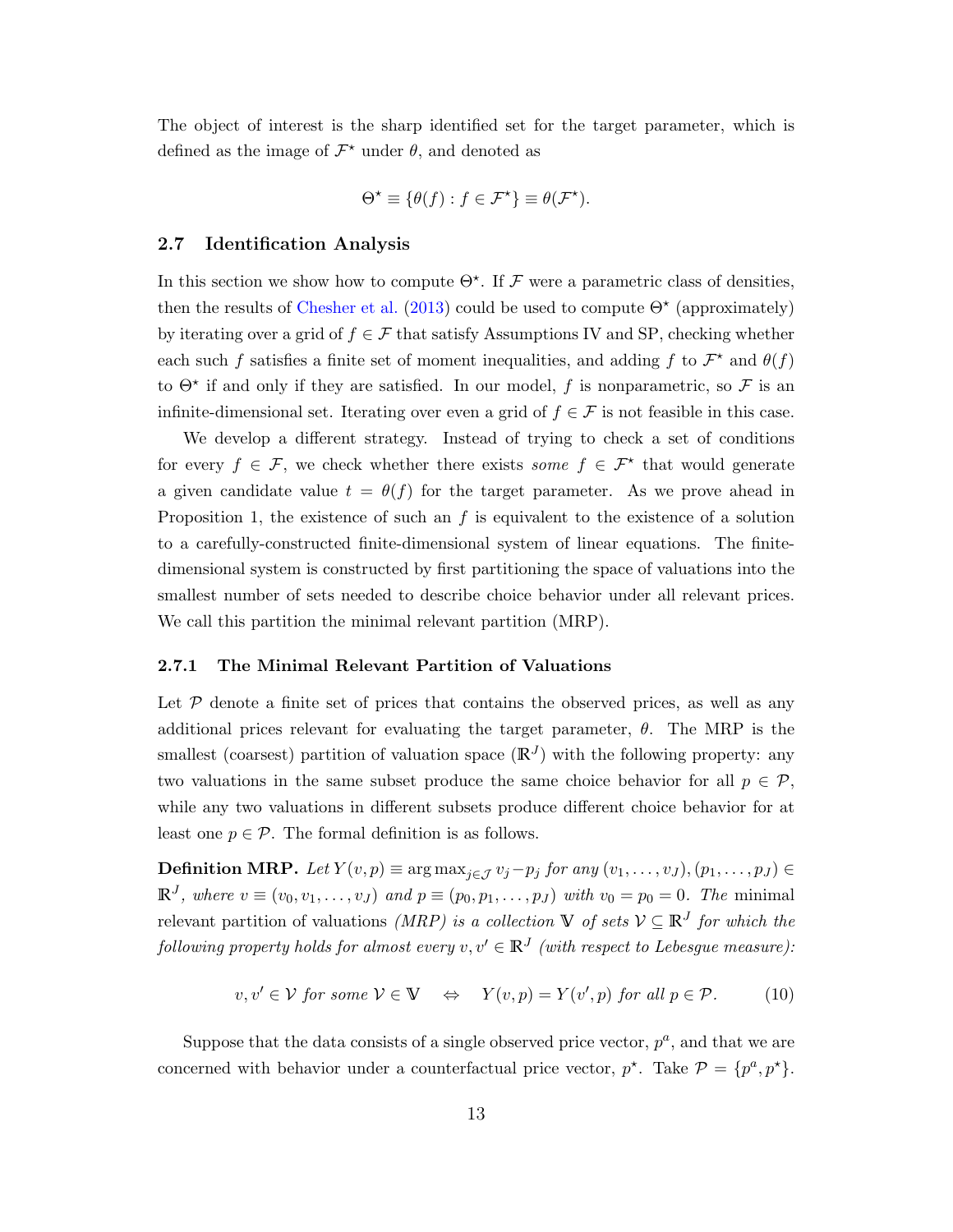<span id="page-15-0"></span>

Figure 1: Partitioning the space of valuations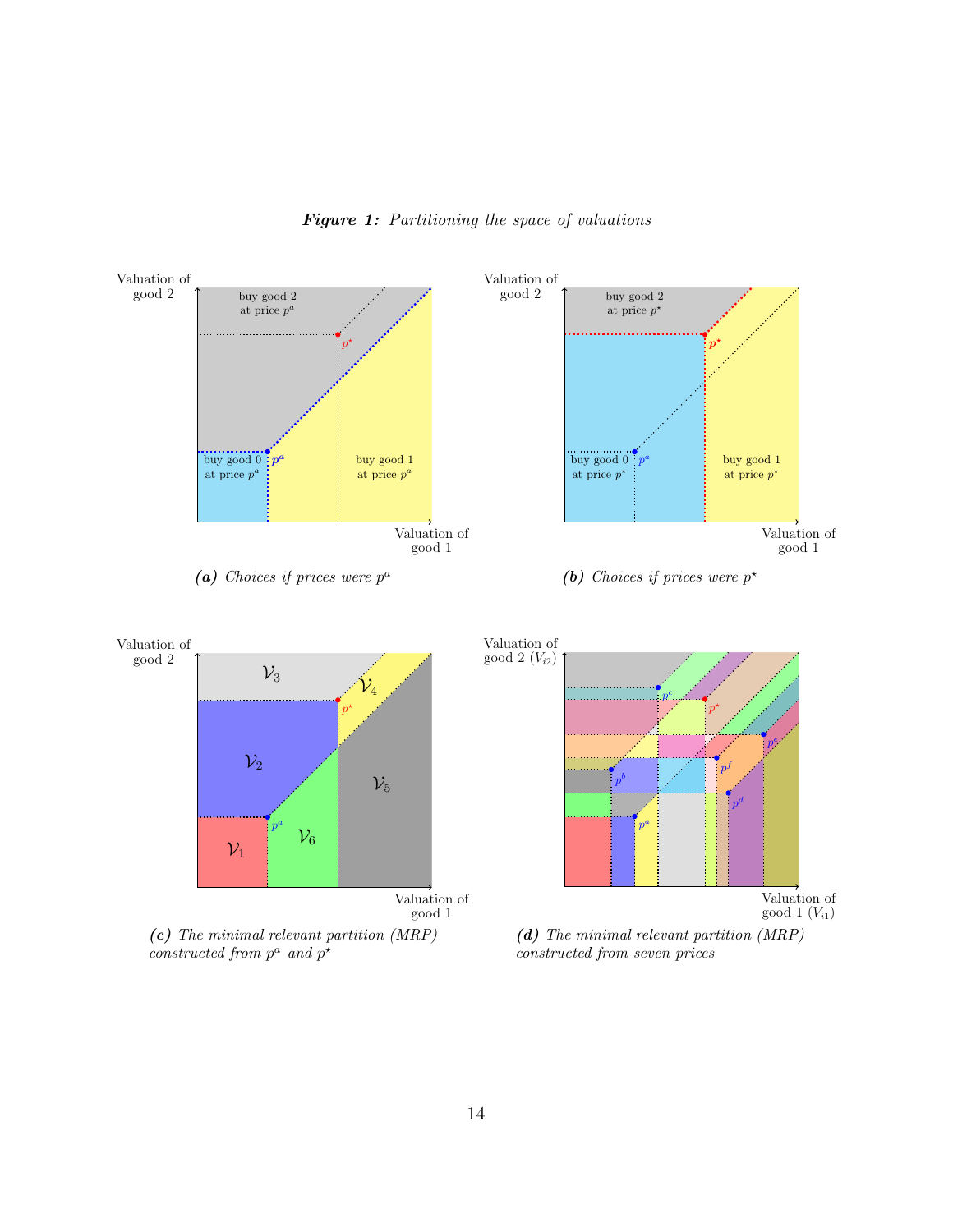<span id="page-16-0"></span>Figure [1](#page-15-0) illustrates the MRP in this case with  $J = 2$ . Panel (a) shows that considering choice behavior under price  $p^a$  divides  $\mathbb{R}^2$  into three sets depending on whether an individual would choose options 0, 1, or 2 when faced with  $p^a$ . Panel (b) shows the analogous division under price  $p^*$ . See e.g [Thompson](#page-46-2) [\(1989,](#page-46-2) Figure 1), [Chesher et al.](#page-42-4) [\(2013,](#page-42-4) Figure 1), or [Berry and Haile](#page-41-4) [\(2014,](#page-41-4) Figure 1) for similar diagrams. Intersecting these two three-set collections creates the collection of six sets shown in panel (c). The collection of six sets is the MRP generated by  $\mathcal{P} = \{p^a, p^{\star}\}\$ . Figure [1d](#page-15-0) shows the MRP constructed from a set  $P$  with seven prices. We describe an algorithm for constructing the MRP in Appendix [S3.](#page-20-0)

The MRP is the coarsest division of  $\mathbb{R}^{J}$  that captures all choice behavior relevant for prices in  $\mathcal{P}$ . The six sets in Figure [1c](#page-15-0) correspond to the six types of individuals that could exist under indirect utility specification [\(1\)](#page-4-0), where a type is defined as a pair of choices under  $(p^a, p^{\star})$ . The characterization by types follows [Manski](#page-44-3) [\(2007\)](#page-44-3), but here we adapt it to the quasilinear choice model [\(1\)](#page-4-0).

The MRP is related to the class of core-determining sets (CDS) derived by [Chesher](#page-42-4) [et al.](#page-42-4) [\(2013\)](#page-42-4), but there are fewer sets in the MRP than the CDS. With two prices and  $J = 2$ , the CDS consists of 12 sets [\(Chesher et al.,](#page-42-4) [2013,](#page-42-4) Figures 2–3) compared to 6 sets in the MRP. With seven prices and  $J = 2$ , the CDS consists of 842 sets [\(Chesher,](#page-42-13) [Rosen, and Smolinski,](#page-42-13) [2011,](#page-42-13) Table 1, pg. 28) compared to 35 sets in the MRP (Figure [1d\)](#page-15-0). The MRPs in our application have between 195,000 and 900,000 sets, depending on the region and target parameter.

#### 2.7.2 Equivalent Finite-Dimensional Problem

The MRP is formed by organizing the continuum of valuations in  $\mathbb{R}^J$  into sets that yield identical choice behavior at all prices in  $P$ . If our concern is behavior that occurs (or would occur) under these prices, then we can shift our attention from densities in  $\mathbb{R}^J$  to mass functions over the sets in the MRP. For example, in Figure [1c](#page-15-0) the share of individuals who would choose 1 if prices were  $p^a$  can be written as

$$
s_1(p^a, m, x; f) = \int_{\mathcal{V}_5} f(v|p^a, m, x) dv + \int_{\mathcal{V}_6} f(v|p^a, m, x) dv,
$$

which depends not on f per se, but only on the mass that f places on  $\mathcal{V}_5$  and  $\mathcal{V}_6$ . Focusing on these masses replaces the intractable infinite-dimensional problem of searching over all  $f \in \mathcal{F}$  into a tractable finite-dimensional problem of searching over a finite set of non-negative numbers that sum to unity. As we now show, the replacement can be done while preserving all of the information provided by the choice model, the data, and Assumptions [IV](#page-12-0) and [SP.](#page-13-0)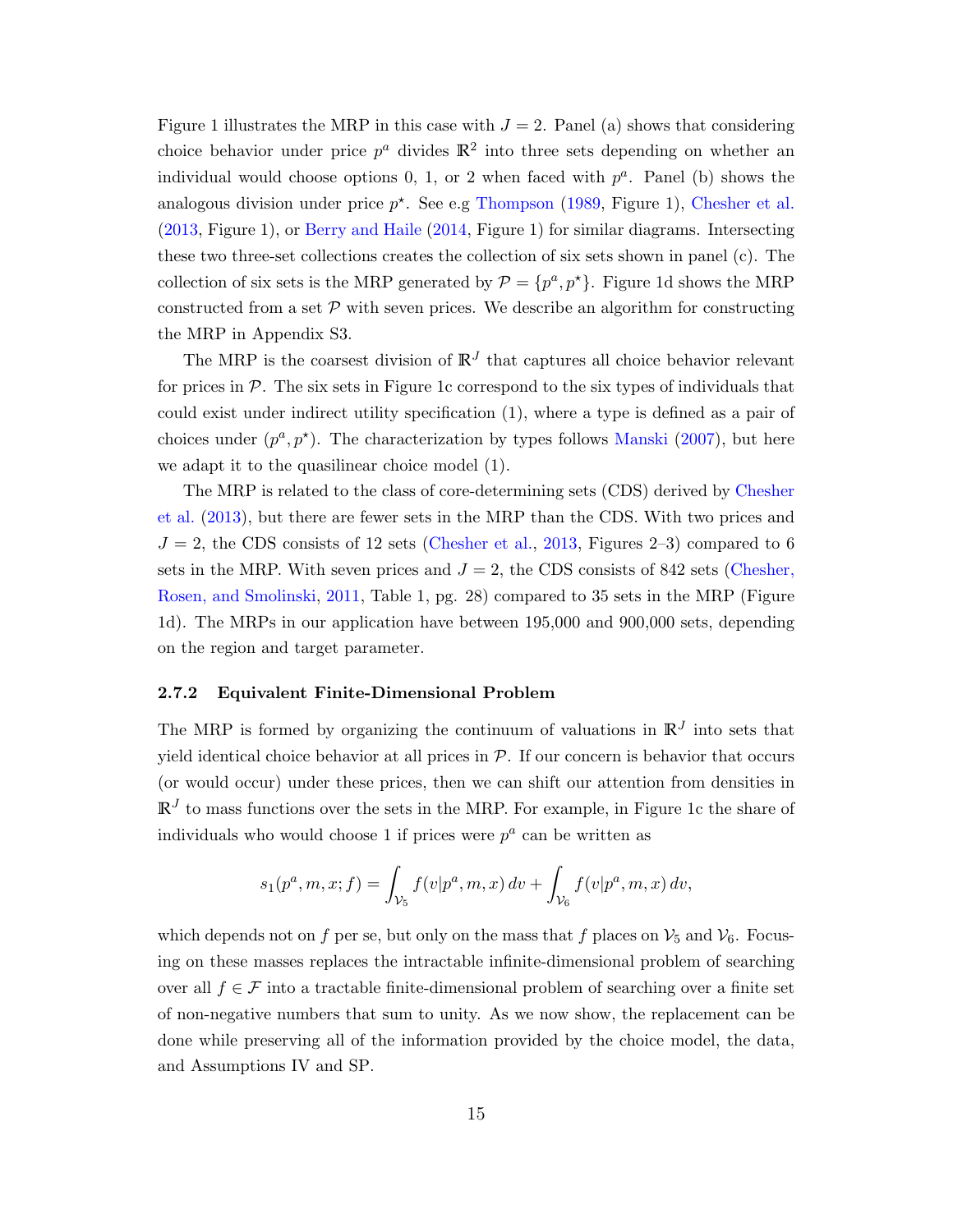We denote the set of conditional mass functions supported on **V** as

$$
\Phi \equiv \left\{ \phi \in \mathbb{R}_+^{d_\phi} : \sum_{\mathcal{V} \in \mathbb{V}} \phi(\mathcal{V}|p, m, x) = 1 \quad \text{for all } (p, m, x) \in \text{supp}(P_i, M_i, X_i) \right\}, \quad (11)
$$

where  $d_{\phi}$  is the cardinality of  $\mathbb{V} \times \text{supp}(P_i, M_i, X_i)$ . Let  $\mathbb{V}_j(p) \equiv \{ \mathcal{V} \in \mathbb{V} : Y(v, p) =$ j for almost every  $v \in V$  denote the sets in the MRP associated with choosing j under price  $p \in \mathcal{P}$ . Then  $\phi \in \Phi$  is consistent with an f that satisfies [\(MD\)](#page-13-1) only if

$$
\sum_{\mathcal{V}\in\mathbb{V}_j(p)} \phi(\mathcal{V}|p,m,x) = s_j(p,m,x) \text{ for all } j \in \mathcal{J} \text{ and } (p,m,x). \tag{MD'}
$$

Each  $\phi$  generates the conditional-on- $(W_i, Z_i)$  probability mass function

<span id="page-17-1"></span>
$$
\phi(\mathcal{V}|w,z) \equiv \mathbb{E}\left[\phi(\mathcal{V}|P_i,M_i,X_i)\Big|W_i=w,Z_i=z\right].
$$

To be consistent with an f that satisfies Assumption [IV,](#page-12-0)  $\phi$  should satisfy

$$
(1 - \kappa(z, z', w))\phi(\mathcal{V}|w, z') \le \phi(\mathcal{V}|w, z) \le (1 + \kappa(z, z', w))\phi(\mathcal{V}|w, z')
$$
  
for all  $z, z', w$ , and  $\mathcal{V}$ . (IV')

To be consistent with an f that satisfies Assumption [SP,](#page-13-0)  $\phi$  should satisfy

<span id="page-17-3"></span><span id="page-17-2"></span>
$$
\sum_{\mathcal{V}\in\mathbb{V}^\bullet(w)} \phi(\mathcal{V}|w,z) = 1 \quad \text{for all } w \text{ and } z,
$$
 (SP')

where  $\mathbb{V}^{\bullet}(w)$  is the subset of  $\mathbb{V}$  that intersects  $\mathcal{V}^{\bullet}(w)$ , i.e.  $\mathbb{V}^{\bullet}(w) \equiv {\mathcal{V} \in \mathbb{V} : \lambda(\mathcal{V} \cap \mathcal{V})}$  $V^{\bullet}(w) > 0$ , with  $\lambda$  denoting Lebesgue measure on  $\mathbb{R}^{J}$ .

Since our focus is not on f but on the target parameter,  $\theta$ , we assume that it is possible to represent  $\theta$  in terms of  $\phi$ .

<span id="page-17-0"></span>**Condition TP.** For any  $f \in \mathcal{F}$ , define  $\overline{\phi}(f) \in \Phi$  as

$$
\overline{\phi}(f)(\mathcal{V}|p,m,x) \equiv \int_{\mathcal{V}} f(v|p,m,x) dv \quad \text{for all } \mathcal{V} \in \mathbb{V}.
$$
 (12)

Then there exists a known function  $\overline{\theta} : \Phi \to \mathbb{R}^{d_{\theta}}$  such that

<span id="page-17-4"></span>
$$
\theta(f) = \overline{\theta}(\overline{\phi}(f)) \quad \text{for every } f \in \mathcal{F}.
$$

Since  $\Phi$  depends on the MRP, and the MRP depends on  $\mathcal{P}$ , Condition [TP](#page-17-0) can always be satisfied by choosing  $P$  to include all prices relevant for evaluating the target parameter,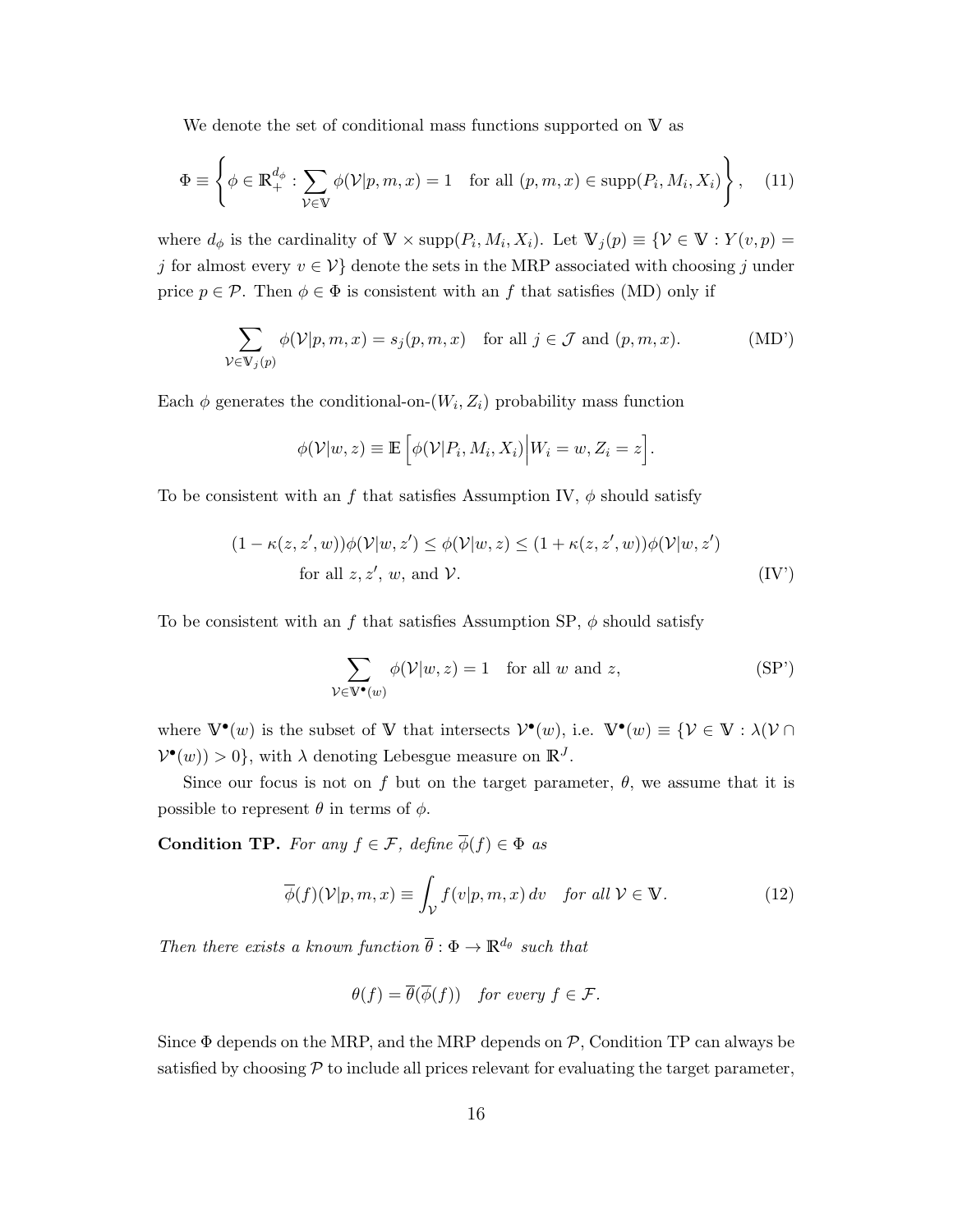<span id="page-18-3"></span>θ. For example, if the target parameter is demand at the new premium vector  $p^*$  in Figure [1c,](#page-15-0) then Condition [TP](#page-17-0) simply requires choosing  $P$  to include  $p^*$ .

Under Condition [TP,](#page-17-0)  $\Theta^*$  can be characterized in terms of the mass function  $\phi$ without having to consider the full density f. If  $t \in \Theta^*$ , then (by definition) there exists an  $f \in \mathcal{F}^*$  with  $\theta(f) = t$ . Since  $f \in \mathcal{F}^*$  satisfies [\(MD\)](#page-13-1), Assumption [IV,](#page-12-0) and Assumption [SP](#page-13-0) (again all by definition), taking the mass that any such  $f$  places on the MRP yields a  $\phi \in \Phi$  that satisfies [\(MD'\)](#page-17-1), [\(IV'\)](#page-17-2), [\(SP'\)](#page-17-3), and  $\overline{\theta}(\phi) = t$ ; for example, take  $\overline{\phi}(f)$  defined in [\(12\)](#page-17-4). The opposite direction is more delicate: if  $\overline{\theta}(\phi) = t$  for some  $\phi \in \Phi$  that satisfies [\(MD'\)](#page-17-1), [\(IV'\)](#page-17-2), and [\(SP'\)](#page-17-3), then is  $t \in \Theta^*$ ? The following proposition shows that the answer is yes. The idea is to use such a  $\phi$  to construct an  $f \in \mathcal{F}^{\star}$  that yields  $\theta(f) = t$ . The proof is in Appendix [S4.](#page-28-0)

<span id="page-18-0"></span>Proposition 1. Suppose that Condition [TP](#page-17-0) is satisfied. Let

$$
\Phi^{\star} \equiv \{ \phi \in \Phi : \phi \; satisfies \; (MD'), \, (IV'), \, (SP') \}, \tag{13}
$$

and for any  $t \in \mathbb{R}^{d_{\theta}}$ , let  $\Phi^{\star}(t) \equiv \Phi^{\star} \cap \{\phi \in \Phi : \overline{\theta}(\phi) = t\}$ . Then  $t \in \Theta^{\star}$  if and only if  $\Phi^{\star}(t)$  is non-empty.

Proposition [1](#page-18-0) shows that  $\Theta^*$  can be exactly characterized by solving a finitedimensional system of equations. If the target parameter is scalar, then  $\Theta^*$  can be computed more directly by solving two optimization problems.

**Proposition 2.** If  $\overline{\theta}$  is continuous on  $\Phi$ , then  $\Theta^*$  is a compact, connected set. In particular, if  $d_{\theta} = 1$ , then  $\Theta^{\star} = [t_{lb}^{\star}, t_{ub}^{\star}],$  where

<span id="page-18-1"></span>
$$
t_{lb}^{\star} \equiv \min_{\phi \in \Phi^{\star}} \overline{\theta}(\phi) \quad \text{and} \quad t_{ub}^{\star} \equiv \max_{\phi \in \Phi^{\star}} \overline{\theta}(\phi). \tag{14}
$$

Each condition that defines  $\Phi^*$ —[\(MD'\)](#page-17-1), [\(IV'\)](#page-17-2), and [\(SP'\)](#page-17-3)—is linear in  $\phi$ . If  $\overline{\theta}$  is also linear in  $\phi$ , then [\(14\)](#page-18-1) is a linear program. A change in choice shares, [\(3\)](#page-11-1), yields a  $\bar{\theta}$ function that is linear in  $\phi$ . A change in consumer surplus, [\(4\)](#page-11-2), also does, although constructing  $\bar{\theta}$  is less obvious (see Appendix [S6\)](#page-40-0). Elasticities produce  $\bar{\theta}$  functions that are nonlinear, but the resulting optimization problem is linear-fractional, so can be reformulated as a linear program using the [Charnes and Cooper](#page-42-14) [\(1962\)](#page-42-14) transformation; see Appendix [S7](#page--1-0) for more detail, and [Kamat](#page-44-8) [\(2020\)](#page-44-8) for a similar observation in an instrumental variables model. Linearity ensures that both the minimization and maximization problems in [\(14\)](#page-18-1) can be solved reliably and relatively quickly, even when the dimension of  $\Phi$  is quite large.<sup>[3](#page-18-2)</sup>

<span id="page-18-2"></span><sup>&</sup>lt;sup>3</sup> All of the linear programs ahead were computed using Gurobi [\(Gurobi Optimization,](#page-43-12) [2015\)](#page-43-12), and we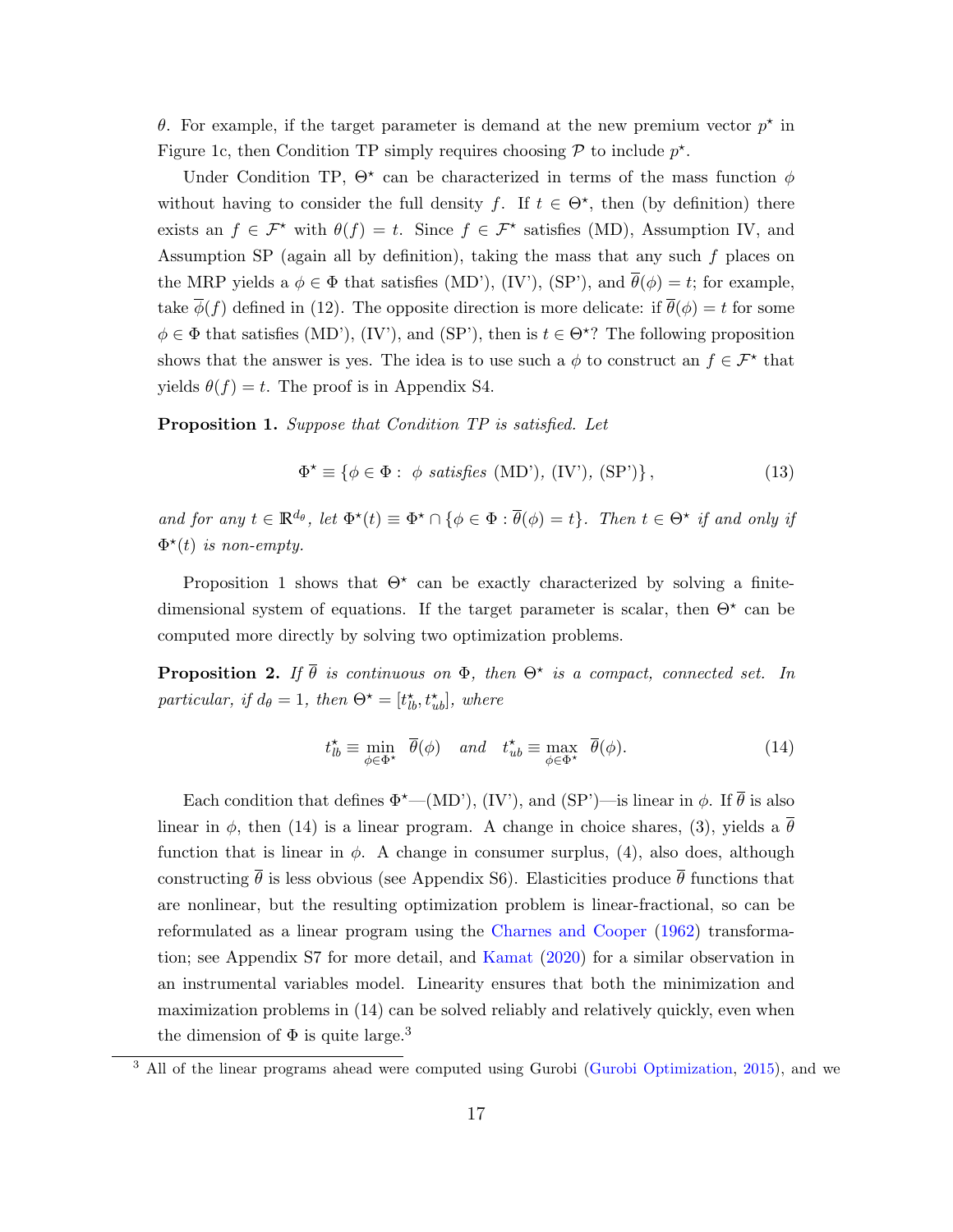#### <span id="page-19-3"></span><span id="page-19-2"></span>2.8 Estimation and Statistical Inference

The choice shares  $s_i(p, m, x)$  are in practice replaced by estimates  $\hat{s}_i(p, m, x)$ . Using the estimated choice shares in  $(MD')$  can lead to empty feasible sets in  $(14)$ , even when the model is correctly specified so that the feasible sets are non-empty with the true choice shares. We solve this problem by applying an estimator of  $[t^*_{\text{lb}}, t^*_{\text{ub}}]$  developed by [Mogstad, Santos, and Torgovitsky](#page-45-12) [\(2018\)](#page-45-12). The estimator proceeds in two steps.

In the first step, we find the best fit to the estimated choice shares by solving

$$
\widehat{Q}^{\star} \equiv \min_{\phi \in \Phi} \widehat{Q}(\phi) \qquad \text{subject to (IV') and (SP'),} \tag{15}
$$

<span id="page-19-0"></span> $\overline{1}$ 

where 
$$
\hat{Q}(\phi) \equiv \sum_{j,p,m,x} \hat{\mathbb{P}}[P_i = p, M_i = m, X_i = x] \left| \hat{s}_j(p,m,x) - \sum_{\mathcal{V} \in \mathbb{V}_j(p)} \phi(\mathcal{V}|p,m,x) \right|,
$$

and where  $\widehat{\mathbb{P}}[P_i = p, M_i = m, X_i = x]$  are estimated probabilities. Defining  $\widehat{Q}$  with absolute deviations means that [\(15\)](#page-19-0) can be reformulated as a linear program by replacing terms in absolute values by the sum of their positive and negative parts (e.g. [Bertsimas and Tsitsiklis,](#page-41-15) [1997,](#page-41-15) pp. 19–20). The absolute deviations are weighted so that  $\widehat{Q}(\phi)$  is an estimate of the average absolute deviation in choice shares under  $\phi$ .

In the second step, we collect values of  $\bar{\theta}(\phi)$  for  $\phi$  that come close to minimizing [\(15\)](#page-19-0). That is, we construct the set:

$$
\widehat{\Theta}^{\star} \equiv \left\{ \overline{\theta}(\phi) : \phi \in \Phi, \phi \text{ satisfies (IV'), (SP'), and } \widehat{Q}(\phi) \le (1 + \eta)\widehat{Q}^{\star}, \right\}. \tag{16}
$$

The qualifier "close" here reflects the tuning parameter  $\eta$ , which is a small positive constant that must converge to zero at an appropriate rate with the sample size. The purpose of  $\eta$  is to smooth out potential discontinuities that could conceivably arise in the convergence of a set estimator. In our empirical estimates we set  $\eta = 10^{-4}$ and found little sensitivity to values of  $\eta$  that were bigger or smaller by an order of magnitude. However, there are currently no theoretical results to guide the choice of this parameter. Notice that the way  $\hat{Q}^*$  is defined ensures that  $\hat{\Theta}^*$  is never empty.

We compute  $\widehat{\Theta}^*$  by solving

<span id="page-19-1"></span>
$$
\widehat{t}_{\mathrm{lb}}^{\star} \equiv \min_{\phi \in \Phi} \overline{\theta}(\phi) \quad \text{subject to (IV'), (SP'), and } \widehat{Q}(\phi) \le \widehat{Q}^{\star}(1+\eta), \tag{17}
$$

and an analogous maximization problem for  $\hat{t}_{ub}^*$ . The set estimator for  $\Theta^*$  is  $\hat{\Theta}^* \equiv$  $[\hat{t}_{\rm lb}^*, \hat{t}_{\rm ub}^*]$ . When  $\bar{\theta}$  is linear, [\(17\)](#page-19-1) can be reformulated as a linear program, again by

checked a subset of the results using CPLEX [\(IBM,](#page-44-14) [2010\)](#page-44-14).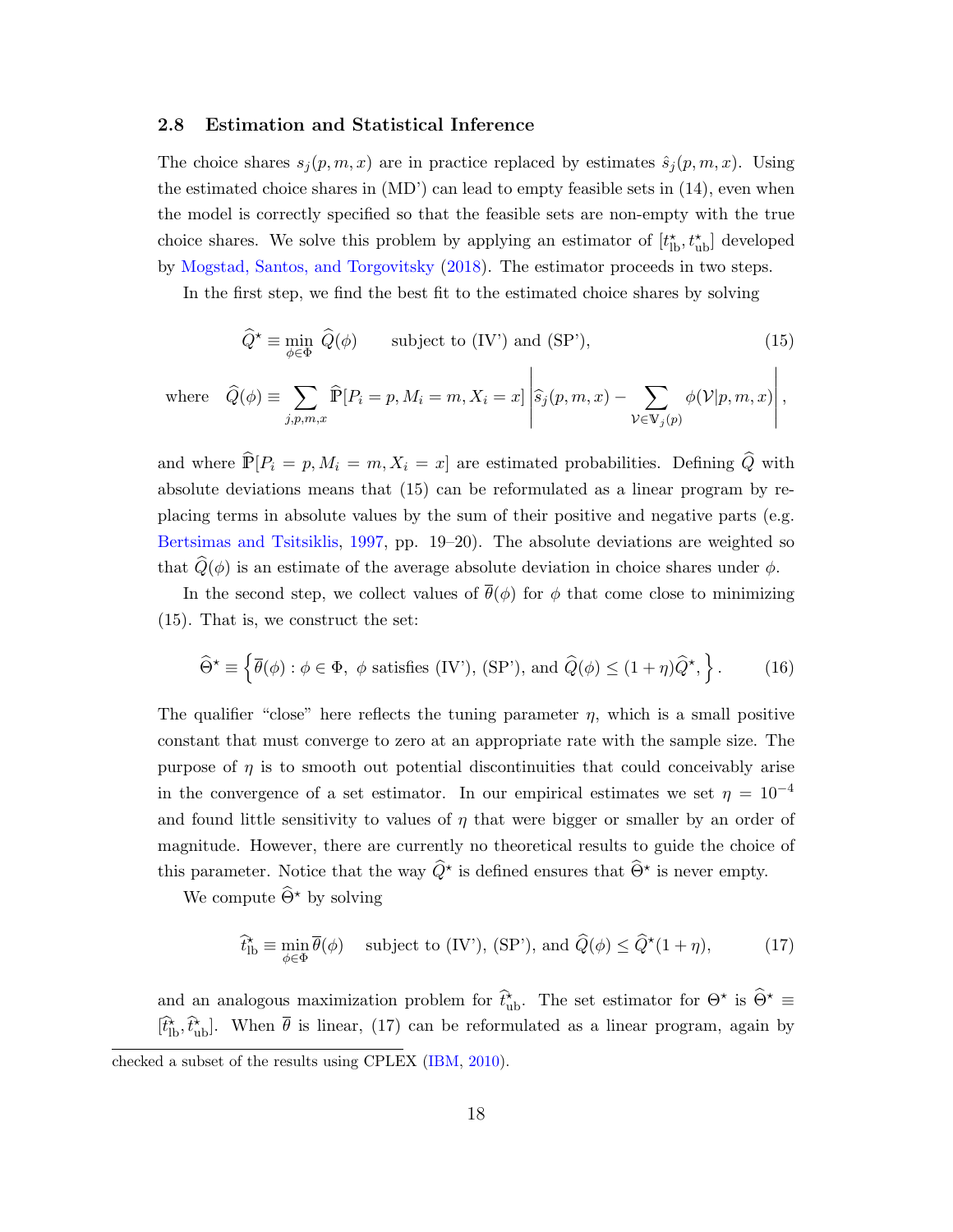<span id="page-20-1"></span>appropriately reformulating the absolute value terms in  $\hat{Q}(\phi)$ . The overall estimation procedure requires solving three linear programs: one for [\(15\)](#page-19-0), one for [\(17\)](#page-19-1), and one for the analogous maximization problem.

We conduct statistical inference using the test developed by [Deb, Kitamura, Quah,](#page-42-15) [and Stoye](#page-42-15) [\(2021\)](#page-42-15); see also [Kitamura and Stoye](#page-44-15) [\(2018\)](#page-44-15). The specifics of the test are notationally involved, so here we provide a high-level overview of what it entails. Appendix [S8](#page--1-0) contains a detailed discussion of how we implement the test in our application.

The null hypothesis of the test is  $H_0: t \in \Theta^*$ , where t is a candidate value of the target parameter. The test statistic is the minimum weighted sum of squares between the estimated choice shares and the shares predicted by a  $\phi \in \Phi$  that satisfies [\(IV'\)](#page-17-2), [\(SP'\)](#page-17-3), and  $\bar{\theta}(\phi) = t$ . The test statistic is thus the optimal value of a quadratic program. A critical value is found by bootstrapping the choice shares and, for each bootstrap replication, solving a tightened version of the same quadratic program. The tightening effectively provides the type of generalized moment selection used in the moment inequality literature (e.g. [Andrews and Soares,](#page-41-16) [2010\)](#page-41-16). The null hypothesis is rejected at the 5% level if the test statistic exceeds the .95 bootstrapped quantile of the tightened problem.

We construct a 95% confidence interval by inverting 5% tests. That is, the confidence interval contains all target parameter candidate values  $t$  for which the null hypothesis  $H_0: t \in \Theta^*$  is not rejected. The confidence interval can be constructed relatively efficiently by bisecting its endpoints. In our application, the overall procedure of building confidence intervals is still computationally demanding, since it requires solving an extremely large quadratic program for each bootstrap replication and each trial value of t. For this reason, and because our sample size is quite large, we report confidence intervals for only a few parameters.

## <span id="page-20-0"></span>3 Covered California

#### 3.1 Institutional Details

Covered California is one of the largest state-level ACA marketplaces, accounting for more than 10% of national enrollment. The marketplace offers health insurance plans directed at individuals not covered by an employer or by a public program such as Medicaid or Medicare.

The basic structure of Covered California is determined by federal regulation common to ACA marketplaces in all states. The regulation splits states into geographic rating regions comprised of groups of contiguous counties or zip codes. In California, there are 19 rating regions. Insurers are allowed to vary premiums across (but not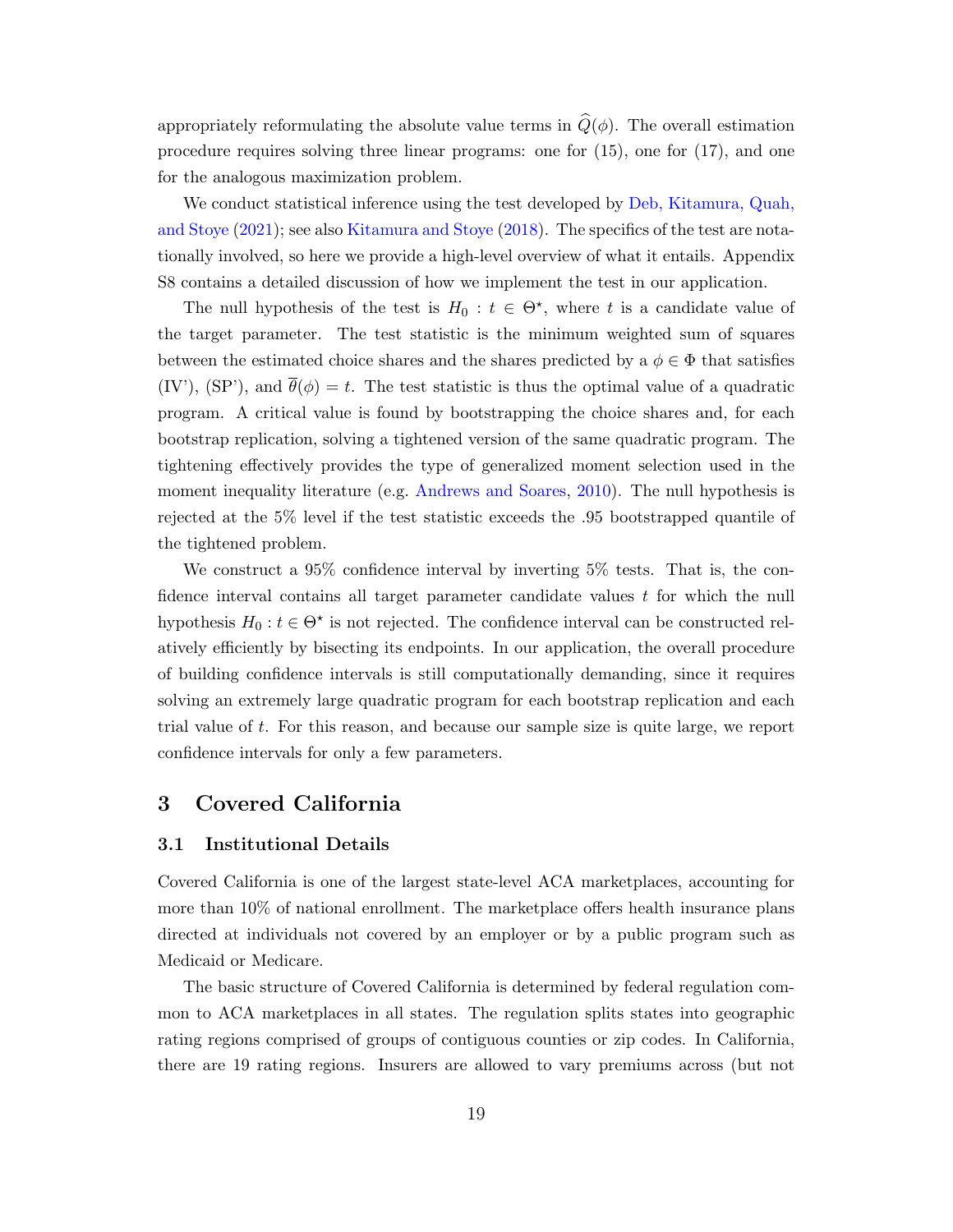<span id="page-21-2"></span><span id="page-21-1"></span>

|                     | Panel (a): Characteristics by metal tier before cost-sharing reductions (CSRs) |                                                                             |                  |               |                     |                    |                          |  |  |  |
|---------------------|--------------------------------------------------------------------------------|-----------------------------------------------------------------------------|------------------|---------------|---------------------|--------------------|--------------------------|--|--|--|
| Tier                | Annual<br>deductible                                                           | Annual max<br>out-of-pocket                                                 | Primary<br>visit | E.R.<br>visit | Specialist<br>visit | Preferred<br>drugs | Advertised<br>$AV^{(*)}$ |  |  |  |
| <b>Bronze</b>       | \$5,000                                                                        | \$6,250                                                                     | \$60             | \$300         | \$70                | \$50               | 60\%                     |  |  |  |
| Silver              | \$2,250                                                                        | \$6,250                                                                     | \$45             | \$250         | \$65                | \$50               | 70%                      |  |  |  |
| Gold                | \$0                                                                            | \$6,250                                                                     | \$30             | \$250         | \$50                | \$50               | 79%                      |  |  |  |
| Platinum            | $\$0$                                                                          | \$4,000                                                                     | \$20             | \$150         | \$40                | \$15               | 90%                      |  |  |  |
|                     |                                                                                | Panel (b): Silver plan characteristics after cost-sharing reductions (CSRs) |                  |               |                     |                    |                          |  |  |  |
| Income<br>$(\%FPL)$ | Annual<br>deductible                                                           | Annual max<br>out-of-pocket                                                 | Primary<br>visit | E.R.<br>visit | Specialist<br>visit | Preferred<br>drugs | Advertised<br>$AV^{(*)}$ |  |  |  |
| 200-250% FPL        | \$1,850                                                                        | \$5,200                                                                     | \$40             | \$250         | \$50                | \$35               | 74%                      |  |  |  |
| 150-200% FPL        | \$550                                                                          | \$2,250                                                                     | \$15             | \$75          | \$20                | \$15               | 88%                      |  |  |  |
| 100-150% FPL        | $\$0$                                                                          | \$2,250                                                                     | \$3              | \$25          | $\$5$               | $\$5$              | 95%                      |  |  |  |

Table 1: Standardized plan characteristics in Covered California

Source: <http://www.coveredca.com/PDFs/2015-Health-Benefits-Table.pdf>

within) rating regions, and consumers face the premiums set for their resident region. Each year in the spring, insurers announce their intention to enter a region in the subsequent calendar year, then undergo state certification. Consumers purchase insurance for the subsequent year during an open enrollment period at the end of the year.

Covered California differs from other ACA marketplaces in important ways. An insurer who intends to participate in a rating region is required to offer a menu of four plans classified into metal tiers of increasing actuarial value: Bronze, Silver, Gold, and Platinum.[4](#page-21-0) Unlike other marketplaces, where insurers do not need to offer Bronze or Platinum plans, in California an insurer must provide the entire menu of four plans in any region it enters. Moreover, the actuarial features of the plans are required to have the standardized characteristics shown in Table [1](#page-21-1) (among others not shown).

Insurers are also regulated on how they can set premiums. Each insurer chooses a base premium for each metal tier in each rating region. The base premium is multiplied by a federally-determined adjustment factor that increases with a consumer's age from 1 at age 21 to 3 at age 64 (see [Orsini and Tebaldi,](#page-45-13) [2017,](#page-45-13) for further detail). The insurer is not permitted to adjust premiums based on any non-age characteristics of the consumer. Insurer premiums are thus a deterministic function of a consumer's age and resident rating region.

Individuals with household income below 400% of the Federal Poverty Level (FPL)

<span id="page-21-0"></span><sup>4</sup> There is a fifth coverage tier called minimum (or catastrophic) coverage. This tier is not available to the subsidized buyers we focus on (with a few, rare exceptions), so we omit it from the analysis.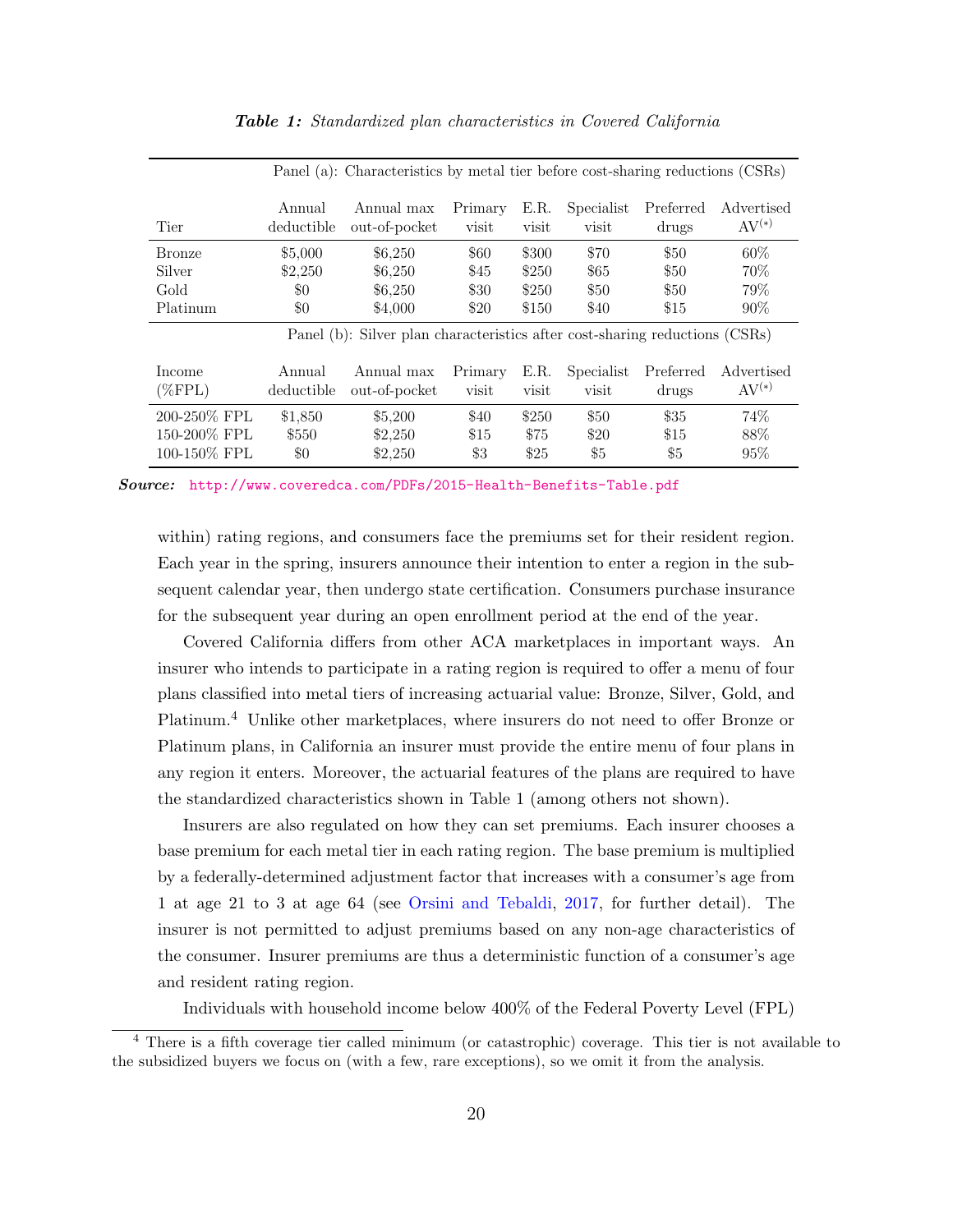

<span id="page-22-1"></span><span id="page-22-0"></span>

receive premium subsidies. The size of the premium subsidy is set so that the subsidized premium of the second-cheapest Silver plan is lower than a so-called "maximum affordable amount" that varies with income. Post-subsidy premiums are thus a deterministic function of a consumer's age, resident rating region, and household income.

Figure [2](#page-22-0) illustrates how post-subsidy premiums vary as a function of both age and income. Holding age fixed, post-subsidy premiums increase with income across all plans equally due to lower subsidies. Holding income fixed, post-subsidy premiums increase differentially for different plans due to the adjustment factor.

In addition to premium subsidies, the ACA also provides cost-sharing reductions (CSRs) for individuals with household income lower than 250% of the FPL. In Covered California, CSRs are implemented by changing the actuarial terms of Silver plans by income, with discrete changes at 150%, 200%, and 250% of the FPL; see Table [1.](#page-21-1)

The ACA had a universal coverage mandate that specified an income tax penalty for remaining uninsured. We treat the tax penalty as affecting the value of the outside option of not purchasing any Covered California plan. The universal mandate was generally unenforced between 2014–2017 [\(Miller,](#page-45-14) [2017\)](#page-45-14).

#### 3.2 Data

Our primary data are administrative records on all individuals who purchased a plan through Covered California in 2014. The records contain unique individual and household identifiers, as well as age, income measured in percentage of the FPL, gender, zipcode of residence, choice of plan, and premium paid. Since post-subsidy premiums are a deterministic function of demographics, we can also calculate premiums for plans a consumer did not choose. We focus on adults aged 27–64 with household income between 140% and 400% of the FPL, which is 73% of the roughly 1.29 million enrollees.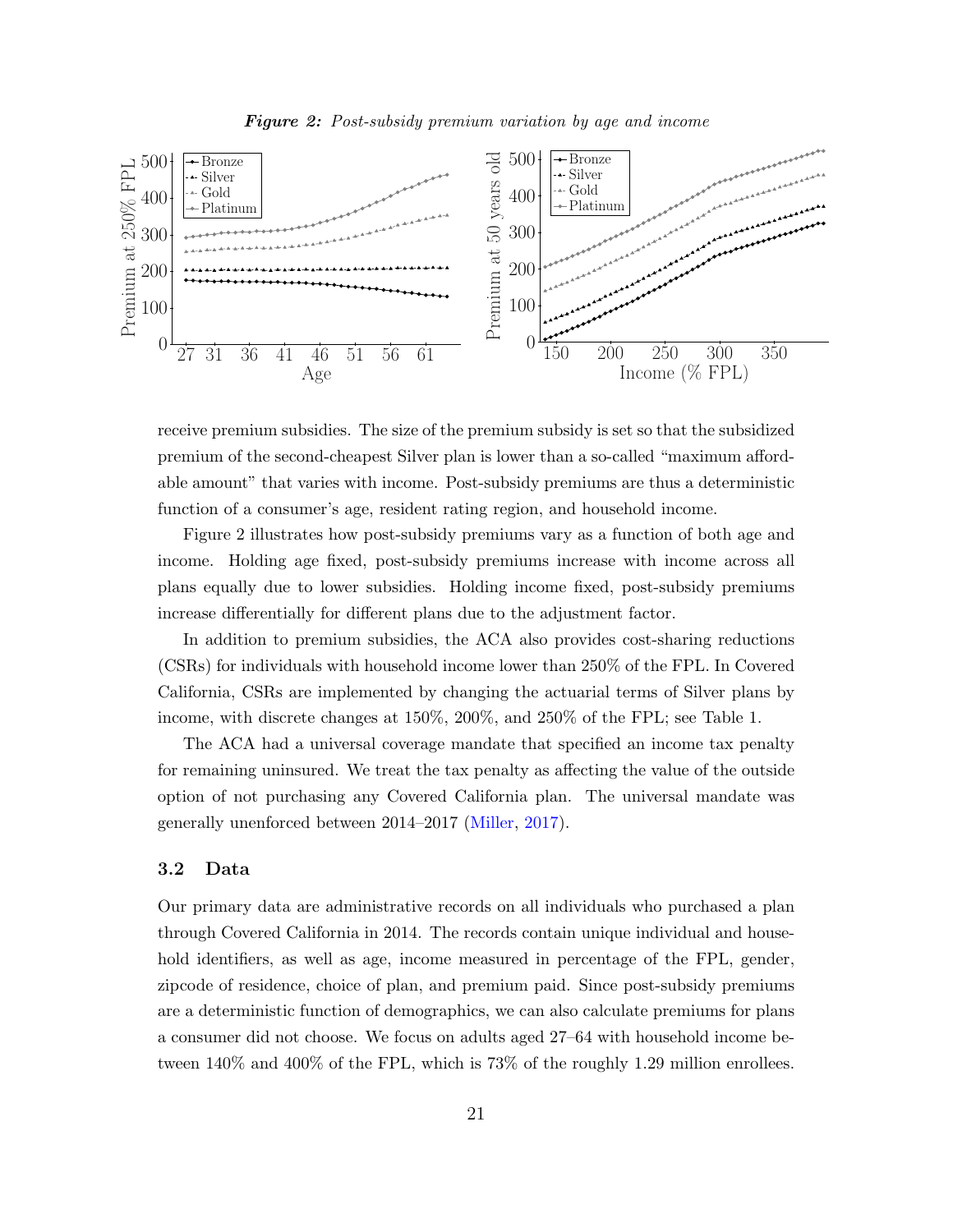<span id="page-23-0"></span>The remaining 27% of enrollees are either ineligible for subsidies (11%), or are younger than 26, so considered dependents under the ACA (16%).

We characterize each individual  $i$  by their resident rating region (market),  $M_i$ , and a vector  $X_i$  consisting of their age and household income. We discretize age into 38 single-year bins running from 27 to 64, and household income into 52 FPL bins that are 5% wide, running from 140% to 400%. When crossed with the 19 rating regions in Covered California, we obtain 37,544 unique rating region  $\times$  age  $\times$  income bins of the observable characteristics,  $(M_i, X_i)$ .

As in most demand analyses, we do not directly observe individuals who chose the outside option of not purchasing a plan through Covered California. To transform quantities purchased into shares, we estimate the number of potential buyers using data from the 2011–2013 American Community Survey public use file (via IPUMS, [Ruggles](#page-45-15) [et al.,](#page-45-15) [2015\)](#page-45-15). Our potential buyer estimates use a flexible linear regression, similar to [Finkelstein et al.](#page-43-9) [\(2019\)](#page-43-9) and [Tebaldi](#page-46-1) [\(2017\)](#page-46-1). More detail is provided in Appendix [S9.](#page--1-0)

We combine potential buyer estimates with the administrative data to construct choice shares for each of the region  $\times$  age  $\times$  income bins. To avoid excessive extrapolation, we drop bins that are empty in the ACS sample. We also drop a few small bins for which we estimate fewer potential buyers than there are enrollees in the administrative data. We are left with 30,027 bins that we use as the main estimation sample. Since the number of individuals per bin varies greatly, we will report parameters that average over  $(M_i, X_i)$ , and therefore put greater weight on larger bins.

We focus on an individual's choice of coverage level (metal tier), so that  $J = 4$ , with  $j = 1, 2, 3, 4$  denoting Bronze, Silver, Gold, and Platinum, respectively, and  $j = 0$ denoting the outside option, as usual. The implicit assumption is that the choice of coverage level is separable from the choice of insurer. We view this assumption as reasonable for Covered California because the regulations ensure that the metal tiers offered—as well as the financial characteristics of the tiers—do not vary by insurer. We define premiums for each tier in each bin as the median post-subsidy premium across insurers. Because of ACA regulations,  $P_i = \pi(M_i, X_i)$  is a deterministic function of a consumer's region,  $M_i$ , and demographic characteristics,  $X_i$ . We reflect this in notation ahead by writing  $f(v|p, m, x) = f(v|m, x)$ .

Table [2](#page-24-0) provides some summary statistics. Each  $(M_i, X_i)$  bin contains 85 potential buyers on average. The average participation rate in Covered California is 28%, but participation varies widely across demographics and rating regions. Older and poorer buyers in particular are more likely to purchase coverage. The impact of the CSRs is evident in panel (b): buyers with income below 200% face monthly premiums under \$100 for a Silver plan with actuarial value of 88% or more (see Table [1\)](#page-21-1). Over 30%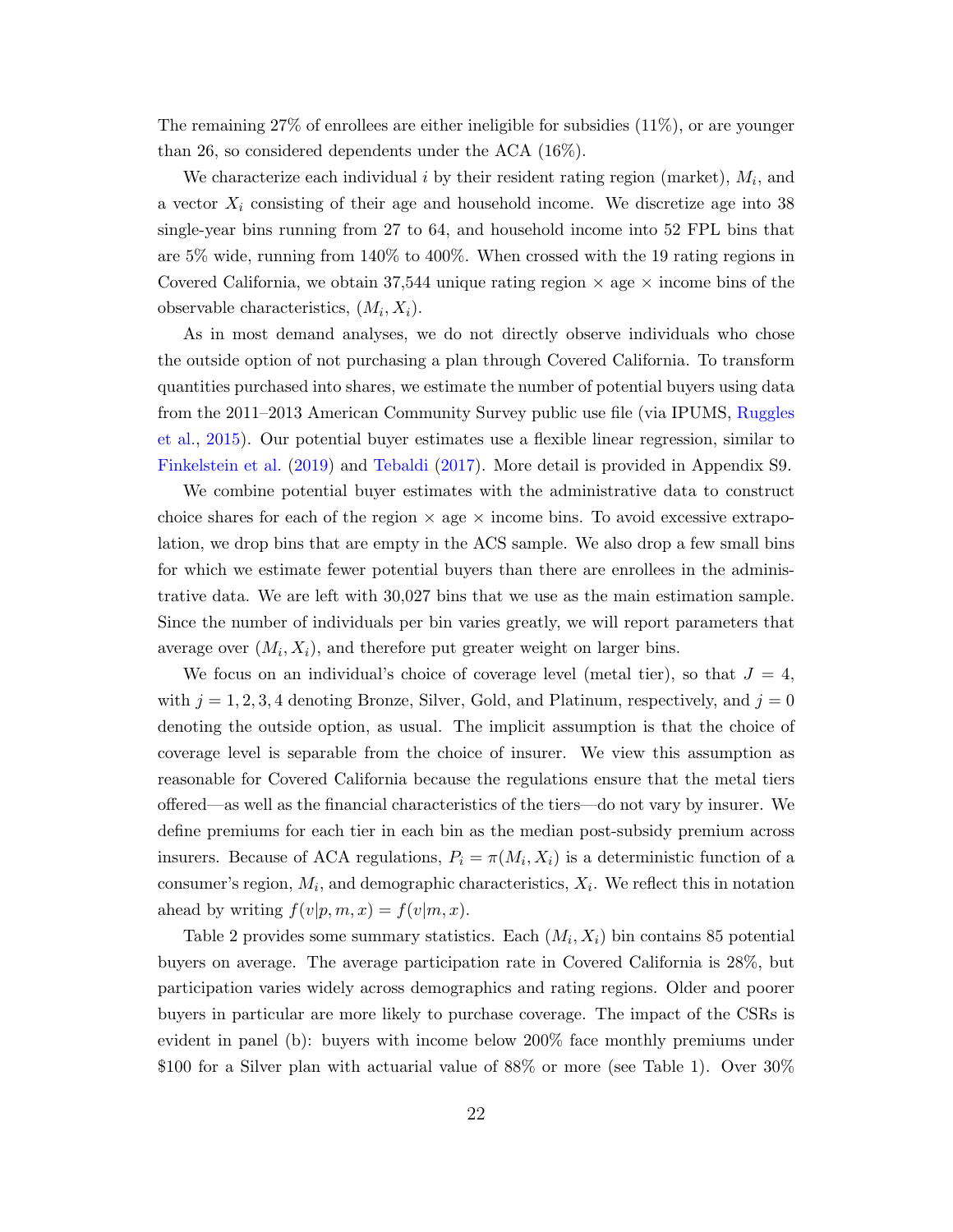<span id="page-24-0"></span>

| Panel (a): Distribution of bin characteristics          |                       |       |         |         |                         |                |                |                |  |  |
|---------------------------------------------------------|-----------------------|-------|---------|---------|-------------------------|----------------|----------------|----------------|--|--|
|                                                         |                       |       |         | Mean    | St. Dev.                | $P-10$         | Median         | $P-90$         |  |  |
| Number of buyers                                        |                       |       |         | 85.27   | 90.86                   | 14             | 55             | 194            |  |  |
| Age                                                     |                       |       | 43.411  | 10.696  | 29                      | 43             | 59             |                |  |  |
| Income $(FPL\%)$                                        |                       |       |         | 243.985 | 72.049                  | 155            | 230            | 355            |  |  |
| Takeup rate                                             |                       |       |         | 0.280   | 0.208                   | 0.053          | 0.235          | 0.576          |  |  |
|                                                         | Average premium paid  |       |         | 175.510 | 89.058                  | 69             | 163            | 298            |  |  |
|                                                         | Share choosing Bronze |       |         | 0.065   | 0.073                   | $\theta$       | $\overline{0}$ | $\overline{0}$ |  |  |
|                                                         | Share choosing Silver |       |         | 0.188   | 0.173                   | $\overline{0}$ | $\theta$       | $\overline{0}$ |  |  |
|                                                         | Share choosing Gold   |       |         | 0.015   | 0.021<br>$\overline{0}$ |                | $\overline{0}$ | $\overline{0}$ |  |  |
| Share choosing Platinum                                 |                       |       |         | 0.012   | 0.018                   | $\overline{0}$ | $\theta$       | $\overline{0}$ |  |  |
| Panel (b): Premiums and choice shares by age and income |                       |       |         |         |                         |                |                |                |  |  |
|                                                         |                       |       |         |         |                         |                |                |                |  |  |
|                                                         | <b>Bronze</b>         |       | Silver  |         | Gold                    |                | Platinum       |                |  |  |
|                                                         | Premium               | Share | Premium | Share   | Premium                 | Share          | Premium        | Share          |  |  |
| By age:                                                 |                       |       |         |         |                         |                |                |                |  |  |
| 27-34                                                   | 120                   | 0.050 | 175     | 0.122   | 229                     | 0.010          | 271            | 0.009          |  |  |
| 35-49                                                   | 118                   | 0.058 | 182     | 0.175   | 248                     | 0.013          | 300            | 0.011          |  |  |
| 50-64                                                   | 105                   | 0.086 | 210     | 0.259   | 321                     | 0.022          | 409            | 0.016          |  |  |
|                                                         | By income $(FPL\%)$ : |       |         |         |                         |                |                |                |  |  |
| 140-150                                                 | 5                     | 0.011 | 59      | 0.338   | 133                     | 0.005          | 191            | 0.006          |  |  |
| 150-200                                                 | 29                    | 0.046 | 95      | 0.318   | 170                     | 0.008          | 229            | 0.009          |  |  |
| 200-250                                                 | 87                    | 0.084 | 164     | 0.193   | 241                     | 0.018          | 302            | 0.015          |  |  |

Table 2: Summary statistics

Notes: Panel (a) reports statistic taken across the 30,027 bins in our main estimation sample. All statistics are weighted by number of potential buyers. For income, standard deviation means the standard deviation of the within-bin medians of income and average premium paid. In panel (b), premium is the average premium paid for buyers of a given age/income group.

of such consumers purchase a Silver plan, whereas among consumers with income over 250% of the FPL, fewer than 9% purchase a more expensive and less generous non-CSR Silver plan.

#### 3.3 Identifying Assumptions

Insurers in Covered California choose the base premium for each rating region and coverage level. This choice likely depends on differences in demand and costs specific to each rating region, for example due to the underlying socioeconomic or health characteristics of the residents in a region, or due to differences in provider networks. Using variation across regions risks confounding premiums with these other unobservable differences. For this reason, our primary empirical strategy uses only within-region variation, and we do not impose any restriction on how preferences (the density of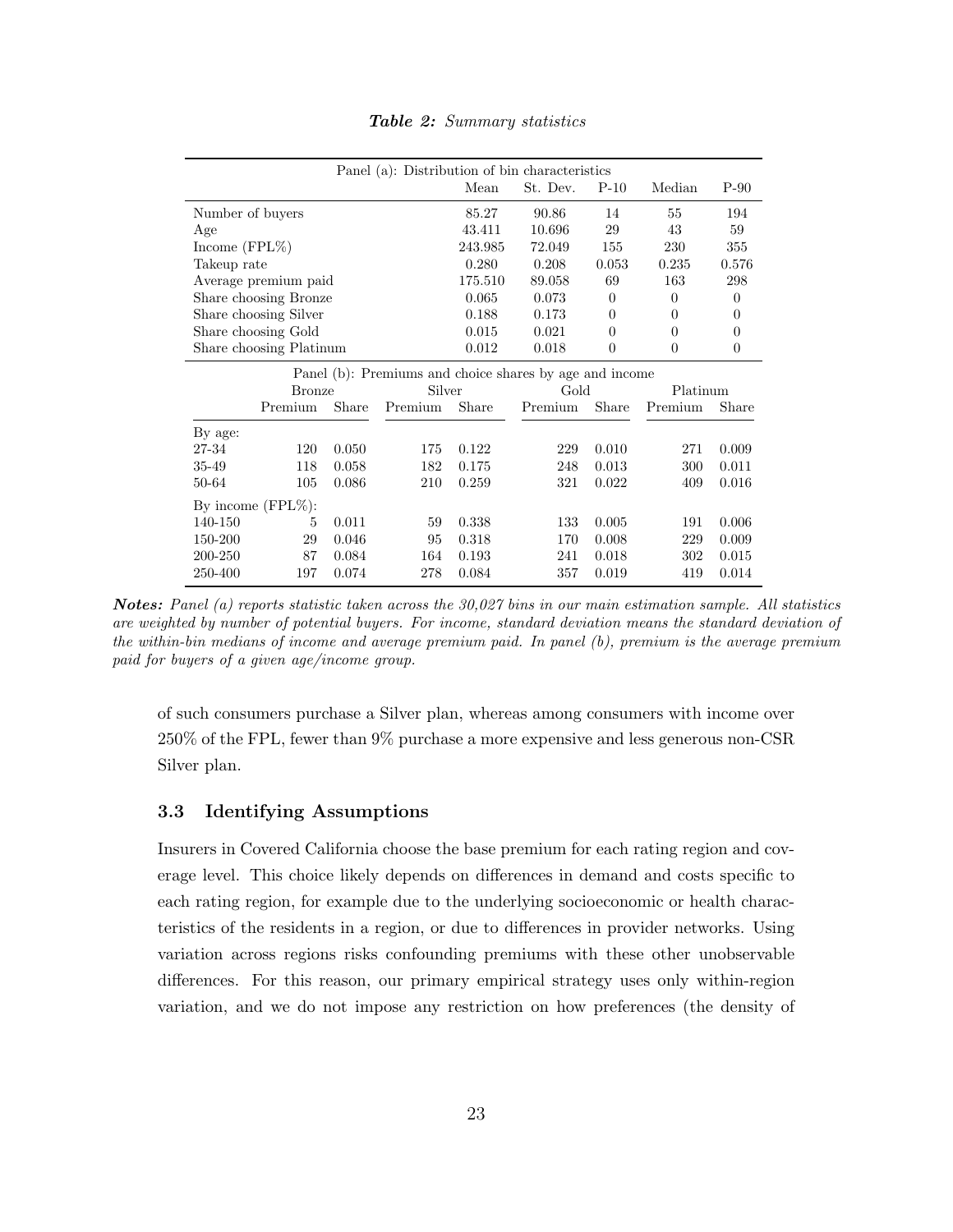valuations  $f$ ) vary across regions,  $M_i$ <sup>[5](#page-25-0)</sup>

Instead, we assume—in a limited way—that valuations are locally invariant to age and income. Within a region, post-subsidy premiums vary with age and income due to ACA regulations. The variation is outside of the control of insurers, who only choose base premiums for each region. The main concern with this strategy is that valuations also change with age or income due to changes in latent risk factors. We defend against this concern by only using local variation in age and income and then conducting a sensitivity analysis using the imperfect instrument generalization of Assumption [IV.](#page-12-0)

In the notation of Section [2,](#page-9-0) we let  $W_i$  denote a coarse aggregate of  $(M_i, X_i)$ . The aggregates are constructed by grouping  $X_i$  into age bins given by  $\{27-30, 31-35, 36 40,\ldots, 56-60, 61-64$  and income bins given in percentage of the FPL by  $\{140-150,$ 150–200, 200–250, 250–300, 300–350, 350–400}. A value of  $W_i$  is then taken to be the region indicator  $M_i$  crossed with all possibilities of these coarser age-income bins. Conditional on  $W_i$ , we still observe variation in premiums due to variation in age and income within the  $W_i$  bin. The assumption is that the distribution of latent valuations does not change as  $X_i$  varies within this bin. In terms of Assumption [IV,](#page-12-0) this means taking  $Z_i = X_i$  as the instrument, while conditioning on  $W_i$ .

For example, one value of  $W_i = w$  corresponds to individuals in the North Coast rating region who are aged between 36 and 40 with incomes between 150% and 200% of the FPL. Within this bin there are 50 values of  $X_i$  comprised of the ages 36, 37, 38, 39, and 40 crossed with the 10 income bins between 150% and 200% in steps of 5%. We observe a different premium vector for each of these 50 values, and we assume that observed choices are generated by the same distribution of valuations.

We evaluate sensitivity to this assumption by using the imperfect instrument gen-eralization of Assumption [IV.](#page-12-0) We specify  $\kappa$  as

 $\kappa(z, z', w) =$  $\sqrt{ }$  $\int$  $\overline{\mathcal{L}}$  $\kappa_{\text{age}}$ , if z and z' differ only in age, and only by a single bin  $\kappa_{\text{inc}}$ , if z and z' differ only in income, and only by a single bin +∞, otherwise

where  $\kappa_{\text{age}}, \kappa_{\text{inc}} \geq 0$  are parameters that control how much the density of valuations is allowed to vary. For example, taking  $\kappa_{\text{age}} = .2$  and  $\kappa_{\text{inc}} = 0$  allows for a 20% difference in valuations for any two adjacent one-year age bins with the same income, while still requiring adjacent income bins with the same age to have identical valuations.

<span id="page-25-0"></span><sup>5</sup> As a consequence, we can estimate bounds region-by-region, which helps with computation. For statistical inference, we need to consider all regions simultaneously, which is the main reason that inference is so much more computationally intensive; see Appendix [S8](#page--1-0) for more detail.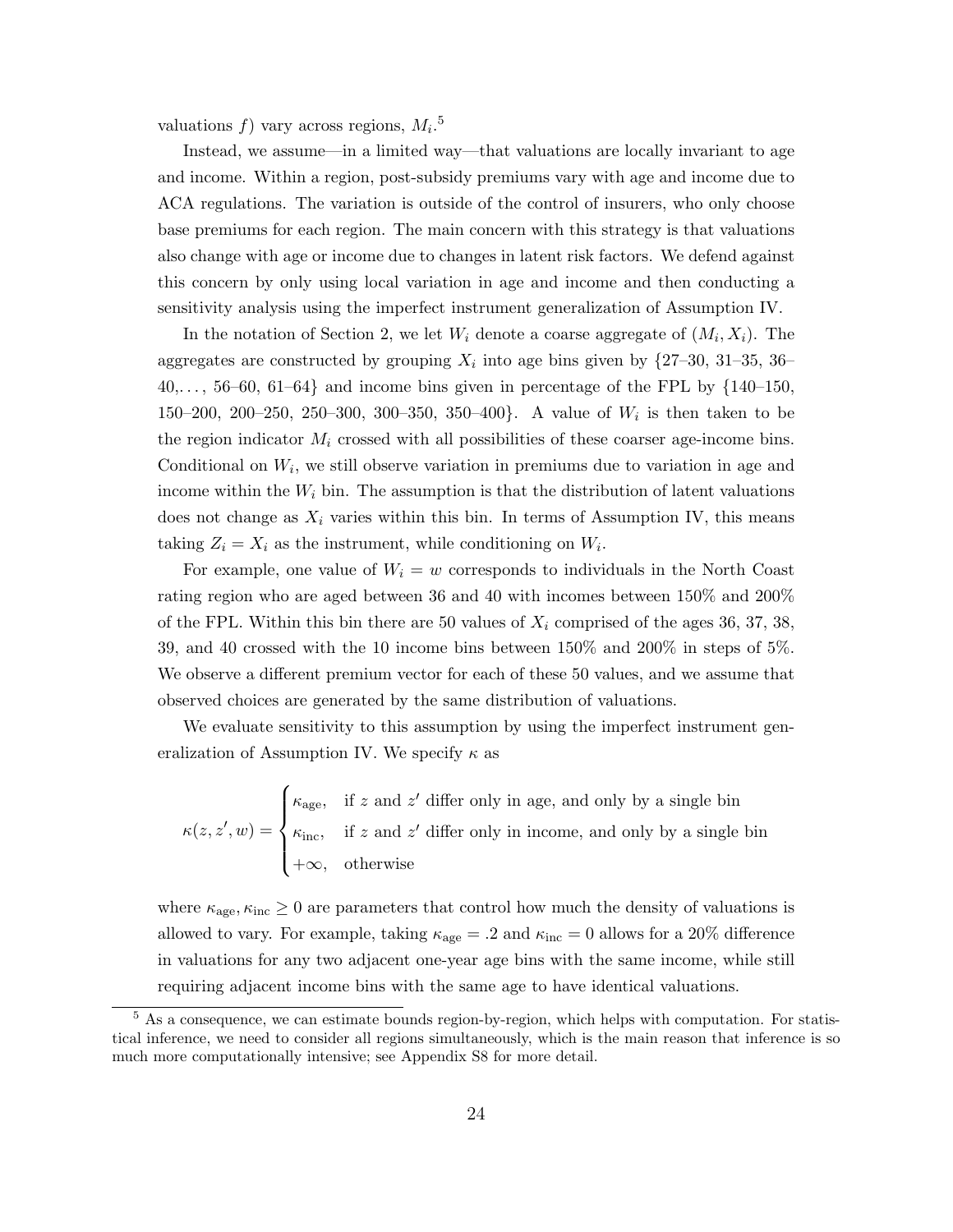In Appendix [S10,](#page--1-0) we also implement an alternative empirical strategy that allows for valuations to change arbitrarily across age and instead uses limited cross-region variation in premiums, while still maintaining invariance across income. The demand estimates from that strategy are broadly similar to the main results that use only within-region variation in age and income.

Throughout all of the analysis we use Assumption [SP](#page-13-0) to exploit unambiguous vertical orderings between plans. We specify the support sets  $\mathcal{V}^{\bullet}(w)$  as:

$$
\mathcal{V}^{\bullet}(w) = \begin{cases} \{v \in \mathbb{R}^4 : v_2 \ge v_4 \ge v_3 \ge v_1\} & \text{if } w \text{ has income below 150\% FPL} \\ \{v \in \mathbb{R}^4 : v_2 \ge v_1, \ v_4 \ge v_3 \ge v_1\} & \text{if } w \text{ has income in 150-200\% FPL} \\ \{v \in \mathbb{R}^4 : v_4 \ge v_2 \ge v_1, \ v_4 \ge v_3 \ge v_2\} & \text{if } w \text{ has income in 200-250\% FPL} \\ \{v \in \mathbb{R}^4 : v_4 \ge v_3 \ge v_2 \ge v_1\} & \text{if } w \text{ has income above 250\% FPL} \end{cases}
$$

This specification requires consumers to always have higher valuations for plans that dominate on all actuarial characteristics. The different cases account for the CSRs, which change at 150%, 200% and 250% of the FPL (see Table [1\)](#page-21-1). We do not restrict the ordering of Silver relative to Gold and Platinum for the 150–200% FPL bracket, or relative to Gold for the 200–250% FPL bracket, because the CSRs make these plans differ in ways that may be more or less attractive for different consumers. We also do not assume that any of the plans are valued more than the outside option, that is, we allow valuations for Covered California plans to be negative.

#### <span id="page-26-1"></span>3.4 Parametric Models

For comparison, we also consider some fully parametric models, all of which follow a specification similar to  $(2)$ :

<span id="page-26-0"></span>
$$
Y_i = \underset{j \in \mathcal{J}}{\arg \max} \ \mathbb{1}[j \neq 0] \left( \gamma_i - \alpha_i P_{ij} + \beta_i \text{AV}_{ij} \right) + \epsilon_{ij}, \tag{18}
$$

where  $\gamma_i$  is an individual-specific intercept,  $AV_{ij}$  is the actuarial value of tier j for in-dividual i (see Table [1\)](#page-21-1), and  $\alpha_i$  and  $\beta_i$  are individual slope coefficients. The indicator normalizes the contribution of these terms to 0 for the outside option  $(j = 0)$ . We consider logit models in which  $\epsilon_{ij}$  is assumed to follow a type I extreme value distribution, independently across j, as well as a probit model in which  $\epsilon_{ij}$  follows a normal distribution. We always estimate [\(18\)](#page-26-0) region-by-region, so that all parameters vary by region in an unrestricted way.

The first model we estimate is a logit in which the price parameter,  $\alpha_i$ , is constant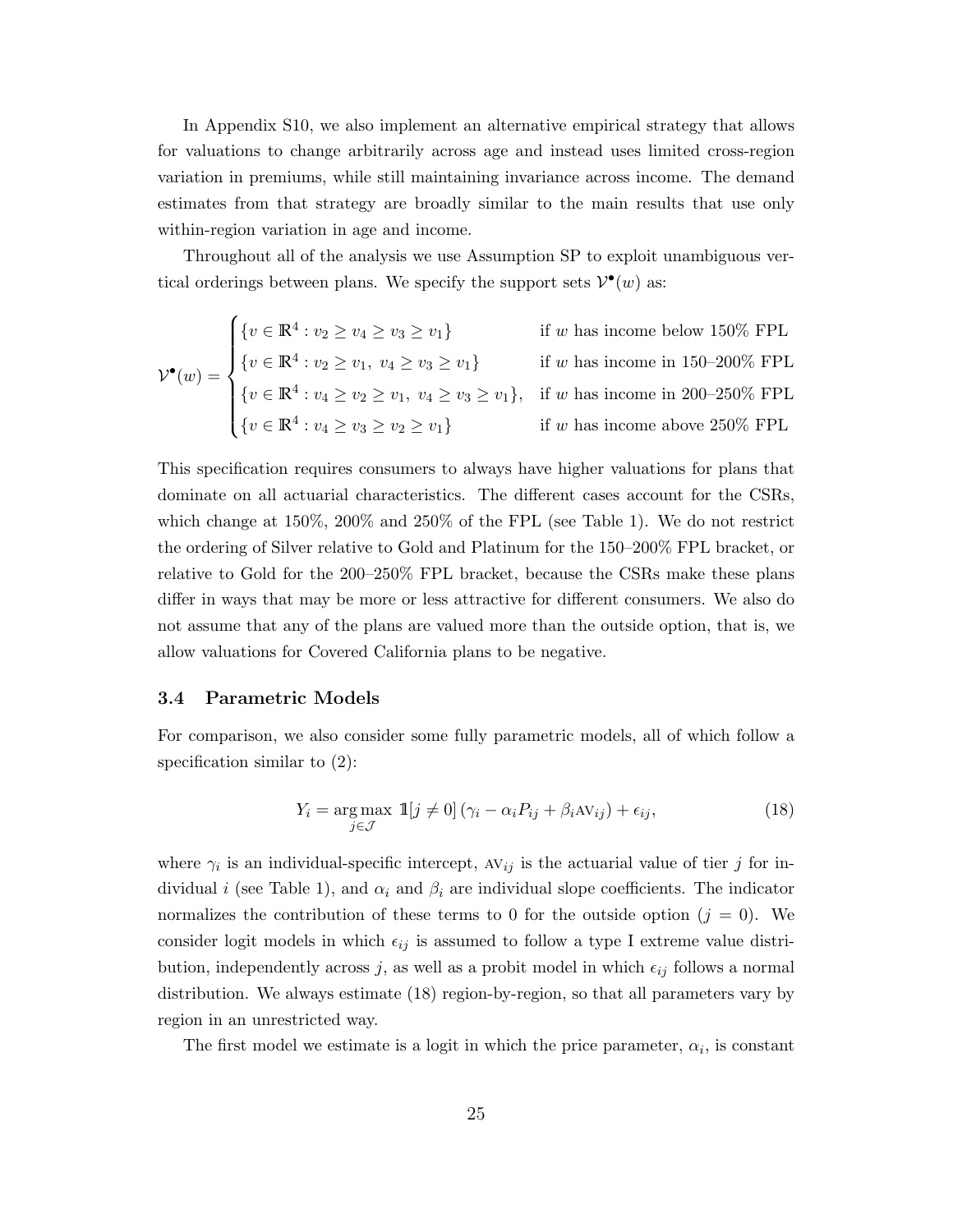within regions, but both  $\gamma_i$  and  $\beta_i$  vary with age and income in coarse bins. In particular, the specification allows  $\beta_i$  to vary freely by region with a different value in each of the following four age bins:  $\{27-34, 35-44, 45-54, 54-64\}$ . It allows  $\gamma_i$  to vary freely by region, and within each region restricts  $\gamma_i = \gamma_i^{\text{inc}} + \gamma_i^{\text{age}}$ <sup>age</sup>, where  $\gamma_i^{\text{inc}}$  varies in three FPL income bins  $\{140-200, 200-250, 250-400\}$ , and  $\gamma_i^{\text{age}}$  $i$ <sup>age</sup> varies in the same four age bins as  $\beta_i$ . The second model is a probit with the same specification.<sup>[6](#page-27-0)</sup>

We then consider three mixed logit models. In each of these models,  $\gamma_i$  and  $\beta_i$ vary with observables in the same way as in the first logit model. The three models differ in whether  $\gamma_i$  ("mixed logit I"),  $\alpha_i$  ("mixed logit II"), or both ("mixed logit III") have an additional unobservable component that is normally distributed with unknown variance. In the latter case, we also assume that the two unobservable components are uncorrelated.

We use these five parametric models to contextualize the nonparametric results and demonstrate some of the benefits—and limitations—of the nonparametric methodology. The comparison should be qualified by pointing out that the parametric methodologies also differ in other ways from the nonparametric methodology. The limited verticality we impose on the nonparametric model through Assumption [SP](#page-13-0) cannot be imposed in the parametric models because the distribution of  $\epsilon_{ij}$  has full support. Using actuarial value (AV<sub>ij</sub>) in [\(18\)](#page-26-0) adds a notion of verticality that should make the comparison closer.<sup>[7](#page-27-1)</sup> We also use coarser age and income bins together with some additive separability because including more parameters created convergence problems in some regions. Perhaps most substantively, the parametric models are estimated through maximum likelihood, while our nonparametric bounds are estimated using the absolute deviations approach in Section [2.8.](#page-19-2) As a consequence of these differences, the parametric estimates need not lie inside the estimated nonparametric bounds.

### 3.5 Demand Only

We do not model supply, so all of the results should be interpreted as holding supply fixed. This is an important caveat to all of our counterfactual estimates, both parametric and nonparametric. Integrating the nonparametric demand methodology with a supply-side model is an interesting avenue for future research, but beyond the scope of the current paper.

<span id="page-27-0"></span><sup>&</sup>lt;sup>6</sup> The probit still has  $\epsilon_{ij}$  independent across j. We had difficulty allowing for correlation across j because the likelihood is quite flat.

<span id="page-27-1"></span><sup>&</sup>lt;sup>7</sup> We also estimated specifications where  $AV_{ij}$  was replaced by product–specific intercepts. These specifications produced less price sensitivity than [\(18\)](#page-26-0).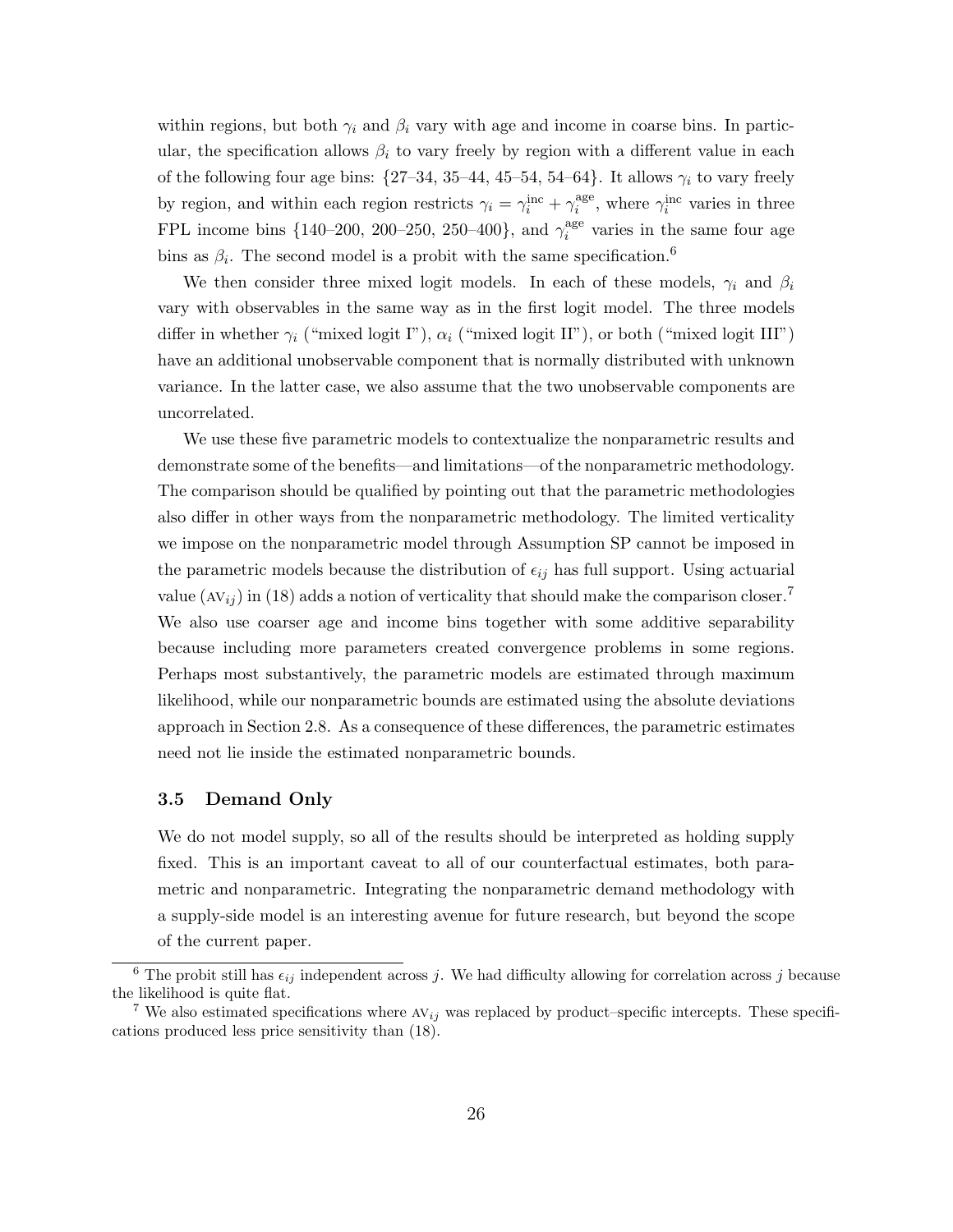## <span id="page-28-3"></span><span id="page-28-0"></span>4 Demand

We begin by estimating demand responses to uniform changes in monthly, per-person premiums. The premium vectors in these counterfactuals take the form  $\pi(M_i, X_i) + \delta$ for various choices of  $\delta$ . The first class of target parameters we consider are changes in choice shares. For good j, region (market)  $m$ , and consumer characteristics  $x$ , these can be written as

$$
\Delta \text{Share}_{j}^{\delta}(m, x; f) \equiv \int_{\mathcal{V}_{j}(\pi(m, x) + \delta)} f(v|m, x) dv - \int_{\mathcal{V}_{j}(\pi(m, x))} f(v|m, x) dv,
$$
 (19)

where  $V_j(p)$  was defined in [\(8\)](#page-13-2). To aggregate [\(19\)](#page-28-1) into a single measure, we average it over regions and characteristics:

<span id="page-28-2"></span><span id="page-28-1"></span>
$$
\Delta \text{Share}_{j}^{\delta}(f) \equiv \sum_{m,x} \Delta \text{Share}_{j}^{\delta}(m,x;f) \, \mathbb{P}[M_{i}=m,X_{i}=x]. \tag{20}
$$

Table [3](#page-29-0) reports estimated bounds for  $\Delta$ Share $\delta$ <sub>j</sub> across the four metal tiers together with bounds on overall participation,  $\sum_{j\geq 1} \Delta \text{Share}_{j}^{\delta} = 1 - \Delta \text{Share}_{0}^{\delta}$ . In the first row of each panel of Table [3,](#page-29-0)  $\delta$  is set to a \$10 increase for all plans together. From the consumer's perspective, this is the same as a \$10 decrease in premium subsidies or, alternatively, the same as a \$10 increase in the ACA's "maximum affordable amount." In the next four rows of each panel of Table [3,](#page-29-0)  $\delta$  is set to a \$10 increase in per-person monthly premiums in each of the four metal tiers alone.

#### 4.1 Participation and Substitution

Estimated impacts on overall participation are shown in the first column of Table [3.](#page-29-0) A \$10 increase in all premiums reduces the proportion of individuals who purchase coverage by between 1.8% and 6.7%. Panel (b) shows that the bounds are larger in magnitude for lower income individuals, at between 2.0% and 9.1%, and panel (c) shows that they are smaller in magnitude for higher income individuals, at between 1.6% and 3.7%. Comparing panels (b) and (c) more generally, we find a pattern consistent with higher price sensitivity for lower income enrollees, which is consistent with the literature (e.g. [Abraham, Drake, Sacks, and Simon,](#page-40-1) [2017;](#page-40-1) [Finkelstein et al.,](#page-43-9) [2019\)](#page-43-9).

Premium increases for Gold or Platinum plans would have little impact on overall enrollment, which makes sense since there are relatively few buyers for these plans to begin with, and \$10 is a proportionally smaller increase in premiums for these plans. For higher-income consumers, we estimate similar bounds on participation from increasing premiums for either Bronze or Silver. For low-income consumers, increasing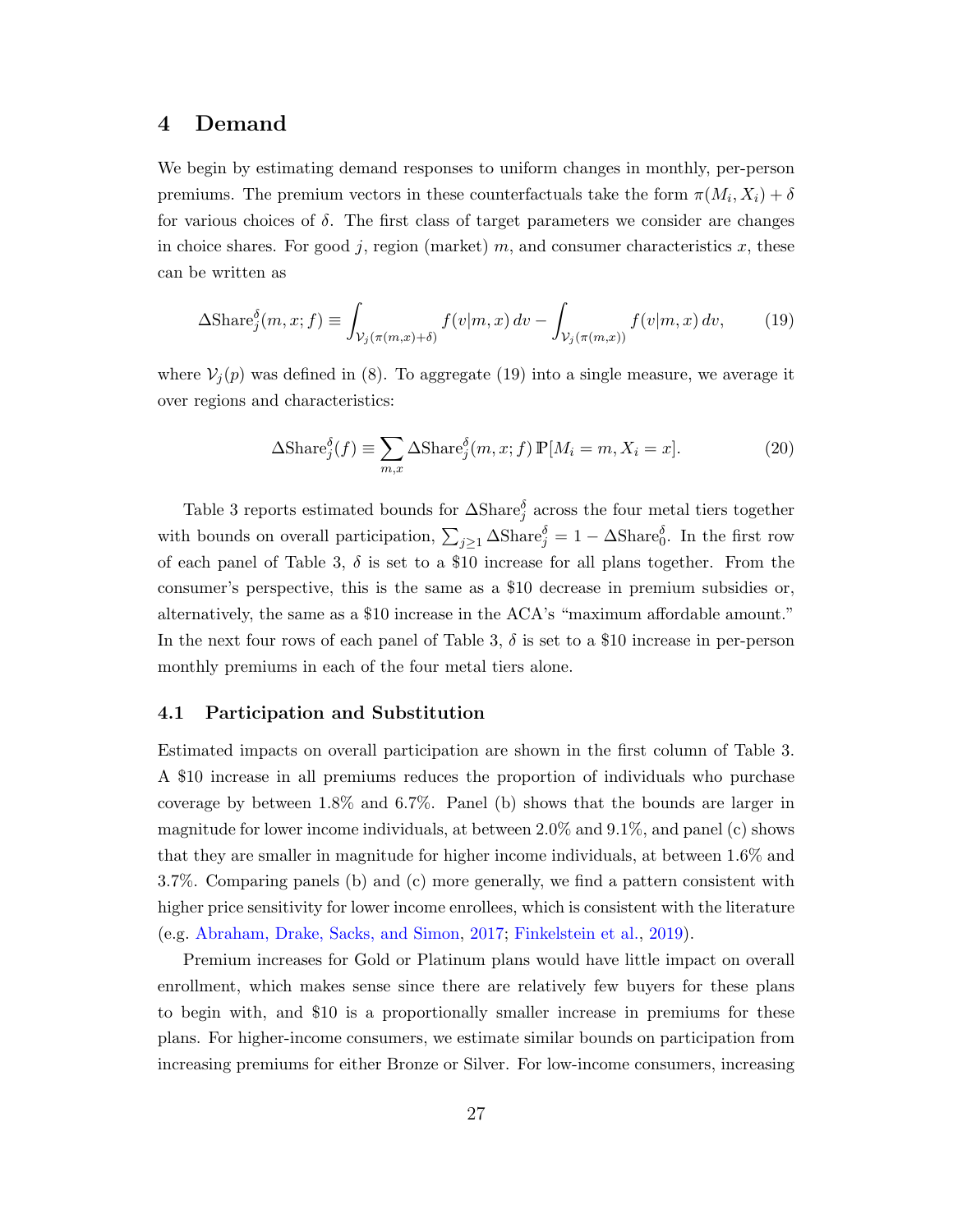<span id="page-29-0"></span>

|                     | Change in probability of choosing                    |          |          |               |                                                     |          |          |          |          |          |
|---------------------|------------------------------------------------------|----------|----------|---------------|-----------------------------------------------------|----------|----------|----------|----------|----------|
| $$10/morth$ premium |                                                      | Any plan |          | <b>Bronze</b> | Silver                                              |          | Gold     |          | Platinum |          |
| increase for        | LB                                                   | UB       | LB       | UB            | LB                                                  | UB       | LB       | UB       | LB       | UB       |
|                     |                                                      |          |          |               | Panel (a): Full sample $(140 - 400\% \text{ FPL})$  |          |          |          |          |          |
| All plans           | $-0.067$                                             | $-0.018$ | $-0.012$ | $-0.004$      | $-0.051$                                            | $-0.011$ | $-0.004$ | $-0.001$ | $-0.003$ | $-0.001$ |
| <b>Bronze</b>       | $-0.011$                                             | $-0.002$ | $-0.047$ | $-0.009$      | $+0.004$                                            | $+0.044$ | $+0.000$ | $+0.028$ | $+0.000$ | $+0.023$ |
| Silver              | $-0.050$                                             | $-0.003$ | $+0.001$ | $+0.124$      | $-0.165$                                            | $-0.017$ | $+0.001$ | $+0.122$ | $+0.000$ | $+0.096$ |
| Gold                | $-0.003$                                             | $-0.000$ | $+0.000$ | $+0.005$      | $+0.000$                                            | $+0.010$ | $-0.013$ | $-0.003$ | $+0.000$ | $+0.011$ |
| Platinum            | $-0.002$                                             | $-0.000$ | $+0.000$ | $+0.003$      | $+0.000$                                            | $+0.006$ | $+0.001$ | $+0.009$ | $-0.010$ | $-0.002$ |
|                     |                                                      |          |          |               | Panel (b): Lower income $(140 - 250\% \text{ FPL})$ |          |          |          |          |          |
| All plans           | $-0.091$                                             | $-0.020$ | $-0.011$ | $-0.003$      | $-0.077$                                            | $-0.015$ | $-0.003$ | $-0.001$ | $-0.003$ | $-0.001$ |
| <b>Bronze</b>       | $-0.009$                                             | $-0.001$ | $-0.046$ | $-0.008$      | $+0.004$                                            | $+0.043$ | $+0.000$ | $+0.027$ | $+0.000$ | $+0.023$ |
| Silver              | $-0.076$                                             | $-0.005$ | $+0.001$ | $+0.179$      | $-0.238$                                            | $-0.021$ | $+0.001$ | $+0.174$ | $+0.000$ | $+0.140$ |
| Gold                | $-0.002$                                             | $-0.000$ | $+0.000$ | $+0.004$      | $+0.000$                                            | $+0.009$ | $-0.011$ | $-0.002$ | $+0.000$ | $+0.010$ |
| Platinum            | $-0.002$                                             | $-0.000$ | $+0.000$ | $+0.004$      | $+0.000$                                            | $+0.006$ | $+0.001$ | $+0.010$ | $-0.010$ | $-0.002$ |
|                     | Panel (c): Higher income $(250 - 400\% \text{ FPL})$ |          |          |               |                                                     |          |          |          |          |          |
| All plans           | $-0.037$                                             | $-0.016$ | $-0.015$ | $-0.006$      | $-0.018$                                            | $-0.007$ | $-0.004$ | $-0.001$ | $-0.003$ | $-0.001$ |
| <b>Bronze</b>       | $-0.013$                                             | $-0.003$ | $-0.049$ | $-0.009$      | $+0.003$                                            | $+0.045$ | $+0.000$ | $+0.029$ | $+0.000$ | $+0.023$ |
| Silver              | $-0.016$                                             | $-0.001$ | $+0.001$ | $+0.053$      | $-0.072$                                            | $-0.012$ | $+0.001$ | $+0.055$ | $+0.000$ | $+0.040$ |
| Gold                | $-0.003$                                             | $-0.000$ | $+0.000$ | $+0.006$      | $+0.000$                                            | $+0.012$ | $-0.016$ | $-0.004$ | $+0.000$ | $+0.013$ |
| Platinum            | $-0.002$                                             | $-0.000$ | $+0.000$ | $+0.003$      | $+0.000$                                            | $+0.005$ | $+0.001$ | $+0.009$ | $-0.010$ | $-0.003$ |

Table 3: Nonparametric bounds on changes in choice shares

Silver premiums could decrease participation by as much as 7.6%, while an increase in the Bronze premium would cause a decrease of at most 0.9%.

The estimated bounds on substitution patterns within and between coverage tiers are also informative in many cases. For example, panel (a) shows that an increase in Bronze premiums by \$10 would lead to a decrease of between 0.9% and 4.7% in the share of consumers choosing Bronze coverage, and an increase in the share choosing Silver of between  $0.4\%$  and  $4.4\%$ .<sup>[8](#page-29-1)</sup> The upper bound on the increase in the share choosing Gold or Platinum is significantly smaller, reflecting the closer substitutability of the Bronze and Silver plans. The change in participation from a Bronze premium increase is between 0.2% and 1.1%, which is naturally both smaller and tighter than the change when all premiums are increased together. In contrast, increasing Platinum premiums by the same amount would lead to a much smaller decline in the proportion of buyers not purchasing coverage, which we measure to be at most 0.2%.

<span id="page-29-1"></span><sup>8</sup> Figure [S2](#page-15-0) shows that the joint identified set for the two choice shares is far from rectangular. For example, if the effect on Bronze is a decrease of 4.7%, then the effect on Silver must be an increase of between roughly 2% and 4.4%, narrower than the marginal bounds of 0.4% to 4.4%.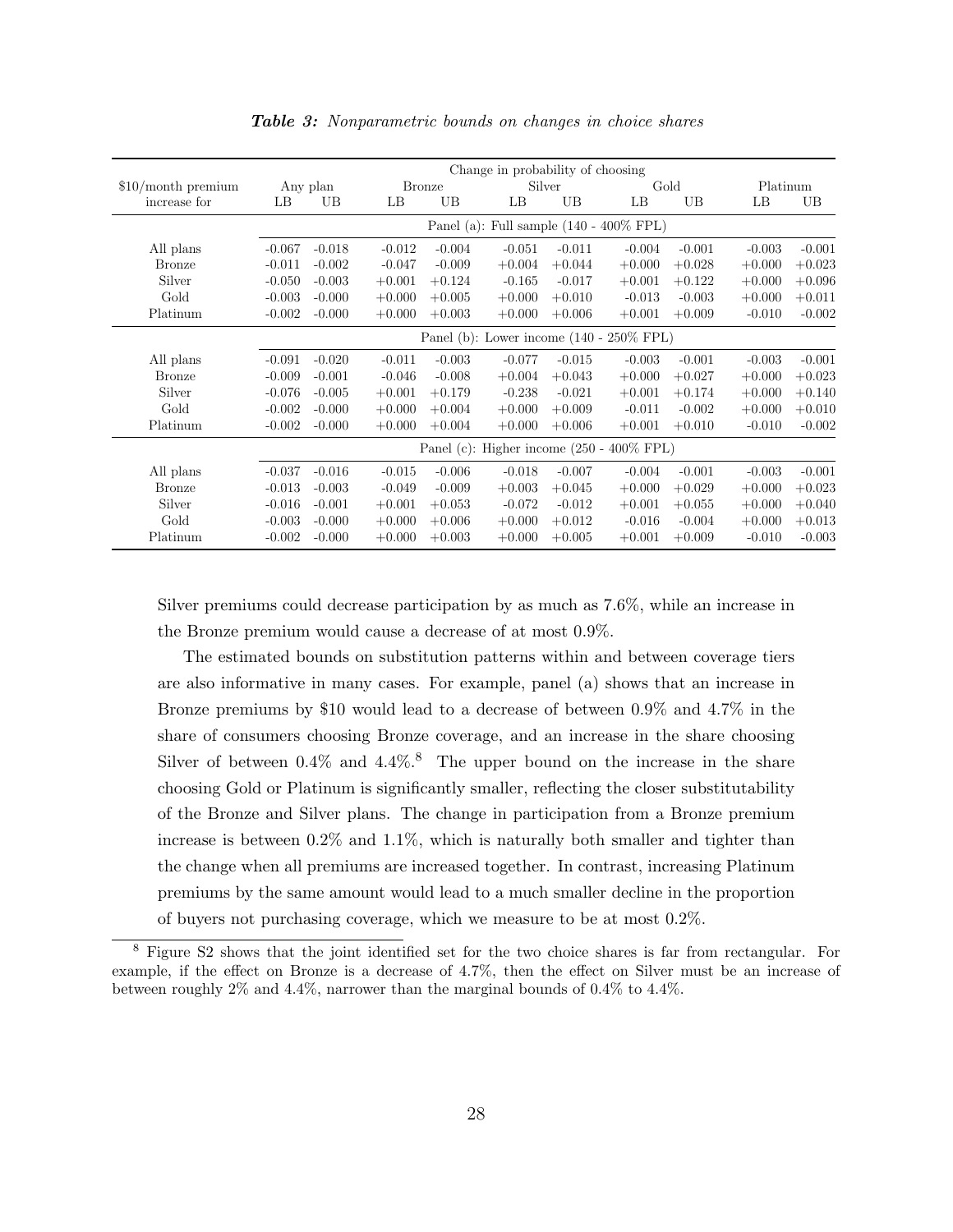<span id="page-30-0"></span>

|           | Change in probability of purchasing coverage<br>if all per-person premiums increase by $$10/m$ onth                                                                              |           |           |           |           |           |  |  |  |  |
|-----------|----------------------------------------------------------------------------------------------------------------------------------------------------------------------------------|-----------|-----------|-----------|-----------|-----------|--|--|--|--|
|           | $\kappa_{\text{age}} = 0, \, \kappa_{\text{inc}} = \kappa$<br>$\kappa_{\text{age}} = \kappa, \, \kappa_{\text{inc}} = 0$<br>$\kappa_{\text{age}} = \kappa_{\text{inc}} = \kappa$ |           |           |           |           |           |  |  |  |  |
| $\kappa$  | LB                                                                                                                                                                               | UB        | LB        | UB        | LB        | UB        |  |  |  |  |
| $\Omega$  | $-0.0674$                                                                                                                                                                        | $-0.0184$ | $-0.0674$ | $-0.0184$ | $-0.0674$ | $-0.0184$ |  |  |  |  |
| 0.2       | $-0.0689$                                                                                                                                                                        | $-0.0193$ | $-0.1066$ | $-0.0353$ | $-0.0931$ | $-0.0291$ |  |  |  |  |
| 0.3       | $-0.0697$                                                                                                                                                                        | $-0.0197$ | $-0.1217$ | $-0.0404$ | $-0.1050$ | $-0.0315$ |  |  |  |  |
| 0.4       | $-0.0704$                                                                                                                                                                        | $-0.0200$ | $-0.1346$ | $-0.0445$ | $-0.1170$ | $-0.0329$ |  |  |  |  |
| 0.6       | $-0.0718$                                                                                                                                                                        | $-0.0206$ | $-0.1545$ | $-0.0494$ | $-0.1401$ | $-0.0320$ |  |  |  |  |
| $+\infty$ | $-0.0866$                                                                                                                                                                        | $-0.0158$ | $-0.2599$ | $-0.0293$ | $-0.2798$ | $-0.0000$ |  |  |  |  |

Table 4: Sensitivity to Assumption [IV](#page-12-0)

### 4.2 Sensitivity

Table [4](#page-30-0) reports sensitivity to Assumption [IV.](#page-12-0) The reported bounds are for the change in participation due to a \$10 decrease in subsidies (increase in all premiums). The three pairs of columns correspond to allowing for variation across age but not income bins  $(\kappa_{\text{age}} > 0, \kappa_{\text{inc}} = 0)$ , allowing for variation across income but not age bins  $(\kappa_{\text{age}} = 0,$  $\kappa_{\text{inc}} > 0$ ), and allowing for variation across both income and age bins  $(\kappa_{\text{age}} = \kappa_{\text{inc}} > 0)$ . The top row with  $\kappa_{\text{age}} = 0$  and  $\kappa_{\text{inc}} = 0$  is the same for each of the three pairs of columns, and the same as reported in Table [3.](#page-29-0) At the opposite extremes, the bottom row in the first pair of columns uses only premium variation in income, the bottom row in the second pair uses only premium variation in age, and the bottom row in the third pair uses neither. Intermediate values of  $\kappa_{\text{age}}$  and  $\kappa_{\text{inc}}$  limit the amount by which adjacent bins can differ, with larger values representing weaker identifying assumptions.[9](#page-30-1)

The bottom row of the first pair of columns ( $\kappa_{\text{age}} = +\infty$  and  $\kappa_{\text{inc}} = 0$ ) shows that if we completely drop age invariance, the estimated bounds are 1.6% to 8.7%, which is only modestly wider than the baseline estimates of 1.8% to 6.7%. The bottom row of the second pair ( $\kappa_{\text{age}} = 0$  and  $\kappa_{\text{inc}} = +\infty$ ) has much wider bounds, implying that the estimates depend more on the income invariance assumption. When both income and age invariance are completely removed, the bounds become completely uninformative and we cannot rule out that a \$10 decrease in subsidies causes all 28% of the population currently enrolled to stop participating. Setting  $\kappa_{\text{age}} = \kappa_{\text{inc}} = .6$  allows for the density

<span id="page-30-1"></span><sup>&</sup>lt;sup>9</sup> The bounds tend to be monotonic in  $\kappa_{\text{age}}$  and  $\kappa_{\text{inc}}$ , but this is not always the case. The population bounds would necessarily be monotonic, since larger values of  $\kappa_{\text{age}}$  and  $\kappa_{\text{inc}}$  correspond to weaker assumptions. However, this does not need to be the case when estimating the bounds using the procedure discussed in Section [2.8.](#page-19-2) The reason is that as  $\kappa_{\text{age}}$  or  $\kappa_{\text{inc}}$  increases, the value of  $\bar{Q}^*$  always mechanically decreases, and thus the set  $\widehat{\Theta}^*$  over which the bounds are taken in the second step also changes, potentially excluding densities that fit the observed choice shares sufficiently well for smaller values of  $\kappa_{\text{age}}$  or  $\kappa_{\text{inc}}$ .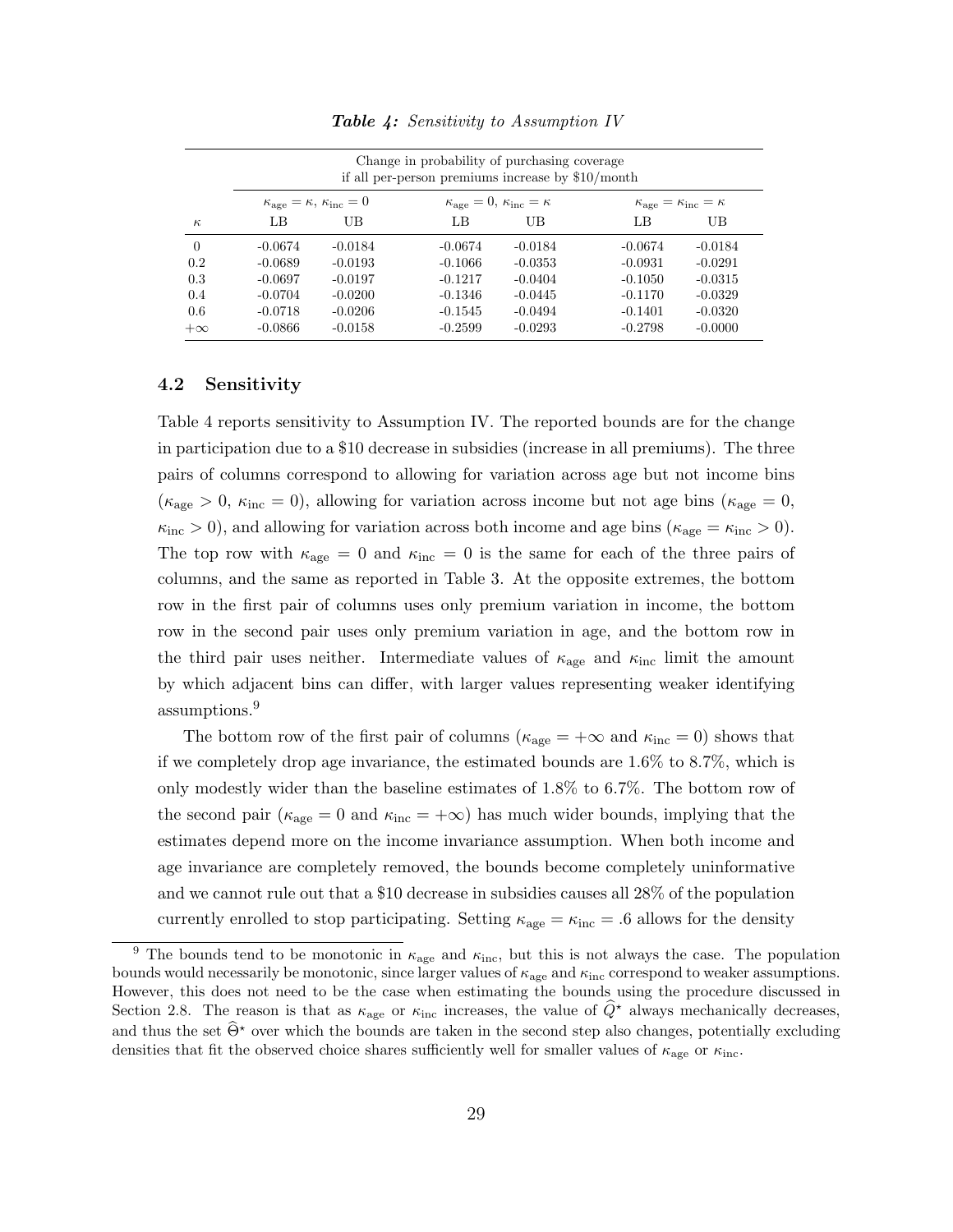<span id="page-31-1"></span><span id="page-31-0"></span>**Figure 3:** Change in participation in response to a \$10 decrease in subsidies



Notes: Bound and point estimates are shown in solid black, and 95% confidence intervals are indicated with grey shading. The confidence interval for the logit and probit models are too narrow to be visible.

of valuations in adjacent age and/or income bins to increase or decrease by 60%. The bounds do widen considerably, but remain informative. For a more modest relaxation, like  $\kappa_{\text{age}} = \kappa_{\text{inc}} = .2$ , the bounds are still close to the baseline estimates.

Overall, Table [4](#page-30-0) shows that the participation estimates primarily rely on the assumption that consumers in narrow income bins have similar preferences. This makes sense given Figure [2,](#page-22-0) since post-subsidy premiums vary more with income than with age. Assuming valuations are invariant to income is natural, since it gives the additive separability in [\(1\)](#page-4-0) the interpretation of quasilinearity (within coarse bins). While we view local invariance of valuations to age as reasonable for the relatively homogenous groups of individuals within each 5 year bin, the assumption is unlikely to hold exactly since risk factors change with age (see e.g. [Ericson and Starc,](#page-43-0) [2015;](#page-43-0) [Geruso,](#page-43-13) [2017;](#page-43-13) [Orsini and Tebaldi,](#page-45-13) [2017\)](#page-45-13). However, as Table [4](#page-30-0) demonstrates, age invariance plays a secondary role in some of our estimates.

#### 4.3 Comparison to Parametric Models

Figure [3](#page-31-0) plots the baseline bounds on change in participation due to a \$10 decrease in subsidies (1.8% to 6.7%) together with 95% confidence intervals. For comparison, it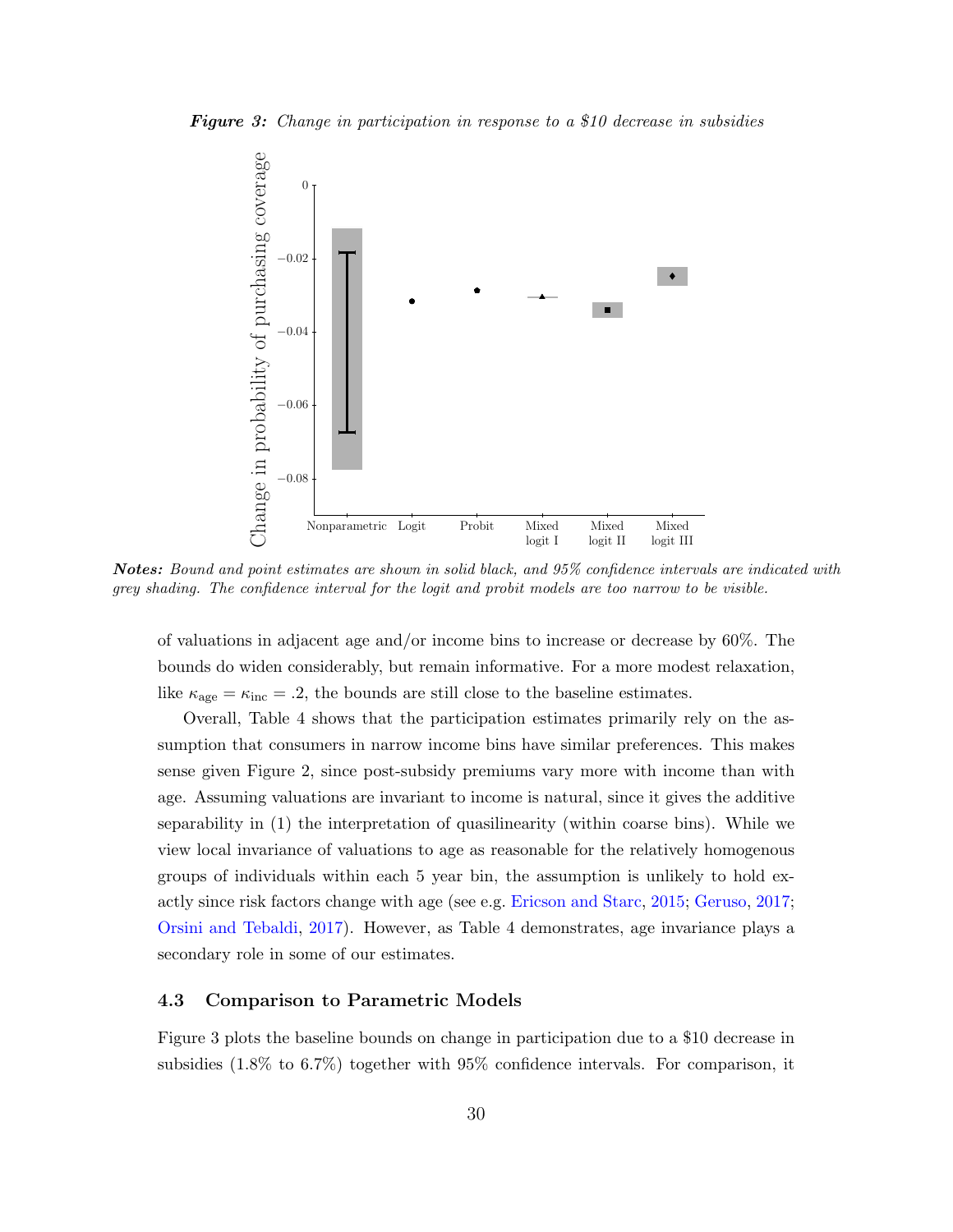<span id="page-32-0"></span>



also plots point estimates and confidence intervals for the parametric models discussed in Section [3.4.](#page-26-1) All of the point estimates lie within the nonparametric bounds, towards the upper bound, where price sensitivity is lowest.

By definition, any value within the nonparametric bounds can be produced by a distribution of valuations that matches the observed choice shares equally well. The parametric models produce a single point estimate by further requiring the distribution of valuations to also have a particular shape. The conclusion we take from Figure [3](#page-31-0) is therefore not that the parameterizations used in the parametric models do not matter. Instead, it's that the five parametric models we consider provide similar conclusions, and that there are other distributions of valuations that match the data equally well while leading to much different conclusions.

Figure [4](#page-32-0) explores this comparison for subsidy increases and decreases of different sizes. Larger changes reflect more ambitious counterfactuals that are more dissimilar from what was observed in the data. The nonparametric bounds widen to reflect the increasing distance of the counterfactual. They are also wider for premium decreases than for increases, intuitively because we have less information on price sensitivity for the 72% of potential buyers who did not participate under the observed premiums. In contrast, the richest mixed logit model produces a point prediction for both increases and decreases, regardless of how dissimilar the counterfactual is to the observed data.<sup>[10](#page-32-1)</sup> The point prediction hugs the lower bound for premium decreases and the upper bound for premium increases, suggesting that it could be underestimating the degree of price sensitivity, potentially by a considerable amount.

<span id="page-32-1"></span><sup>&</sup>lt;sup>10</sup> Confidence intervals for the mixed logit predictions in Figure [4](#page-32-0) are not much different than those in Figure [3,](#page-31-0) even for the most distant counterfactuals.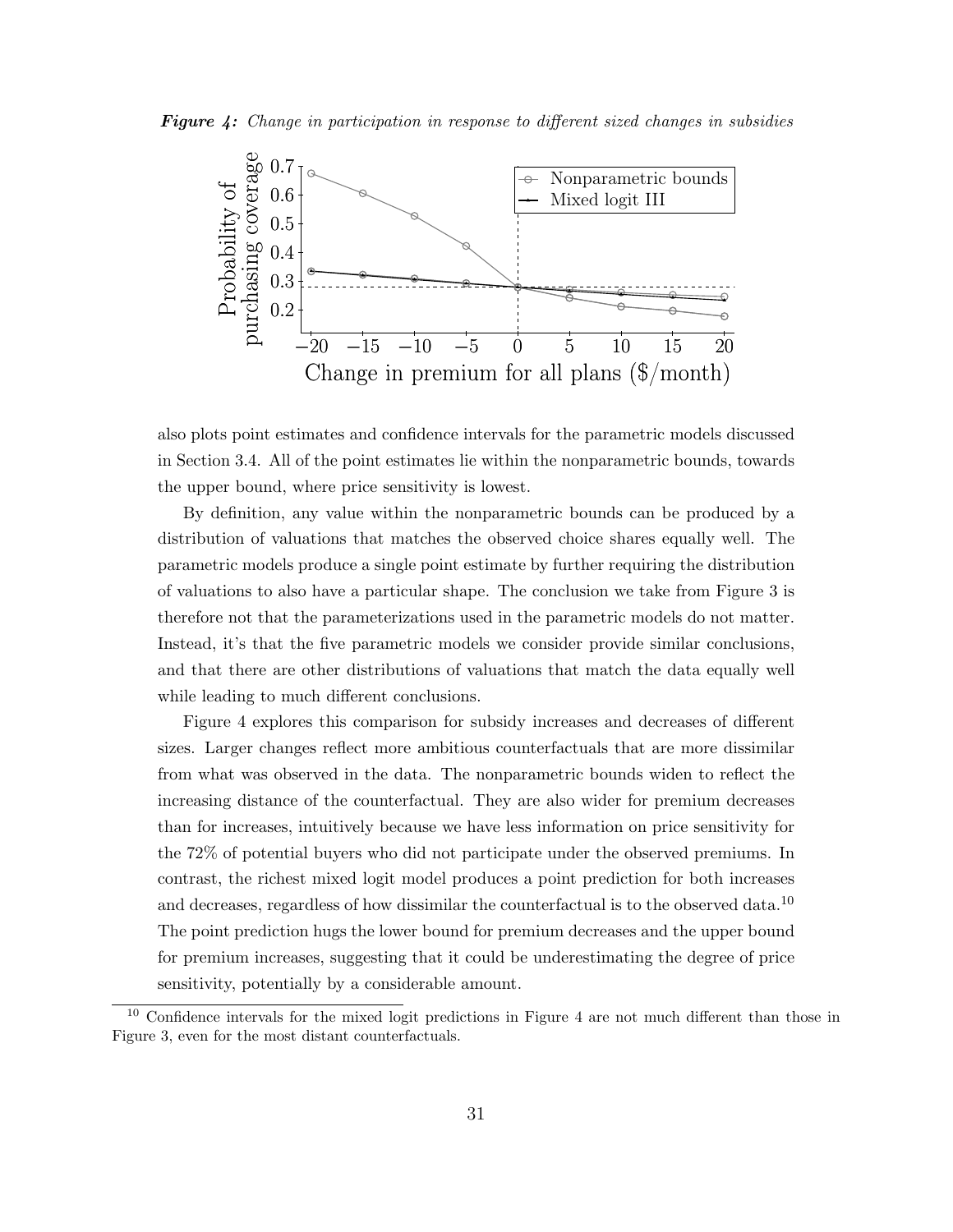<span id="page-33-2"></span><span id="page-33-0"></span>

| $1\%$ premium<br>increase for |                                                       |          | Outside<br>Bounds/Point estimate |           | % change in probability of choosing<br>High deductible<br>Bounds/Point estimate | Low deductible<br>Bounds/Point estimate |          |
|-------------------------------|-------------------------------------------------------|----------|----------------------------------|-----------|---------------------------------------------------------------------------------|-----------------------------------------|----------|
| High deductible               | Nonparametric                                         | $+0.026$ | $+0.169$                         | $-9.809$  | $-1.691$                                                                        | $+0.250$                                | $+2.703$ |
|                               | $\kappa_{\rm age}=0.4$<br>$\kappa_{\rm inc} = 0$      | $+0.024$ | $+0.189$                         | $-10.440$ | $-1.873$                                                                        | $+0.348$                                | $+2.927$ |
|                               | $\kappa_{\rm age}=\infty$<br>$\kappa_{\rm inc} = 0$   | $+0.000$ | $+0.282$                         | $-11.413$ | $-1.041$                                                                        | $+0.070$                                | $+3.468$ |
|                               | $\kappa_{\rm age}=0$<br>$\kappa_{\rm inc} = 0.4$      | $+0.084$ | $+0.379$                         | $-10.097$ | $-2.705$                                                                        | $+0.149$                                | $+2.723$ |
|                               | $\kappa_{\rm age}=0$<br>$\kappa_{\rm inc}=\infty$     | $+0.116$ | $+0.903$                         | $-10.686$ | $-2.308$                                                                        | $+0.073$                                | $+2.718$ |
|                               | Logit                                                 | $+0.145$ |                                  |           | $-2.220$                                                                        | $+0.157$                                |          |
|                               | Probit                                                | $+0.136$ |                                  |           | $-2.377$                                                                        |                                         | $+0.229$ |
|                               | Mixed Logit I                                         | $+0.141$ |                                  |           | $-2.272$                                                                        | $+0.188$                                |          |
|                               | Mixed Logit II                                        | $+0.278$ |                                  |           | $-4.854$                                                                        | $+0.410$                                |          |
|                               | Mixed Logit III                                       | $+0.222$ |                                  |           | $-5.160$                                                                        | $+0.700$                                |          |
| Low deductible                | Nonparametric                                         | $+0.213$ | $+1.531$                         | $+1.350$  | $+54.705$                                                                       | $-15.615$                               | $-1.978$ |
|                               | $\kappa_{\text{age}} = 0.4$<br>$\kappa_{\rm inc} = 0$ | $+0.209$ | $+1.570$                         | $+1.918$  | $+59.257$                                                                       | $-16.265$                               | $-2.326$ |
|                               | $\kappa_{\rm inc} = 0$<br>$\kappa_{\rm age}=\infty$   | $+0.052$ | $+1.920$                         | $+0.230$  | $+68.381$                                                                       | $-18.607$                               | $-1.367$ |
|                               | $\kappa_{\rm inc} = 0.4$<br>$\kappa_{\rm age}=0$      | $+0.471$ | $+3.065$                         | $+1.046$  | $+53.090$                                                                       | $-17.454$                               | $-3.725$ |
|                               | $\kappa_{\text{age}}=0$<br>$\kappa_{\rm inc}=\infty$  | $+0.458$ | $+5.853$                         | $+0.198$  | $+63.813$                                                                       | $-20.496$                               | $-2.307$ |
|                               | Logit                                                 | $+0.630$ |                                  | $+1.021$  |                                                                                 |                                         | $-2.405$ |
|                               | Probit                                                | $+0.563$ |                                  | $+1.486$  |                                                                                 |                                         | $-2.309$ |
|                               | Mixed Logit I                                         | $+0.606$ |                                  | $+1.220$  |                                                                                 |                                         | $-2.379$ |
|                               | Mixed Logit II                                        | $+0.431$ |                                  | $+2.394$  |                                                                                 |                                         | $-2.074$ |
|                               | Mixed Logit III                                       | $+0.272$ |                                  | $+4.020$  |                                                                                 |                                         | $-1.992$ |

Table 5: Elasticities

Notes: High deductible is Bronze and low deductible is a bundle consisting of Silver, Gold, and Platinum. See Appendix [S7](#page--1-0) for further details on implementation and computation.

#### 4.4 Elasticities

Table [5](#page-33-0) reports estimated bounds on average region-level elasticities. To avoid dividing by zero choice shares, we compute these elasticities at an aggregated level by grouping Silver, Gold, and Platinum into a single low deductible category, with the other option being high deductible Bronze plans. Appendix [S7](#page--1-0) contains more details on implementation.

The Lerner index computed at the endpoints of the bounds implies a markup for marginal buyers of between 10% and 59% for high-deductible Bronze plans, and between  $6\%$  and  $51\%$  for low-deductible plans.<sup>[11](#page-33-1)</sup>

Own-price elasticity estimates from the parametric models tend to be towards the nonparametric upper bounds, although there is considerable variation for the high deductible Bronze plans. The same is true for cross-price elasticities with the exception of the elasticity of the outside option to the price of the high deductible Bronze plans, which the parametric models estimate to be at or above the nonparametric upper bound.

The sensitivity analysis in Table [5](#page-33-0) aligns with the price variation in the data (Figure

<span id="page-33-1"></span><sup>&</sup>lt;sup>11</sup> Markups for inframarginal buyers can be much smaller (possibly negative) if there is adverse selection and higher risk buyers are less price sensitive (e.g. [Einav, Finkelstein, and Cullen,](#page-42-16) [2010;](#page-42-16) [Tebaldi,](#page-46-1) [2017;](#page-46-1) [Einav](#page-42-9) [et al.,](#page-42-9) [2019;](#page-42-9) [Polyakova and Ryan,](#page-45-0) [2019\)](#page-45-0).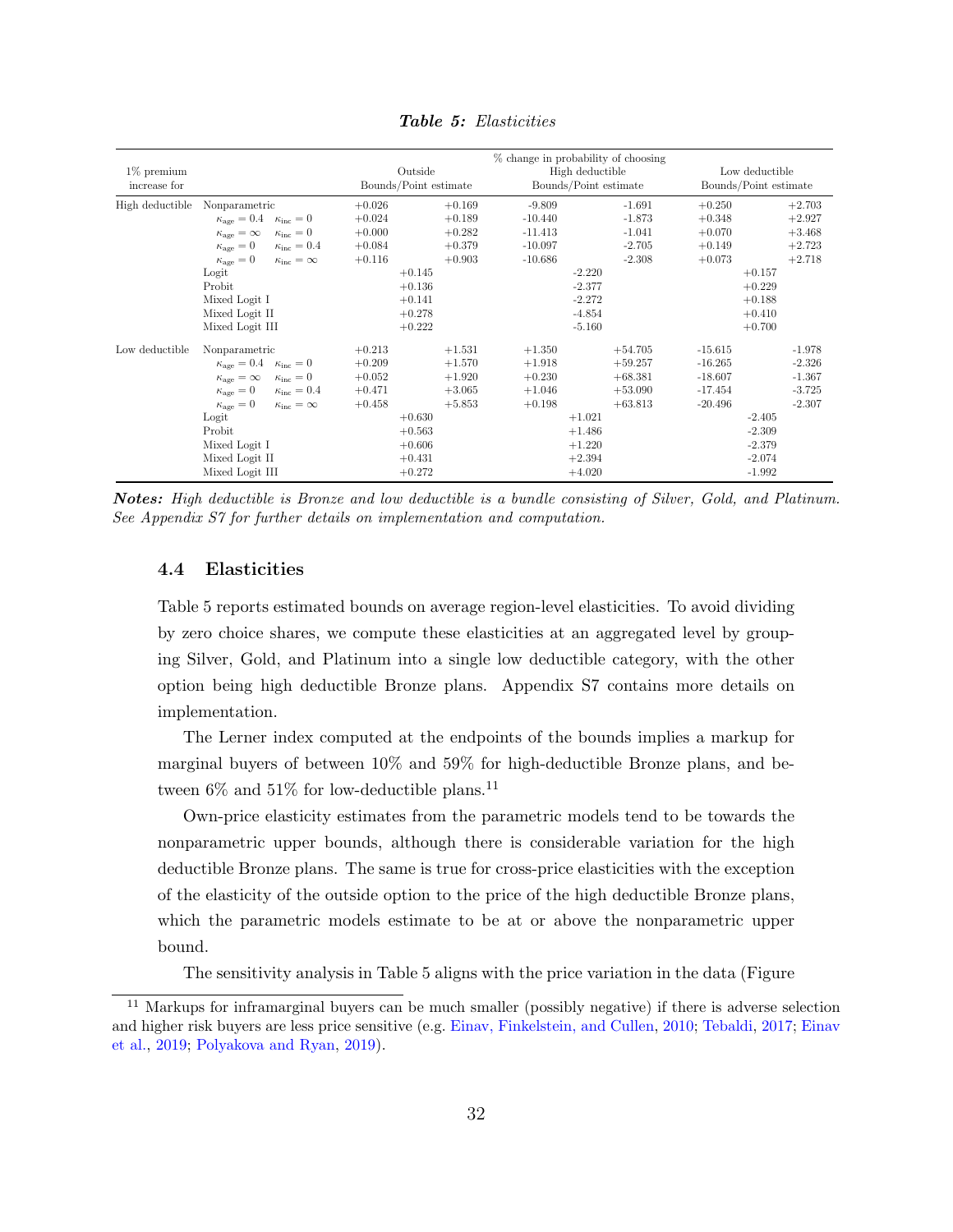[2\)](#page-22-0). The elasticities of choosing the outside option rely more on income variation than age variation, with the bounds widening only somewhat with  $\kappa_{\text{age}} > 0$ , but considerably more with  $\kappa_{\text{inc}} > 0$ . On the other hand, cross-tier elasticities rely more on age variation, which "rotates" the tier prices in a way that income variation does not. Own-tier elasticities seem to use both sources of variation in equal measure.

## <span id="page-34-0"></span>5 Welfare and Market Design

### 5.1 Consumer Surplus and Government Spending

The change in consumer surplus from a change in premiums to  $\pi(M_i, X_i) + \delta$  is

$$
\Delta CS^{\delta}(m, x; f) \equiv \int \left[ \max_{j \in \mathcal{J}} \left\{ v_j - \pi_j(m, x) - \delta_j \right\} - \max_{j \in \mathcal{J}} \left\{ v_j - \pi_j(m, x) \right\} \right] f(v|m, x) dv.
$$

The associated change in government spending is

$$
\Delta GS^{\delta}(m, x; f) \equiv \sum_{j \ge 1} (\text{Sub}_j(m, x) - \delta_j) \times \left[ \int_{\mathcal{V}_j(\pi(m, x) + \delta)} f(v|m, x) dv \right]
$$

$$
- \sum_{j \ge 1} \text{Sub}_j(m, x) \times \left[ \int_{\mathcal{V}_j(\pi(m, x))} f(v|m, x) dv \right],
$$

where  $\text{Sub}_i(m, x)$  denotes the baseline premium subsidy for purchasing plan j. We aggregate both  $\Delta CS^{\delta}(m, x; f)$  and  $\Delta GS^{\delta}(m, x; f)$  into single measures  $\Delta CS^{\delta}(f)$  and  $\Delta$ GS<sup>δ</sup>(f) by averaging over regions and demographics, the same as in [\(20\)](#page-28-2).

Figure [5](#page-35-0) shows the estimated joint identified set for  $\Delta CS^{\delta}$  and  $\Delta GS^{\delta}$  when  $\delta$  corresponds to a \$10 decrease in subsidies. The subsidy decrease would lead to a reduction in average monthly consumer surplus of between \$2.04 and \$2.40 per person, or between \$63 and \$74 million yearly when aggregated, and a reduction in government spending of between \$6.82 and \$19.56 per person, for a total of between \$209 and \$601 million per year. The joint identified set is not rectangular: larger consumer surplus declines would be accompanied by smaller declines in government spending. The large spending declines are due to the marginal buyers who exit the market and relinquish their entire premium subsidy, which in most cases is considerably greater than \$10.

Figure [5](#page-35-0) also plots the five point predictions from the parametric models introduced in Section [3.4.](#page-26-1) The models yield similar predictions for the decline in government spending, all of which are towards the nonparametric upper bound. This is not surprising in light of Figures [3](#page-31-0) and [4.](#page-32-0) Lower price sensitivity means fewer consumers leave the market when subsidies decrease, and all of the parametric models produced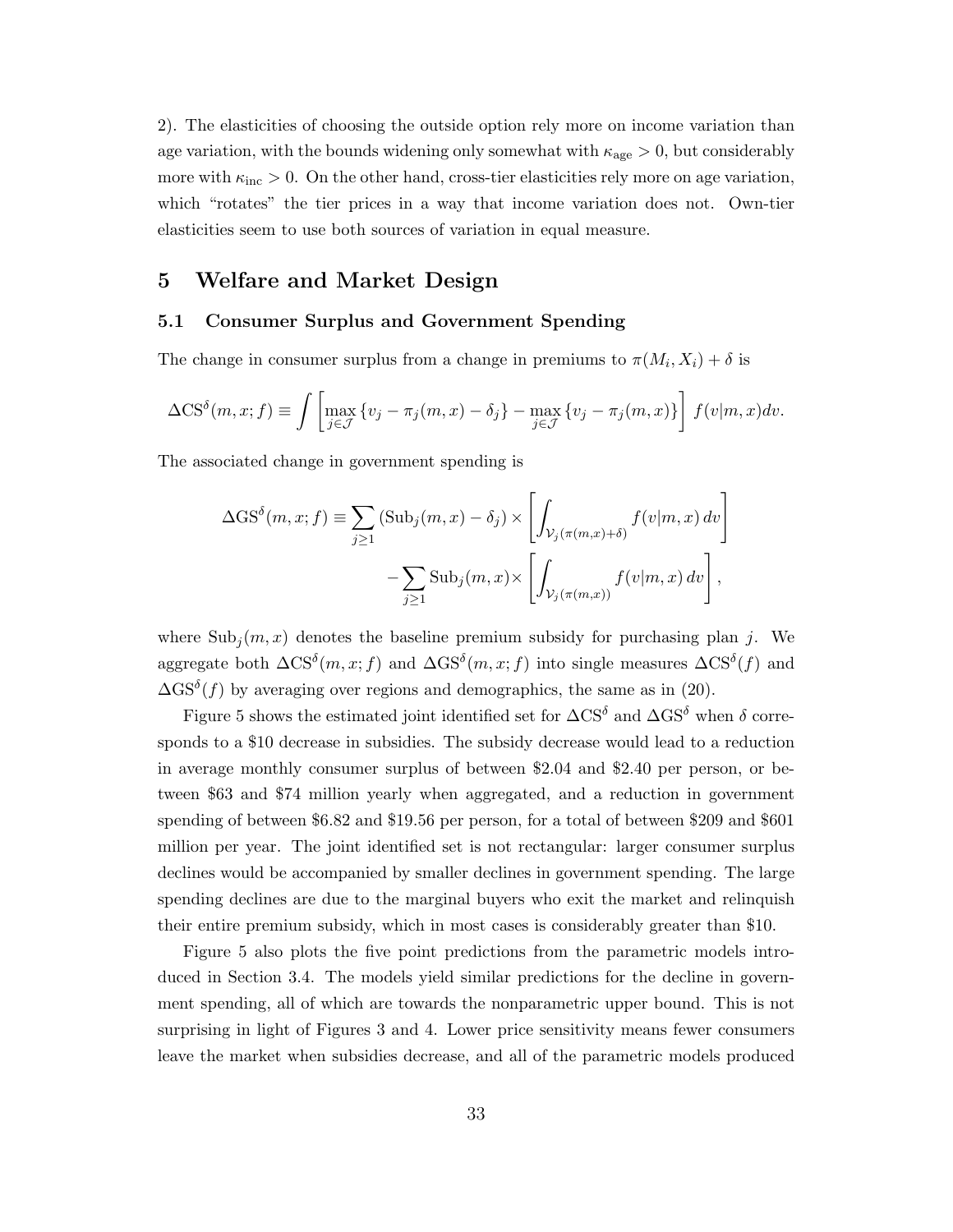<span id="page-35-0"></span>**Figure 5:** Changes in consumer surplus and government spending from a \$10 decrease in subsidies



Notes: Bound and point estimates are shown in solid black. One-dimensional 95% confidence intervals are shown in grey vertical and horizontal bars.

similarly insensitive participation responses.

More surprising is that the parametric models produce consumer surplus predictions that are both larger and smaller than the nonparametric bounds. Only the richest model (mixed logit III) makes a consumer surplus prediction within the nonparametric bounds. The usual intuition is that lower price sensitivity would lead to larger consumer surplus declines. However, the results in Figures [3](#page-31-0) and [5](#page-35-0) show that consumer surplus predictions in the parametric models are also driven by specific modeling decisions about the functional form of unobserved heterogeneity, even ones that yield similar estimates of price sensitivity.

Table [6](#page-36-0) reports nonparametric consumer surplus changes by income. Changes for the lower-income sample (\$2.60–\$3.10) are estimated to be roughly twice as large as for the higher-income sample (\$1.32–\$1.50). This is likely due to the higher participation rate among the lower-income sample. Table [6](#page-36-0) also reports sensitivity analysis for the consumer surplus and government spending estimates. As with the participation estimates in the previous section, the results are quite robust to relaxing the age invariance assumption and depend more on the income invariance assumption.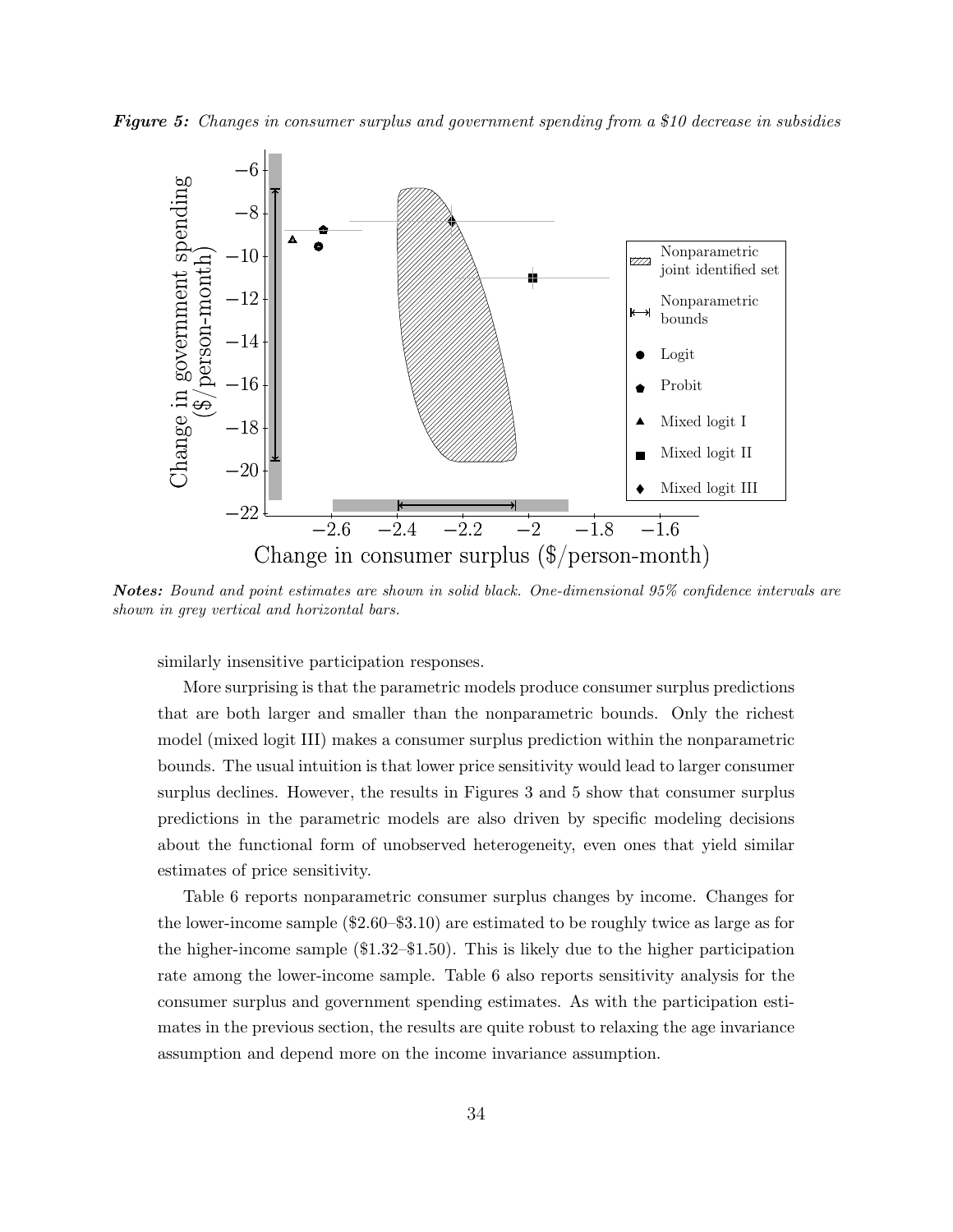<span id="page-36-1"></span><span id="page-36-0"></span>

|                                                     | 140 - 400% FPL     |                                    |                                    | 140 - 250% FPL     |          | 250 - 400% FPL              | 140 - 400% FPL               |           |
|-----------------------------------------------------|--------------------|------------------------------------|------------------------------------|--------------------|----------|-----------------------------|------------------------------|-----------|
|                                                     | Change in consumer |                                    |                                    | Change in consumer |          | Change in consumer          | Change in government         |           |
|                                                     |                    | surplus $(\text{\$ million/year})$ | surplus $(\text{\$ million/year})$ |                    |          | surplus $(\$$ million/year) | spending $(\$$ million/year) |           |
|                                                     |                    | Bounds/Point estimate              | Bounds/Point estimate              |                    |          | Bounds/Point estimate       | Bounds/Point estimate        |           |
| Nonparametric                                       | $-73.67$           | $-62.55$                           | $-53.48$                           | $-44.78$           | $-20.19$ | $-17.77$                    | $-601.13$                    | $-209.48$ |
| $\kappa_{\rm age}=0.4$<br>$\kappa_{\rm inc}=0$      | -73.92             | $-62.22$                           | $-53.53$                           | $-44.62$           | $-20.39$ | $-17.60$                    | $-620.30$                    | $-219.06$ |
| $\kappa_{\rm age}=\infty$<br>$\kappa_{\rm inc} = 0$ | $-75.74$           | $-56.68$                           | $-54.67$                           | $-41.17$           | $-21.07$ | $-15.52$                    | $-751.93$                    | $-188.15$ |
| $\kappa_{\rm age}=0$<br>$\kappa_{\rm inc} = 0.4$    | $-71.77$           | $-51.13$                           | $-51.71$                           | $-35.36$           | $-20.06$ | $-15.78$                    | $-1124.60$                   | $-402.24$ |
| $\kappa_{\rm age}=0$<br>$\kappa_{\rm inc}=\infty$   | $-74.46$           | $-11.88$                           | $-52.99$                           | $-5.97$            | $-21.47$ | $-5.91$                     | $-2087.52$                   | $-280.70$ |
| Logit                                               |                    | $-81.05$                           |                                    | $-57.14$           |          | $-23.91$                    |                              | $-292.97$ |
| Probit                                              |                    | $-80.29$                           |                                    | $-56.23$           |          | $-24.06$                    |                              | $-269.72$ |
| Mixed Logit I                                       |                    | $-83.49$                           |                                    | $-58.23$           |          | $-25.26$                    |                              | $-284.37$ |
| Mixed Logit II                                      | $-61.06$           |                                    | $-40.85$                           |                    | $-20.21$ |                             | $-338.32$                    |           |
| Mixed Logit III                                     |                    | $-68.61$                           |                                    | $-46.74$           |          | $-21.87$                    |                              | $-257.02$ |

**Table 6:** Aggregate impacts from reducing premium subsidies by \$10 per month

These results are consistent with a growing number of empirical analyses showing that consumers value individual health insurance significantly less than it costs in subsidies to induce them to purchase a plan (e.g. [Finkelstein et al.,](#page-43-9) [2019\)](#page-43-9). An important caveat when interpreting welfare estimates in this context is that they do not account for the existence of potentially large healthcare externalities such as the cost of uncompensated care, debt delinquency, or bankruptcy [\(Finkelstein et al.,](#page-43-14) [2012;](#page-43-14) [Mahoney,](#page-44-16) [2015;](#page-44-16) [Garthwaite, Gross, and Notowidigdo,](#page-43-15) [2018\)](#page-43-15).

#### 5.2 Linking Subsidies to Age

Regulated health insurance exchanges like Covered California rely on the participation of healthy consumers. A growing body of research considers linking subsidies to demographics as a tool for encouraging healthy consumers to participate (e.g. [Tebaldi,](#page-46-1) [2017;](#page-46-1) [Polyakova and Ryan,](#page-45-0) [2019;](#page-45-0) [Decarolis et al.,](#page-42-10) [2020\)](#page-42-10). Figure [6a](#page-37-0) depicts two counterfactual regulatory changes that directly link premium subsidies to age. In one counterfactual, subsidies are shifted from older buyers to younger buyers, while in the other the shift goes the opposite way.

Figures [6b](#page-37-0) and [6c](#page-37-0) report the estimated effects of the two counterfactuals. Shifting subsidies toward younger buyers could have a potentially large positive impact on both their participation and on aggregate participation, while decreasing the participation of older buyers comparatively less, even in the worst case. While the change in consumer surplus would naturally be positive for younger buyers and negative for older buyers, we find that average consumer surplus would unambiguously increase by between \$0.46 and \$2.68 per person, per month. The impacts on government spending could be either positive or negative, depending on exactly which sets of buyers change their purchase decisions. In contrast, shifting subsidies toward older buyers would increase government spending without necessarily increasing participation or average consumer surplus.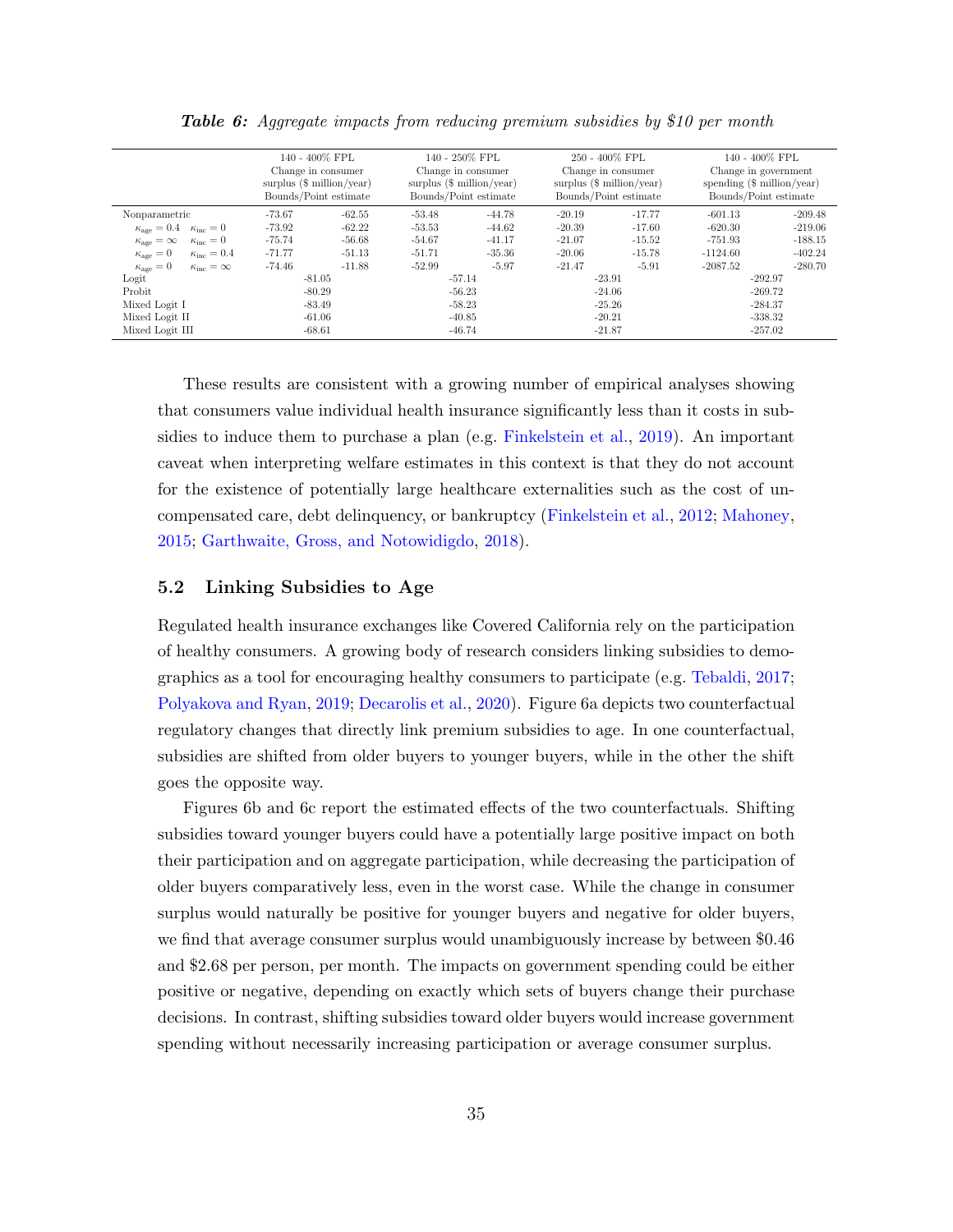

<span id="page-37-0"></span>

(a) Counterfactual changes to premiums

(b) Changes in enrollment by age group



(c) Effects on aggregate outcomes 1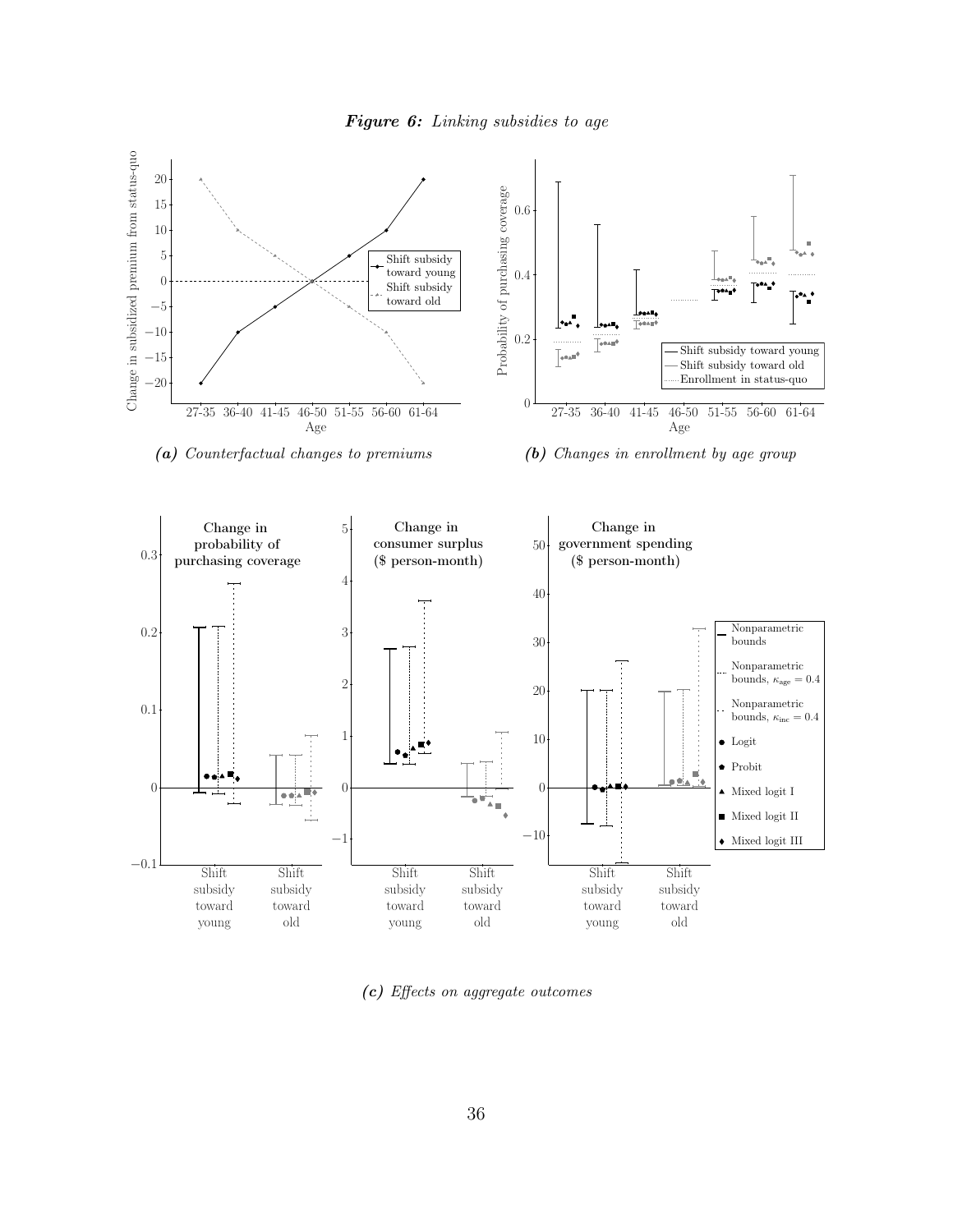Figures [6b](#page-37-0) and [6c](#page-37-0) also include estimated effects for the five parametric models. As expected, they indicate price sensitivity toward the lower end of the nonparametric bounds. The parametric models all predict positive aggregate consumer surplus impacts from shifting subsidies toward younger buyers—like the nonparametric model but potentially understate the magnitude of these impacts by a large amount. The parametric models predict no government spending impact from shifting subsidies towards younger buyers, whereas the nonparametric model says the data is consistent with either moderate decreases or large increases. Similarly, the parametric models unambiguously predict that the average consumer surplus impact of shifting subsidies towards older buyers would be negative, whereas the nonparametric model implies it could be either positive or negative.

#### 5.3 Removing Silver Plans

The CSRs in Covered California make Silver plans especially attractive for low-income consumers (Tables [1](#page-21-1) and [2\)](#page-24-0). Without Silver plans, subsidized consumers would face a more standard trade-off between premiums and actuarial value. If the option corresponding to Silver plans  $(j = 2)$  were removed, the consumer surplus impact would be

$$
\Delta RS(m, x; f) \equiv \int \left[ \max_{j \in (\mathcal{J} \setminus \{2\})} \{v_j - \pi_j(m, x)\} - \max_{j \in \mathcal{J}} \{v_j - \pi_j(m, x)\} \right] f(v|m, x) dv.
$$

As with the other parameters, we aggregate  $\Delta RS(m, x; f)$  into  $\Delta RS(f)$  by averaging over regions and demographics.

An interesting property of the nonparametric model is that the sharp lower bound on  $\Delta$ RS is infinite ( $-\infty$ ), at least unless we observe a choke price for Silver plans in the data (which we do not). The explanation is intuitive: without a parametric form for  $f$ , there is nothing to restrict the tails of the valuation for Silver, allowing for the possibility that some consumers have an unbounded preference for Silver plans. We view this property as a transparent benefit of the nonparametric model. It implies that parametric models rely on functional form to pick out a single consumer surplus impact from an unbounded set of possibilities. While an arbitrarily large consumer surplus impact is implausible, the fact that neither nonparametric assumptions nor the data rule it out highlights the role played by the specific choice of parameterization.

We focus instead on estimating the sharp upper bound on the decrease in consumer surplus from removing Silver plans. Figure [7](#page-39-0) shows that younger consumers would experience less surplus loss in the best-case scenario. The finding makes sense because these consumers also face a smaller premium differences between Bronze, Silver, and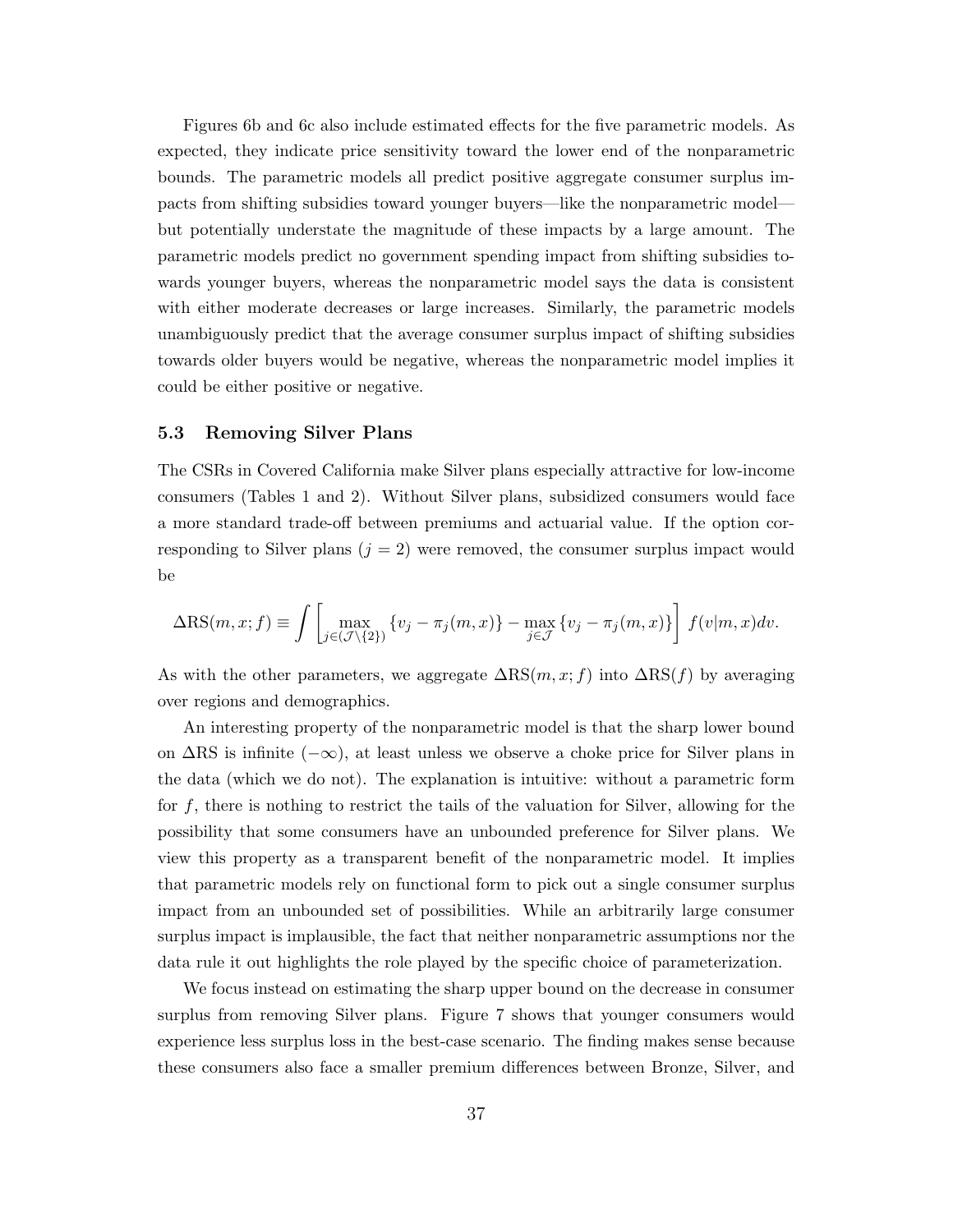<span id="page-39-1"></span><span id="page-39-0"></span>

**Figure 7:** Upper bounds on the change in consumer surplus from removing Silver plans

Gold plans. Figure [7](#page-39-0) also shows that low income consumers would bear the brunt of the surplus loss, which also makes sense because it is these consumers who receive the CSRs incorporated into the terms of Silver plans (Table [1\)](#page-21-1). Table [7](#page-40-2) shows that nearly \$11 million of the aggregate best-case surplus change of \$12.6 million would be borne by consumers with income less than 250% of the FPL.

Estimates from the parametric models are also reported in Table [7.](#page-40-2) The parametric estimates all indicate consumer surplus impacts to be 8–10 times as large for lower income consumers, similar to the ratio of the nonparametric upper bounds. The magnitude of the estimates range from a decline of \$162 to a decline of \$290 million, which is between 2.5–4 times as large as the estimated impact from increasing all premiums by \$10 per month. The sensitivity of the estimates to the precise type of logit model used is reminiscent of findings by [Petrin](#page-45-8) [\(2002\)](#page-45-8). According to the nonparametric model, any figure between \$11 million and infinity is equally well-supported by the observed choice data.

The sensitivity estimates in Table [7](#page-40-2) show that these conclusions rely on both invariance to age and invariance to income. Fully removing either assumption renders the bounds essentially uninformative. The intuition can again be seen from Figure [7.](#page-39-0) Fixing income, post-subsidy premiums for Silver do not vary in age, making it difficult to pin down substitution between Silver and non-participation. Fixing age, post-subsidy premiums for Silver increase in lock-step with income, making it difficult to pin down substitution between Silver and other tiers. Information on both types of substitution are needed to infer the welfare impacts of removing Silver plans from the choice set.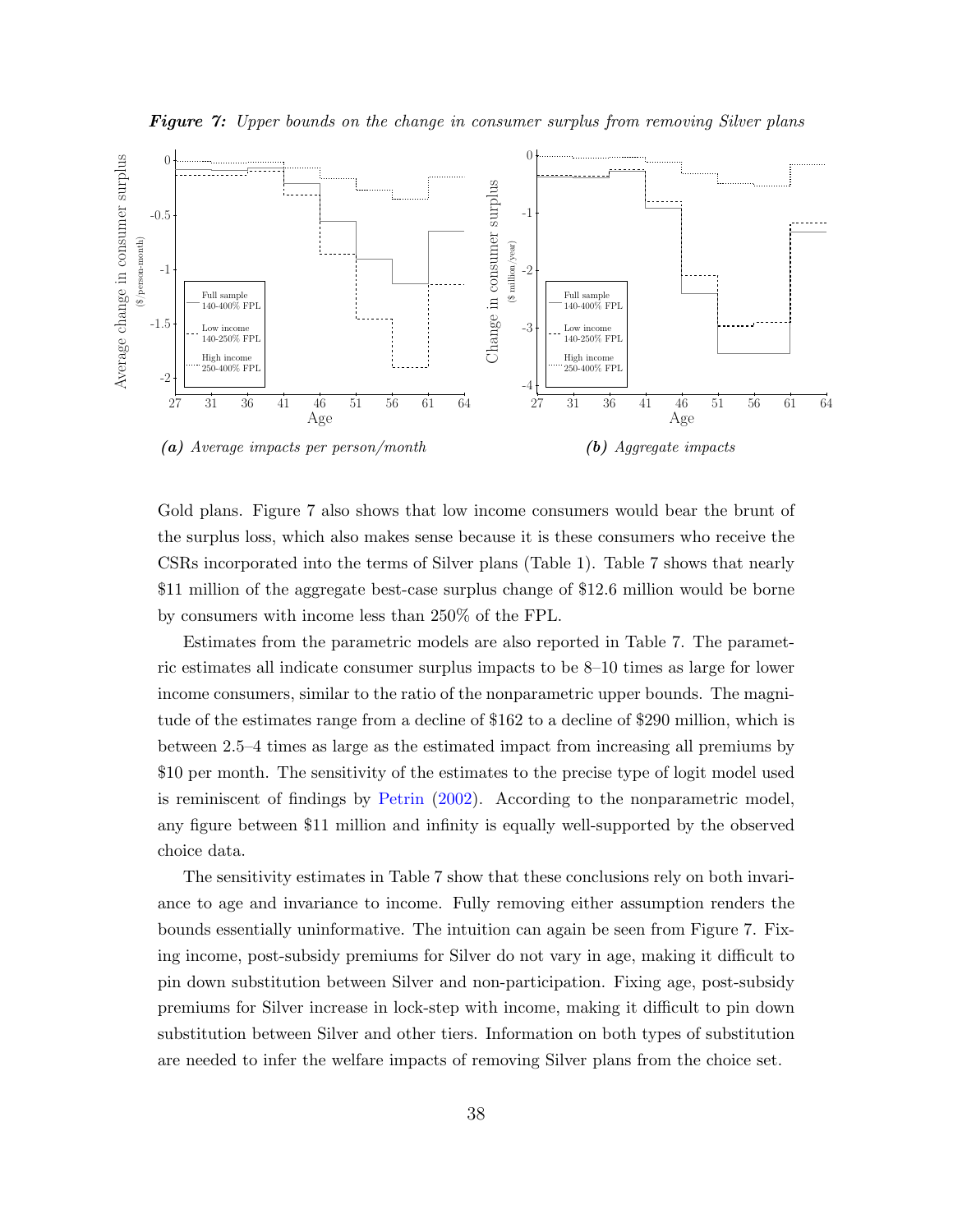<span id="page-40-3"></span><span id="page-40-2"></span>

|                                                     | 140 - 400% FPL<br>Change in consumer<br>surplus $(\$$ million/year)<br>Bounds/Point estimate |          | 140 - 250% FPL<br>Change in consumer<br>surplus $(\$$ million/year)<br>Bounds/Point estimate |           | $250 - 400\%$ FPL<br>Change in consumer<br>surplus $(\$$ million/year)<br>Bounds/Point estimate |         |
|-----------------------------------------------------|----------------------------------------------------------------------------------------------|----------|----------------------------------------------------------------------------------------------|-----------|-------------------------------------------------------------------------------------------------|---------|
| Nonparametric                                       | $-\infty$                                                                                    | $-12.55$ | $-\infty$                                                                                    | $-10.86$  | $-\infty$                                                                                       | $-1.69$ |
| $\kappa_{\rm age}=0.4$<br>$\kappa_{\rm inc} = 0$    | $-\infty$                                                                                    | $-11.73$ | $-\infty$                                                                                    | $-10.34$  | $-\infty$                                                                                       | $-1.39$ |
| $\kappa_{\rm age}=\infty$<br>$\kappa_{\rm inc} = 0$ | $-\infty$                                                                                    | $-0.68$  | $-\infty$                                                                                    | $-0.68$   | $-\infty$                                                                                       | $-0.00$ |
| $\kappa_{\rm age}=0$<br>$\kappa_{\rm inc} = 0.4$    | $-\infty$                                                                                    | $-9.71$  | $-\infty$                                                                                    | $-8.31$   | $-\infty$                                                                                       | $-1.40$ |
| $\kappa_{\rm age}=0$<br>$\kappa_{\rm inc}=\infty$   | $-\infty$                                                                                    | $-1.72$  | $-\infty$                                                                                    | $-1.40$   | $-\infty$                                                                                       | $-0.32$ |
| Logit                                               | -279.43                                                                                      |          | -243.63                                                                                      |           | $-35.80$                                                                                        |         |
| Probit                                              | $-287.09$                                                                                    |          |                                                                                              | $-257.69$ | $-29.40$                                                                                        |         |
| Mixed Logit I                                       | -289.75                                                                                      |          | $-252.08$                                                                                    |           | $-37.67$                                                                                        |         |
| Mixed Logit II                                      | $-162.44$                                                                                    |          | $-146.85$                                                                                    |           | $-15.59$                                                                                        |         |
| Mixed Logit III                                     | $-171.30$                                                                                    |          |                                                                                              | $-162.55$ | $-8.75$                                                                                         |         |

Table 7: Aggregate impacts from removing Silver plans

# <span id="page-40-0"></span>6 Conclusion

We estimated the demand for health insurance in California's ACA marketplace using a new nonparametric methodology. The central idea of the method is to divide consumer valuations into a minimal relevant partition (MRP) of sets for which behavior remains constant under all considered prices. Using the MRP, we developed a scalable linear programming procedure for consistently estimating sharp identified sets for policyrelevant target parameters. We believe the method should be useful for other discrete choice problems as well. For example, it could be used to remove the large support assumption in the ideological voting model analyzed by [Merlo and de Paula](#page-45-16) [\(2016\)](#page-45-16).

The nonparametric estimates point to the possibility of substantially greater price sensitivity than would be recognized using comparable parametric models. This finding is consistent with the folklore that logits are "flat" models. The greater price sensitivity estimates in turn have important welfare implications for counterfactual policy changes to subsidies or plan offerings. However, we also found direct evidence that specific parametric functional forms have first-order impacts on consumer surplus estimates that operate through channels other than price sensitivity. The results provide a clear example in which functional form assumptions about the distribution of unobserved heterogeneity are not innocuous, and actually play a leading role in driving empirical conclusions.

# References

<span id="page-40-1"></span>Abraham, J., C. Drake, D. W. Sacks, and K. Simon (2017): "Demand for health insurance marketplace plans was highly elastic in 2014–2015," Economics Letters, 159, 69–73. [27](#page-28-3)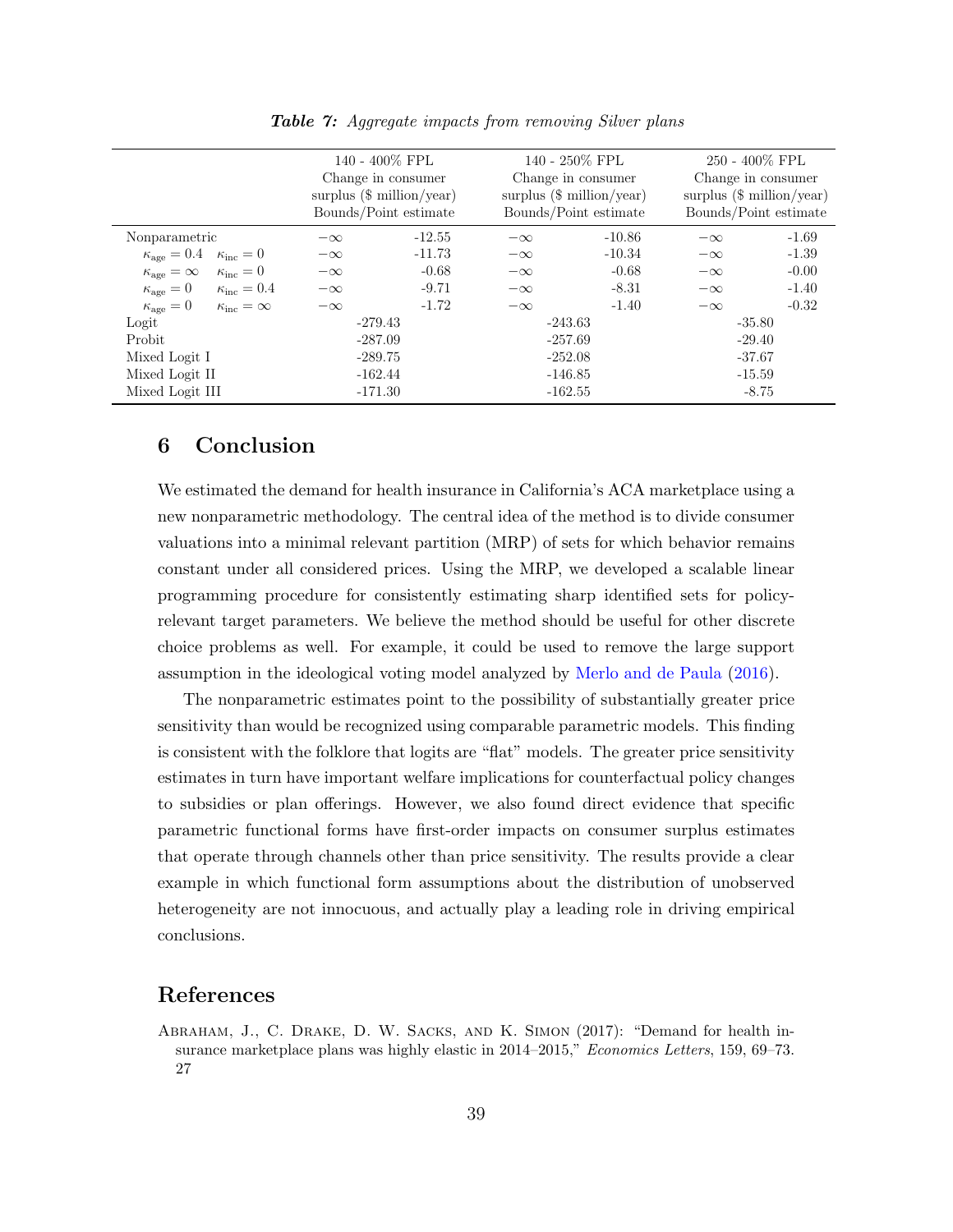- <span id="page-41-9"></span>Ackerberg, D. A. and M. Rysman (2005): "Unobserved Product Differentiation in Discrete-Choice Models: Estimating Price Elasticities and Welfare Effects," The RAND Journal of Economics, 36, 771–788. [7](#page-8-0)
- <span id="page-41-8"></span>ALLEN, R. AND J. REHBECK (2019): "Identification With Additively Separable Heterogeneity," Econometrica, 87, 1021–1054. [5](#page-6-0)
- <span id="page-41-16"></span>ANDREWS, D. W. K. AND G. SOARES (2010): "Inference for Parameters Defined by Moment Inequalities Using Generalized Moment Selection," Econometrica, 78, 119–157. [19](#page-20-1)
- <span id="page-41-13"></span>Armstrong, T. B. (2016): "Large Market Asymptotics for Differentiated Product Demand Estimators With Economic Models of Supply," Econometrica, 84, 1961–1980. [9](#page-10-1)
- <span id="page-41-11"></span>BERRY, S. AND P. HAILE (2015): "Identification in Differentiated Products Markets," Annu. Rev. Econ., –. [9,](#page-10-1) [10](#page-11-3)
- <span id="page-41-2"></span>Berry, S., J. Levinsohn, and A. Pakes (1995): "Automobile Prices in Market Equilibrium," Econometrica, 63, 841–890. [2,](#page-3-1) [5,](#page-6-0) [9](#page-10-1)

<span id="page-41-14"></span>——— (2004a): "Differentiated Products Demand Systems from a Combination of Micro and Macro Data: The New Car Market," Journal of Political Economy, 112, 68–105. [9](#page-10-1)

- <span id="page-41-12"></span>Berry, S., O. B. Linton, and A. Pakes (2004b): "Limit Theorems for Estimating the Parameters of Differentiated Product Demand Systems," Review of Economic Studies, 71, 613–654. [9](#page-10-1)
- <span id="page-41-10"></span>Berry, S. and A. Pakes (2007): "THE PURE CHARACTERISTICS DEMAND MODEL\*," International Economic Review, 48, 1193–1225. [7](#page-8-0)
- <span id="page-41-1"></span>BERRY, S. T. (1994): "Estimating Discrete-Choice Models of Product Differentiation," The RAND Journal of Economics, 25, 242–262. [2](#page-3-1)
- <span id="page-41-3"></span>BERRY, S. T. AND P. A. HAILE (2010): "Nonparametric Identification of Multinomial Choice Demand Models with Heterogeneous Consumers," Cowles Foundation Discussion Paper 1718. [3,](#page-4-2) [9](#page-10-1)
- <span id="page-41-4"></span>– (2014): "Identification in Differentiated Products Markets Using Market Level Data," Econometrica, 82, 1749–1797. [3,](#page-4-2) [10,](#page-11-3) [15](#page-16-0)

<span id="page-41-6"></span> $(2018)$ : "Identification of Nonparametric Simultaneous Equations Models With a Residual Index Structure," Econometrica, 86, 289–315. [3](#page-4-2)

- <span id="page-41-15"></span>BERTSIMAS, D. AND J. N. TSITSIKLIS (1997): Introduction to linear optimization, vol. 6, Athena Scientific Belmont, MA. [18](#page-19-3)
- <span id="page-41-7"></span>Briesch, R. A., P. K. Chintagunta, and R. L. Matzkin (2010): "Nonparametric Discrete Choice Models With Unobserved Heterogeneity," Journal of Business & Economic Statistics, 28, 291–307. [5](#page-6-0)
- <span id="page-41-5"></span>CANAY, I. A., A. SANTOS, AND A. M. SHAIKH (2013): "On the Testability of Identification in Some Nonparametric Models With Endogeneity," Econometrica, 81, 2535–2559. [3](#page-4-2)
- <span id="page-41-0"></span>Chan, D. and J. Gruber (2010): "How Sensitive are Low Income Families to Health Plan Prices?" American Economic Review, 100, 292–296. [2,](#page-3-1) [7](#page-8-0)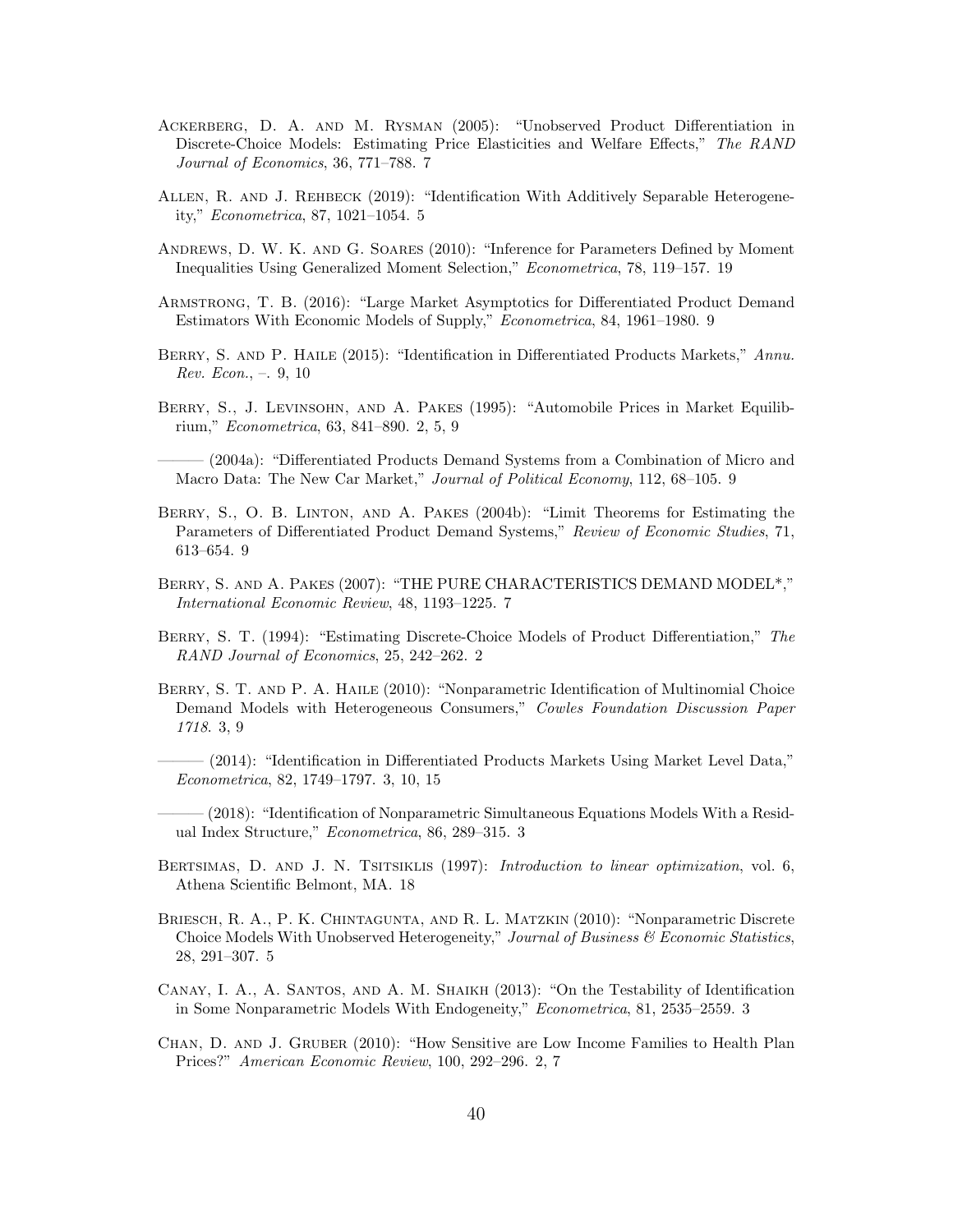- <span id="page-42-14"></span>Charnes, A. and W. W. Cooper (1962): "Programming with linear fractional functionals," Naval Research Logistics Quarterly, 9, 181–186. [17](#page-18-3)
- <span id="page-42-13"></span>Chesher, A., A. Rosen, and K. Smolinski (2011): "An Instrumental Variable Model of Multiple Discrete Choice," Tech. rep. [15](#page-16-0)
- <span id="page-42-4"></span>Chesher, A., A. M. Rosen, and K. Smolinski (2013): "An instrumental variable model of multiple discrete choice," Quantitative Economics, 4, 157–196. [4,](#page-5-0) [5,](#page-6-0) [11,](#page-12-1) [13,](#page-14-1) [15](#page-16-0)
- <span id="page-42-2"></span>Chiappori, P.-A. and I. Komunjer (2009): "On the Nonparametric Identification of Multiple Choice Models," Working paper. [3](#page-4-2)
- <span id="page-42-5"></span>Chiong, K. X., Y.-W. Hsieh, and M. Shum (2017): "Counterfactual Estimation in Semiparametric Multinomial Choice Models," SSRN Electronic Journal. [5](#page-6-0)
- <span id="page-42-3"></span>Compiani, G. (2019): "Market Counterfactuals and the Specification of Multi-Product Demand: A Nonparametric Approach," Working paper. [3,](#page-4-2) [6](#page-7-0)
- <span id="page-42-0"></span>Congressional Budget Office (2017): "Federal Subsidies Under the Affordable Care Act for Health Insurance Coverage," [https://www.cbo.gov/sites/default/files/](https://www.cbo.gov/sites/default/files/recurringdata/51298-2017-01-healthinsurance.pdf) [recurringdata/51298-2017-01-healthinsurance.pdf](https://www.cbo.gov/sites/default/files/recurringdata/51298-2017-01-healthinsurance.pdf), accessed: January 25, 2019. [2](#page-3-1)
- <span id="page-42-12"></span>Conley, T. G., C. B. Hansen, and P. E. Rossi (2010): "Plausibly Exogenous," Review of Economics and Statistics, 94, 260–272. [12](#page-13-3)
- <span id="page-42-11"></span>DAFNY, L., K. HO, AND M. VARELA (2013): "Let them have choice: Gains from shifting away from employer-sponsored health insurance and toward an individual exchange," American Economic Journal: Economic Policy, 5, 32–58. [7](#page-8-0)
- <span id="page-42-15"></span>Deb, R., Y. Kitamura, J. K.-H. Quah, and J. Stoye (2021): "Revealed Price Preference: Theory and Empirical Analysis," arXiv:1801.02702 [econ]. [19](#page-20-1)
- <span id="page-42-8"></span>DECAROLIS, F. (2015): "Medicare part d: Are insurers gaming the low income subsidy design?" American Economic Review, 105, 1547–80. [7](#page-8-0)
- <span id="page-42-10"></span>Decarolis, F., M. Polyakova, and S. P. Ryan (2020): "Subsidy Design in Privately Provided Social Insurance: Lessons from Medicare Part D," Journal of Political Economy, 128, 1712–1752. [7,](#page-8-0) [35](#page-36-1)
- <span id="page-42-6"></span>DELEIRE, T., A. CHAPPEL, K. FINEGOLD, AND E. GEE (2017): "Do individuals respond to cost-sharing subsidies in their selections of marketplace health insurance plans?" Journal of Health Economics, 56, [7](#page-8-0)1 – 86. 7
- <span id="page-42-7"></span>Drake, C. (2019): "What Are Consumers Willing to Pay for a Broad Network Health Plan?: Evidence from Covered California," Journal of Health Economics, 65, 63–77. [7](#page-8-0)
- <span id="page-42-16"></span>Einav, L., A. Finkelstein, and M. R. Cullen (2010): "Estimating Welfare in Insurance Markets Using Variation in Prices," Quarterly Journal of Economics, 125, 877–921. [32](#page-33-2)
- <span id="page-42-9"></span>EINAV, L., A. FINKELSTEIN, AND P. TEBALDI (2019): "Market design in regulated health insurance markets: Risk adjustment vs. subsidies," Unpublished mimeo, Stanford University, MIT, and University of Chicago. [7,](#page-8-0) [32](#page-33-2)
- <span id="page-42-1"></span>EINAV, L. AND J. LEVIN (2015): "Managed competition in health insurance," Journal of the European Economic Association, 13, 998–1021. [2](#page-3-1)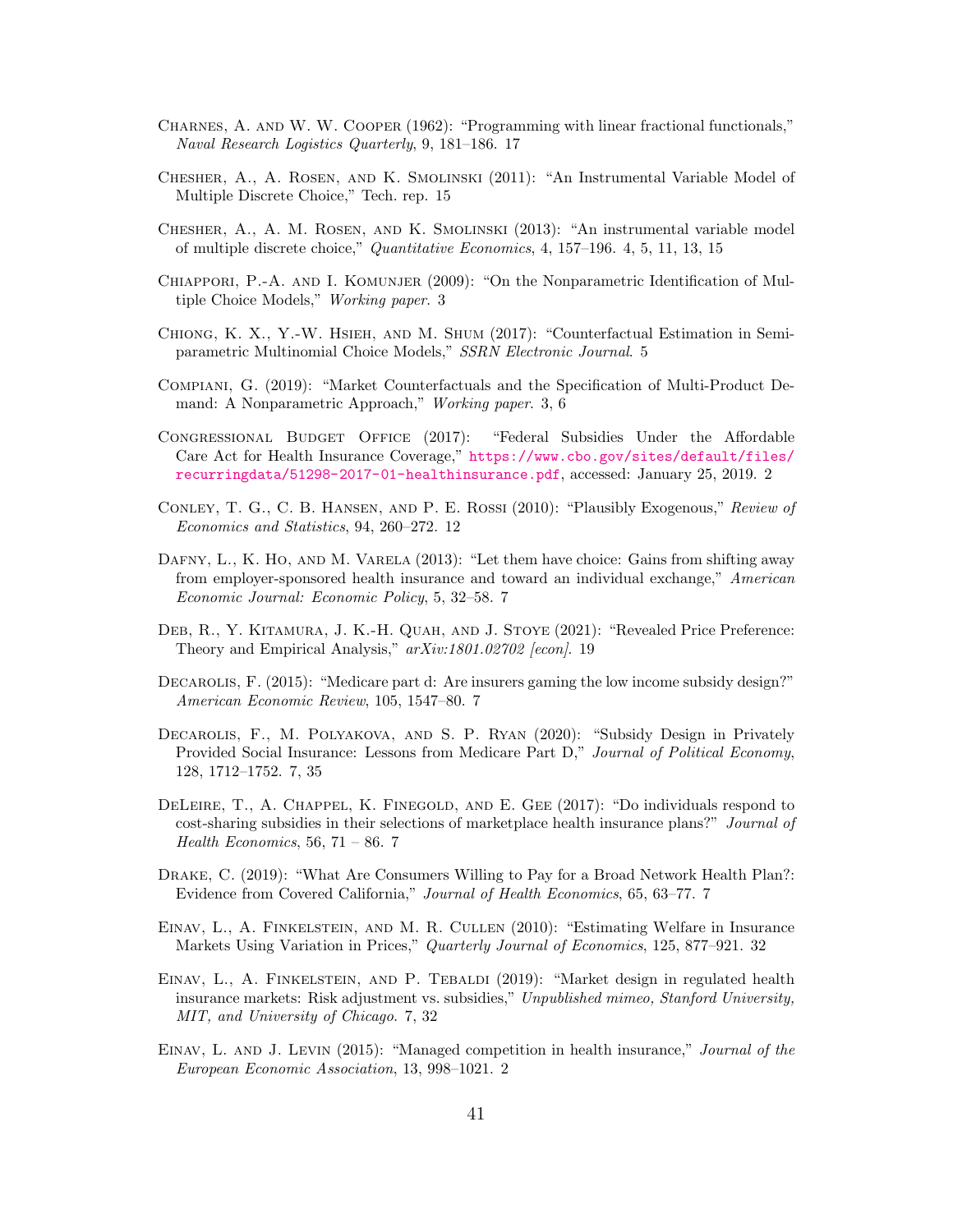- <span id="page-43-0"></span>Ericson, K. M. and A. Starc (2015): "Pricing Regulation and Imperfect Competition on the Massachusetts Health Insurance Exchange," The Review of Economics and Statistics, 97, 667–682. [2,](#page-3-1) [7,](#page-8-0) [30](#page-31-1)
- <span id="page-43-9"></span>Finkelstein, A., N. Hendren, and M. Shepard (2019): "Subsidizing Health Insurance for Low-Income Adults: Evidence from Massachusetts," American Economic Review, forthcoming. [7,](#page-8-0) [22,](#page-23-0) [27,](#page-28-3) [35](#page-36-1)
- <span id="page-43-14"></span>Finkelstein, A., S. Taubman, B. Wright, M. Bernstein, J. Gruber, J. P. Newhouse, H. Allen, K. Baicker, and O. H. S. Group (2012): "The Oregon health insurance experiment: evidence from the first year," The Quarterly journal of economics, 127, 1057– 1106. [35](#page-36-1)
- <span id="page-43-6"></span>Fosgerau, M. and D. Kristensen (2020): "Identification of a Class of Index Models: A Topological Approach,"  $arXiv:2004.07900$  [econ, math, stat]. [5](#page-6-0)
- <span id="page-43-4"></span>Fox, J. T. (2007): "Semiparametric estimation of multinomial discrete-choice models using a subset of choices," The RAND Journal of Economics, 38, 1002–1019. [5](#page-6-0)
- <span id="page-43-2"></span>FOX, J. T. AND A. GANDHI (2016): "Nonparametric identification and estimation of random coefficients in multinomial choice models," The RAND Journal of Economics, 47, 118–139. [3](#page-4-2)
- <span id="page-43-15"></span>GARTHWAITE, C., T. GROSS, AND M. J. NOTOWIDIGDO (2018): "Hospitals as Insurers of Last Resort," American Economic Journal: Applied Economics, 10, 1–39. [35](#page-36-1)
- <span id="page-43-13"></span>Geruso, M. (2017): "Demand Heterogeneity in Insurance Markets: Implications for Equity and Efficiency," Quantitative Economics, 8, 929–975. [30](#page-31-1)
- <span id="page-43-1"></span>GOLDBERG, P. K. (1995): "Product Differentiation and Oligopoly in International Markets: The Case of the U.S. Automobile Industry," Econometrica, 63, 891–951. [2](#page-3-1)
- <span id="page-43-12"></span>Gurobi Optimization, I. (2015): "Gurobi Optimizer Reference Manual," . [17](#page-18-3)
- <span id="page-43-8"></span>Hackmann, M. B., J. T. Kolstad, and A. E. Kowalski (2015): "Adverse selection and an individual mandate: When theory meets practice," American Economic Review, 105, 1030–66. [7](#page-8-0)
- <span id="page-43-11"></span>HANDEL, B., I. HENDEL, AND M. D. WHINSTON (2015): "Equilibria in Health Exchanges: Adverse Selection versus Reclassification Risk," Econometrica, 83, 1261–1313. [8](#page-9-1)
- <span id="page-43-10"></span>HANDEL, B. R. (2013): "Adverse Selection and Inertia in Health Insurance Markets: When Nudging Hurts," American Economic Review, 103, 2643–82. [8](#page-9-1)
- <span id="page-43-7"></span>Hausman, J. A. (1996): Valuation of New Goods under Perfect and Imperfect Competition, University of Chicago Press, 207–248. [7](#page-8-0)
- <span id="page-43-5"></span>Ho, K. and A. Pakes (2014): "Hospital Choices, Hospital Prices, and Financial Incentives to Physicians," American Economic Review, 104, 3841–84. [5,](#page-6-0) [6](#page-7-0)
- <span id="page-43-3"></span>Ho, K. and A. M. Rosen (2017): "Partial Identification in Applied Research: Benefits and Challenges," in Advances in Economics and Econometrics, ed. by B. Honore, A. Pakes, M. Piazzesi, and L. Samuelson, Cambridge University Press, 307–359. [3](#page-4-2)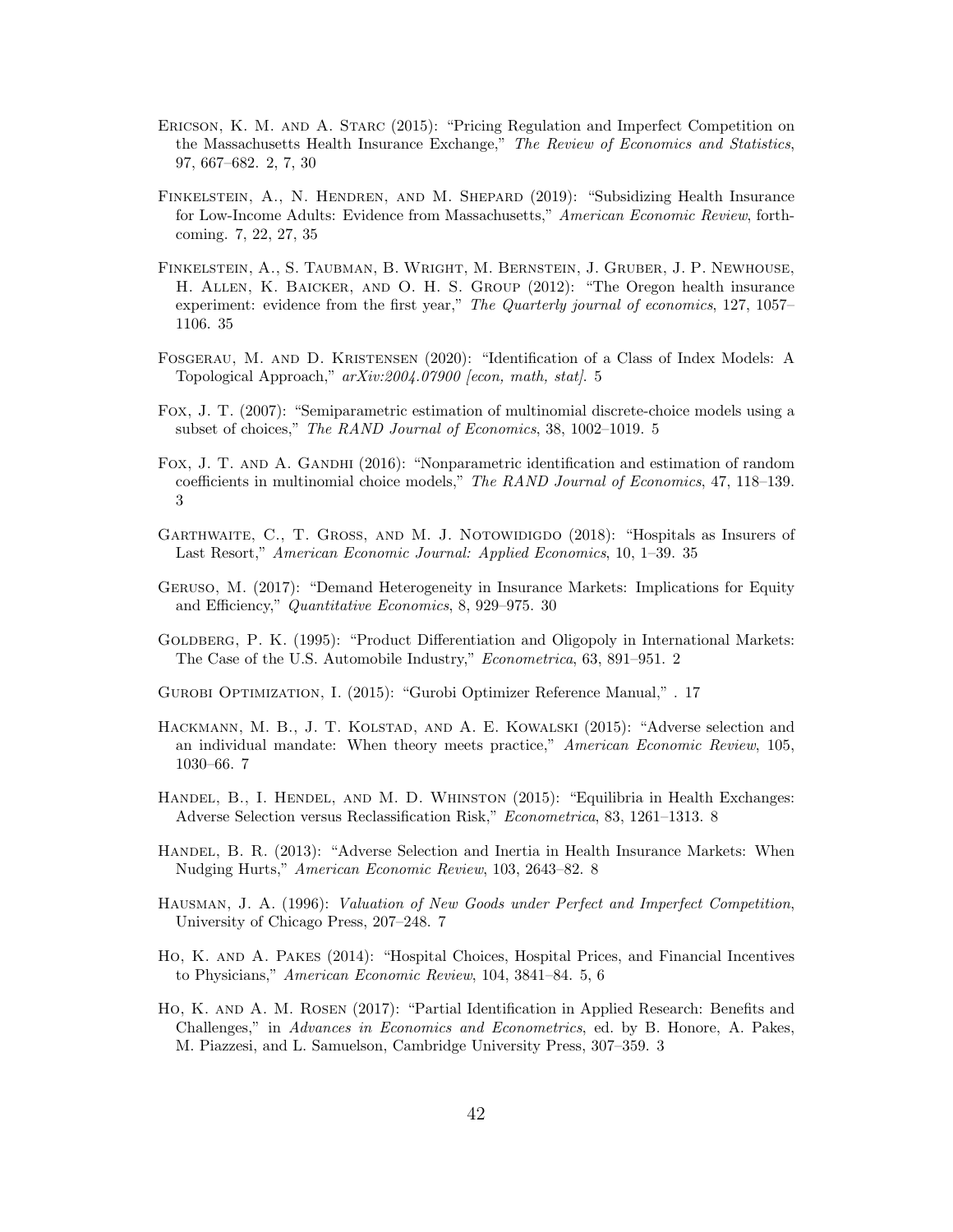- <span id="page-44-14"></span>IBM (2010): IBM ILOG AMPL Version 12.2, International Business Machines Corporation. [18](#page-19-3)
- <span id="page-44-10"></span>Jaffe, S. and M. Shepard (2020): "Price-linked subsidies and imperfect competition in health insurance," American Economic Journal: Economic Policy, 12, 279–311. [7](#page-8-0)
- <span id="page-44-8"></span>Kamat, V. (2020): "Identification of Program Access Effects with an Application to Head Start," arXiv:1711.02048 [econ]. [5,](#page-6-0) [17](#page-18-3)
- <span id="page-44-5"></span>Khan, S., F. Ouyang, and E. Tamer (2019): "Inference on Semiparametric Multinomial Response Models," Working paper. [5](#page-6-0)
- <span id="page-44-15"></span>Kitamura, Y. and J. Stoye (2018): "Nonparametric Analysis of Random Utility Models," Econometrica, 86, 1883–1909. [19](#page-20-1)
- <span id="page-44-7"></span>Kline, P. and M. Tartari (2016): "Bounding the Labor Supply Responses to a Randomized Welfare Experiment: A Revealed Preference Approach," American Economic Review, 106, 972–1014. [5](#page-6-0)
- <span id="page-44-9"></span>Krueger, A. B. and I. Kuziemko (2013): "The demand for health insurance among uninsured Americans: Results of a survey experiment and implications for policy," Journal of health economics, 32, 780–793. [7](#page-8-0)
- <span id="page-44-4"></span>LEWBEL, A. (2000): "Semiparametric qualitative response model estimation with unknown heteroscedasticity or instrumental variables," Journal of Econometrics, 97, 145–177. [5](#page-6-0)
- <span id="page-44-12"></span> $-(2019)$ : "The Identification Zoo: Meanings of Identification in Econometrics," Journal of Economic Literature, 57, 835–903. [10](#page-11-3)
- <span id="page-44-16"></span>Mahoney, N. (2015): "Bankruptcy as Implicit Health Insurance," American Economic Review, 105, 710–46. [35](#page-36-1)
- <span id="page-44-3"></span><span id="page-44-1"></span>Manski, C. F. (1975): "Maximum score estimation of the stochastic utility model of choice," Journal of Econometrics, 3, 205–228. [3,](#page-4-2) [5](#page-6-0)
	- (2007): "Partial Indentification of Counterfactual Choice Probabilities," *International* Economic Review, 48, 1393–1410. [3,](#page-4-2) [5,](#page-6-0) [15](#page-16-0)
	- $-(2014)$ : "Identification of income-leisure preferences and evaluation of income tax policy," Quantitative Economics, 5, 145–174. [5](#page-6-0)
- <span id="page-44-13"></span><span id="page-44-6"></span>Manski, C. F. and J. V. Pepper (2017): "How Do Right-to-Carry Laws Affect Crime Rates? Coping with Ambiguity Using Bounded-Variation Assumptions," The Review of Economics and Statistics. [12](#page-13-3)
- <span id="page-44-11"></span>Marone, V. R. and A. Sabety (2019): "Should There be Vertical Choice in Health Insurance Markets?" Tech. rep., Working Paper. [7](#page-8-0)
- <span id="page-44-2"></span>Matzkin, R. L. (1993): "Nonparametric identification and estimation of polychotomous choice models," Journal of Econometrics, 58, 137–168. [3,](#page-4-2) [5](#page-6-0)
- <span id="page-44-0"></span>McFadden, D. and K. Train (2000): "Mixed MNL Models for Discrete Response," Journal of Applied Econometrics, 15, 447–470. [2](#page-3-1)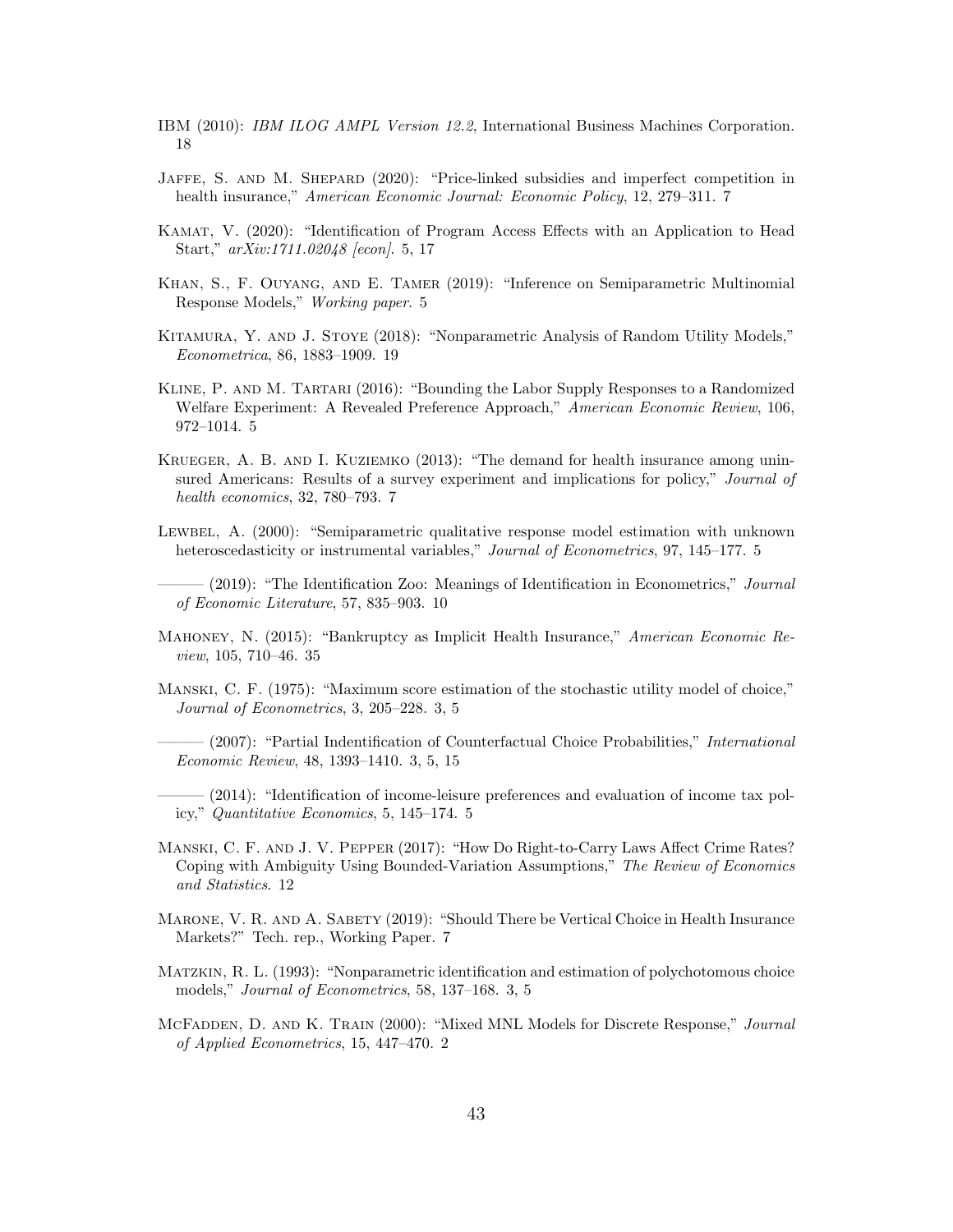- <span id="page-45-16"></span>MERLO, A. AND Á. DE PAULA (2016): "Identification and Estimation of Preference Distributions When Voters Are Ideological," The Review of Economic Studies, rdw046. [39](#page-40-3)
- <span id="page-45-14"></span>Miller, T. P. (2017): "Examining the Effectiveness of the Individual Mandate under the Affordable Care Act," American Enterprise Institute, statement before the House Committee on Ways and Means Subcommittee on Oversight. [21](#page-22-1)
- <span id="page-45-12"></span>Mogstad, M., A. Santos, and A. Torgovitsky (2018): "Using Instrumental Variables for Inference About Policy Relevant Treatment Parameters," Econometrica, 86, 1589–1619. [18](#page-19-3)
- <span id="page-45-2"></span>MOLINARI, F. (2020): "Microeconometrics with Partial Identification," in *Handbook of Econo*metrics, ed. by S. N. Durlauf, L. P. Hansen, J. J. Heckman, and R. L. Matzkin, Elsevier, vol. 7 of Handbook of Econometrics, Volume 7A, 355–486. [3](#page-4-2)
- <span id="page-45-7"></span>Nevo, A. (2001): "Measuring Market Power in the Ready-to-Eat Cereal Industry," Econometrica, 69, 307–342. [5,](#page-6-0) [9](#page-10-1)

<span id="page-45-9"></span> $-$  (2011): "Empirical Models of Consumer Behavior," Annual Review of Economics, 3, 51–75. [9](#page-10-1)

- <span id="page-45-10"></span>Nevo, A. and A. M. Rosen (2012): "Identification With Imperfect Instruments," Review of Economics and Statistics, 94, 659–671. [11](#page-12-1)
- <span id="page-45-1"></span>Newey, W. K. and J. L. Powell (2003): "Instrumental Variable Estimation of Nonparametric Models," Econometrica, 71, 1565–1578. [3](#page-4-2)
- <span id="page-45-13"></span>Orsini, J. and P. Tebaldi (2017): "Regulated Age-based Pricing in Subsidized Health Insurance: Evidence from the Affordable Care Act," Available at SSRN 2464725. [20,](#page-21-2) [30](#page-31-1)
- <span id="page-45-3"></span>PAKES, A. (2010): "Alternative Models for Moment Inequalities," *Econometrica*, 78, 1783– 1822. [5](#page-6-0)
- <span id="page-45-6"></span>PAKES, A. AND J. PORTER (2016): "Moment Inequalities for Multinomial Choice with Fixed Effects," Tech. rep. [5](#page-6-0)
- <span id="page-45-4"></span>PAKES, A., J. PORTER, K. HO, AND J. ISHII (2006): "Moment Inequalities and Their Application," Working paper. [5](#page-6-0)

<span id="page-45-5"></span> $-$  (2015): "Moment Inequalities and Their Application," *Econometrica*, 83, 315–334. [5](#page-6-0)

- <span id="page-45-8"></span>PETRIN, A. (2002): "Quantifying the benefits of new products: The case of the minivan," Journal of political Economy, 110, 705–729. [7,](#page-8-0) [38](#page-39-1)
- <span id="page-45-0"></span>POLYAKOVA, M. AND S. P. RYAN (2019): "Subsidy targeting with market power," Tech. rep., National Bureau of Economic Research. [2,](#page-3-1) [6,](#page-7-0) [7,](#page-8-0) [32,](#page-33-2) [35](#page-36-1)
- <span id="page-45-11"></span>RAMBACHAN, A. AND J. ROTH (2020): "An Honest Approach to Parallel Trends," Working paper. [12](#page-13-3)
- <span id="page-45-15"></span>Ruggles, S., K. Genadek, R. Goeken, J. Grover, and M. Sobek (2015): "Integrated Public Use Microdata Series: Version 6.0 [dataset]," Minneapolis: University of Minnesota. [22](#page-23-0)